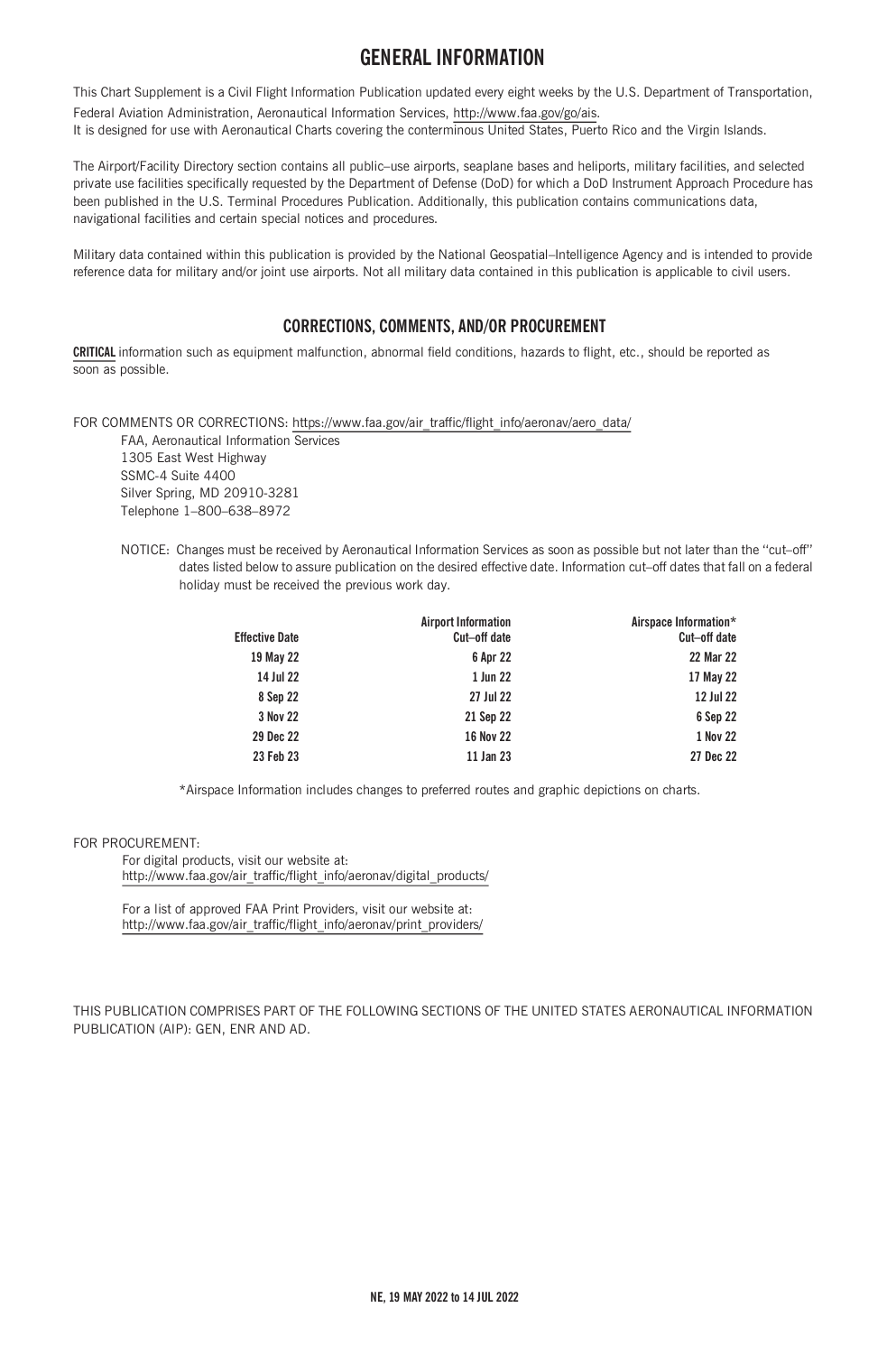# **GENERAL INFORMATION TABLE OF CONTENTS**

| SECTION 2: AIRPORT/FACILITY DIRECTORY |  |
|---------------------------------------|--|
|                                       |  |
|                                       |  |
|                                       |  |
|                                       |  |
|                                       |  |
|                                       |  |
|                                       |  |
|                                       |  |
|                                       |  |
|                                       |  |
|                                       |  |
|                                       |  |
|                                       |  |
|                                       |  |
| <b>SECTION 3: NOTICES</b>             |  |
|                                       |  |
|                                       |  |
| SECTION 4: ASSOCIATED DATA            |  |
|                                       |  |
|                                       |  |
|                                       |  |
|                                       |  |
|                                       |  |
|                                       |  |
|                                       |  |
|                                       |  |
|                                       |  |
|                                       |  |
|                                       |  |
| <b>SECTION 5: AIRPORT DIAGRAMS</b>    |  |
|                                       |  |
|                                       |  |
|                                       |  |
|                                       |  |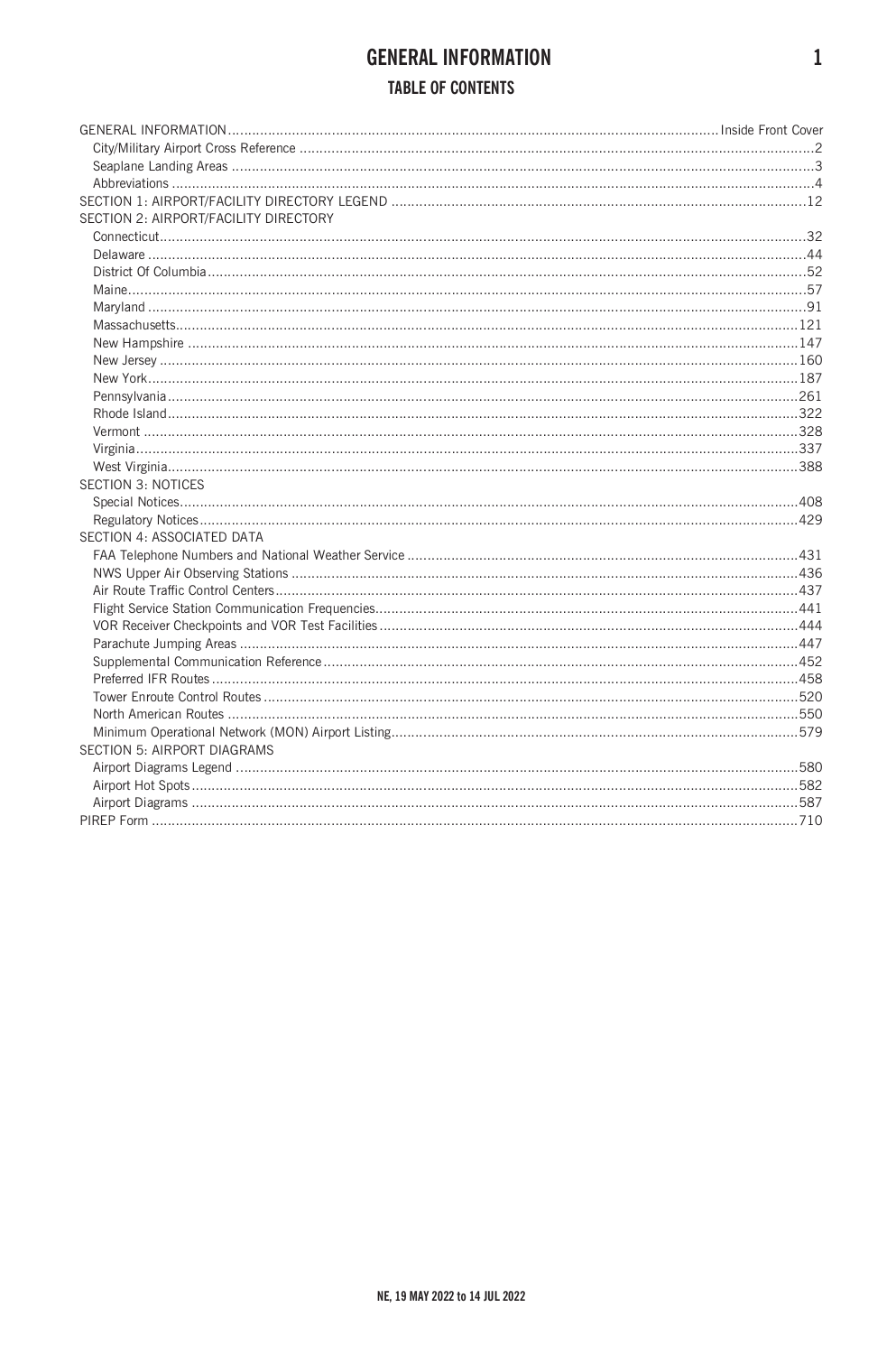### **CITY/MILITARY AIRPORT CROSS REFERENCE**

Military airports are listed alphabetically by state and official airport name. The following city/military airport cross–reference listing<br>provides alphabetical listing by state and city name for all military airport publ

| <b>STATE</b>   | <b>CITY NAME</b> | <b>AIRPORT NAME</b>               |
|----------------|------------------|-----------------------------------|
| DF             |                  | <b>DOVER AFB</b>                  |
| MA             |                  | CAPE COD CGAS                     |
| MA             |                  | WESTOVER ARB/METROPOLITAN         |
| <b>MD</b>      |                  | JOINT BASE ANDREWS                |
| <b>MD</b>      |                  | PATUXENT RIVER NAS (TRAPNELL FLD) |
| <b>MD</b>      |                  | PHILLIPS AAF                      |
| $N_{\cdot}$    |                  | <b>LAKEHURST MAXEIFLD FLD</b>     |
| N <sub>1</sub> |                  | JOINT BASE MCGUIRE DIX LAKFHURST  |
| <b>NY</b>      |                  | WHEELER SACK AAF                  |
| PA             |                  | MUIR AAF (FORT INDIANTOWN GAP)    |
| VA             |                  | ALLEN C PERKINSON BLACKSTONE AAF  |
| VA             |                  | A P HILL AAF (FORT A P HILL)      |
| VA             |                  | DAVISON AAF                       |
| VA             |                  | FFI KFR AAF                       |
| VA             |                  | FORT LEF HELIPAD NR 3             |
| VA             |                  | <b>LANGLEY AFB</b>                |
| VA             |                  | NORFOLK NS (CHAMBERS FLD)         |
| VA             |                  | OCEANA NAS (APOLLO SOUCEK FLD)    |
| VA             |                  | <b>QUANTICO MCAF (TURNER FLD)</b> |
| VA             |                  | WAI LOPS FLIGHT FACILITY          |
| VA             |                  | CAMP PFARY I NDG STRIP            |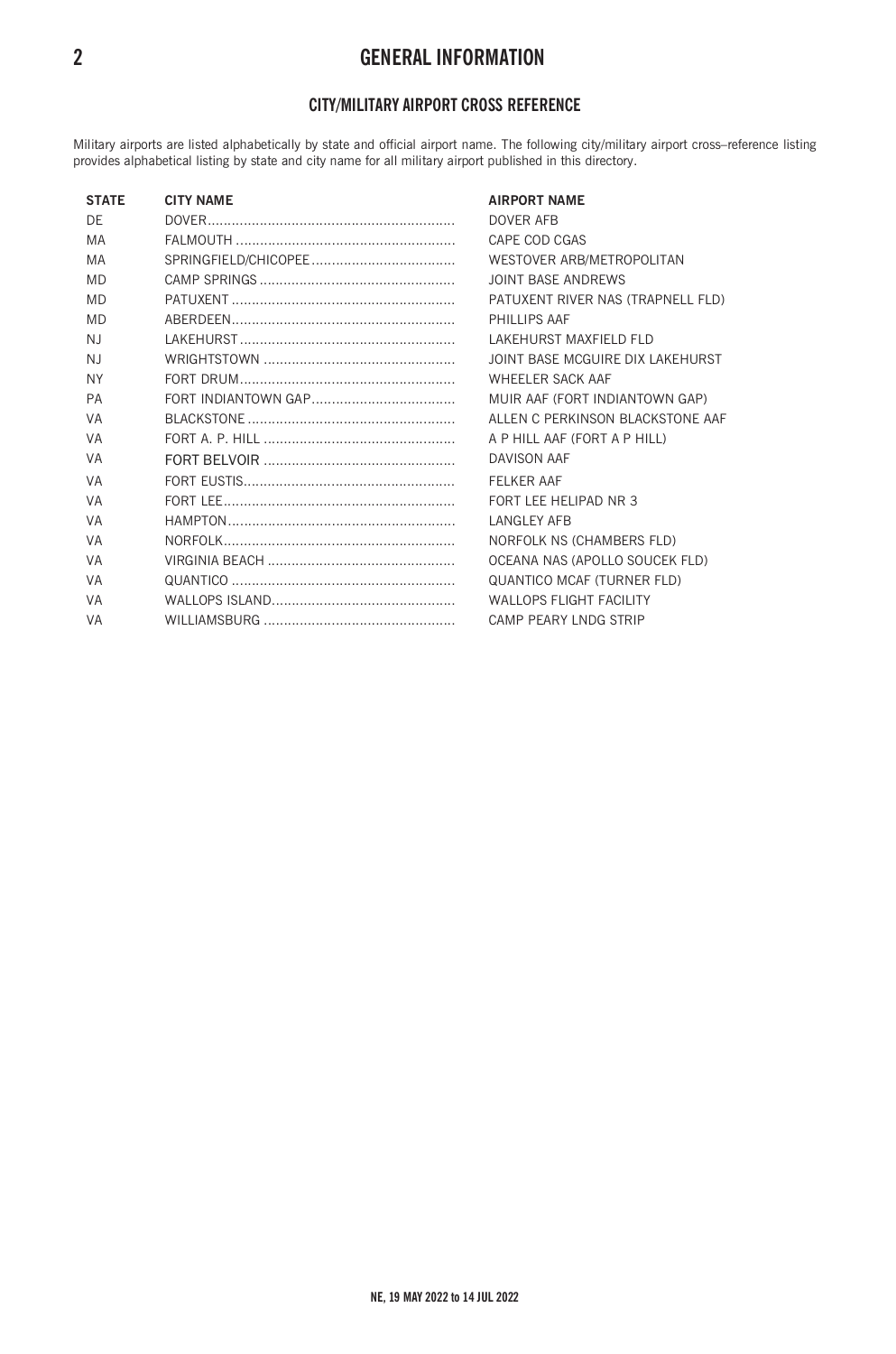### **SEAPLANE LANDING AREAS**

The following locations have Seaplane Landing Areas (Waterways). See alphabetical listing for complete data on these facilities.

| <b>STATE</b> | <b>CITY NAME</b>           | <b>FACILITY NAME</b>              |
|--------------|----------------------------|-----------------------------------|
| CT.          | <b>FAST HADDAM</b>         | <b>GOODSPFFD</b>                  |
| ME           | <b>ASHLAND</b>             | <b>BRADFORD CAMPS SPB</b>         |
| МE           | <b>AUGUSTA</b>             | AUGUSTA                           |
| ME           | <b>BANGOR</b>              | LUCKY LANDING MARINA AND SPB      |
| ME           | <b>CHESUNCOOK</b>          | CHESUNCOOK LAKE HOUSE SPB         |
| ME           | <b>CHESUNCOOK</b>          | NUGENT CHAMBERLAIN LAKE           |
| MF           | <b>FAST WINTHROP</b>       | <b>LAKESIDE MARINA</b>            |
| ME           | GREENVILLE                 | MOOSEHEAD AERO MARINE             |
| МE           | <b>GREENVILLE JUNCTION</b> | CURRIFR'S                         |
| МE           | <b>JACKMAN</b>             | <b>MOOSE RIVER</b>                |
| ME           | <b>LINCOLN</b>             | <b>I INCOIN RGNI</b>              |
| ME           | MILLINOCKET                | MILLINOCKET                       |
| ME           | <b>NAPLES</b>              | <b>BRANDY POND</b>                |
| ME           | <b>NAPLES</b>              | LONG LAKE                         |
| ME           | NORCROSS/MILLINOCKET       | <b>BUCKHORN CAMPS</b>             |
| ME           | <b>OLD TOWN</b>            | DEWITT FLD/OLD TOWN MUNI          |
| ME           | <b>PATTEN</b>              | SHIN POND                         |
| MF           | PORTAGE                    | PORTAGE LAKE MUNI                 |
| МE           | PRESQUE ISLE               | PRESQUE ISLE                      |
| ME           | RANGELEY                   | RANGELEY LAKE                     |
| МE           | <b>SINCLAIR</b>            | LONG LAKE                         |
| MF           | <b>TURNFR</b>              | <b>TWITCHFLL</b>                  |
| MF           | <b>VAN BUREN</b>           | <b>VAN BUREN</b>                  |
| MD           | BALTIMORE                  | <b>ESSEX SKYPARK</b>              |
| MD           | <b>HAVRE DE GRACE</b>      | <b>HAVRE DE GRACE</b>             |
| МA           | <b>HALIFAX</b>             | MONPONSETT POND                   |
| NH.          | <b>ALTON BAY</b>           | ALTON BAY SPB                     |
| <b>NJ</b>    | LITTLE FERRY               | LITTLE FERRY                      |
| NY.          | LONG LAKE                  | LONG LAKE (HELMS)                 |
| NY.          | LONG LAKE                  | LONG LAKE SAGAMORE SPB AND MARINA |
| NY.          | <b>NEW YORK</b>            | <b>FVFRS</b>                      |
| NY.          | <b>NEW YORK</b>            | NEW YORK SKYPORTS INC             |
| NY.          | PORT WASHINGTON            | SANDS POINT                       |
| NY.          | ROUND LAKE                 | ROUND LAKE                        |
| NY.          | ROUSES POINT               | ROUSES POINT                      |
| NY.          | <b>SCHUYLERVILLE</b>       | <b>GARNSEYS</b>                   |
| PA           | <b>ESSINGTON</b>           | PHILADELPHIA                      |
| PA           | <b>SUNBURY</b>             | <b>SUNBURY SPB</b>                |
| VA           | <b>CHESTER</b>             | MCI AUGHLIN SPB                   |
|              |                            |                                   |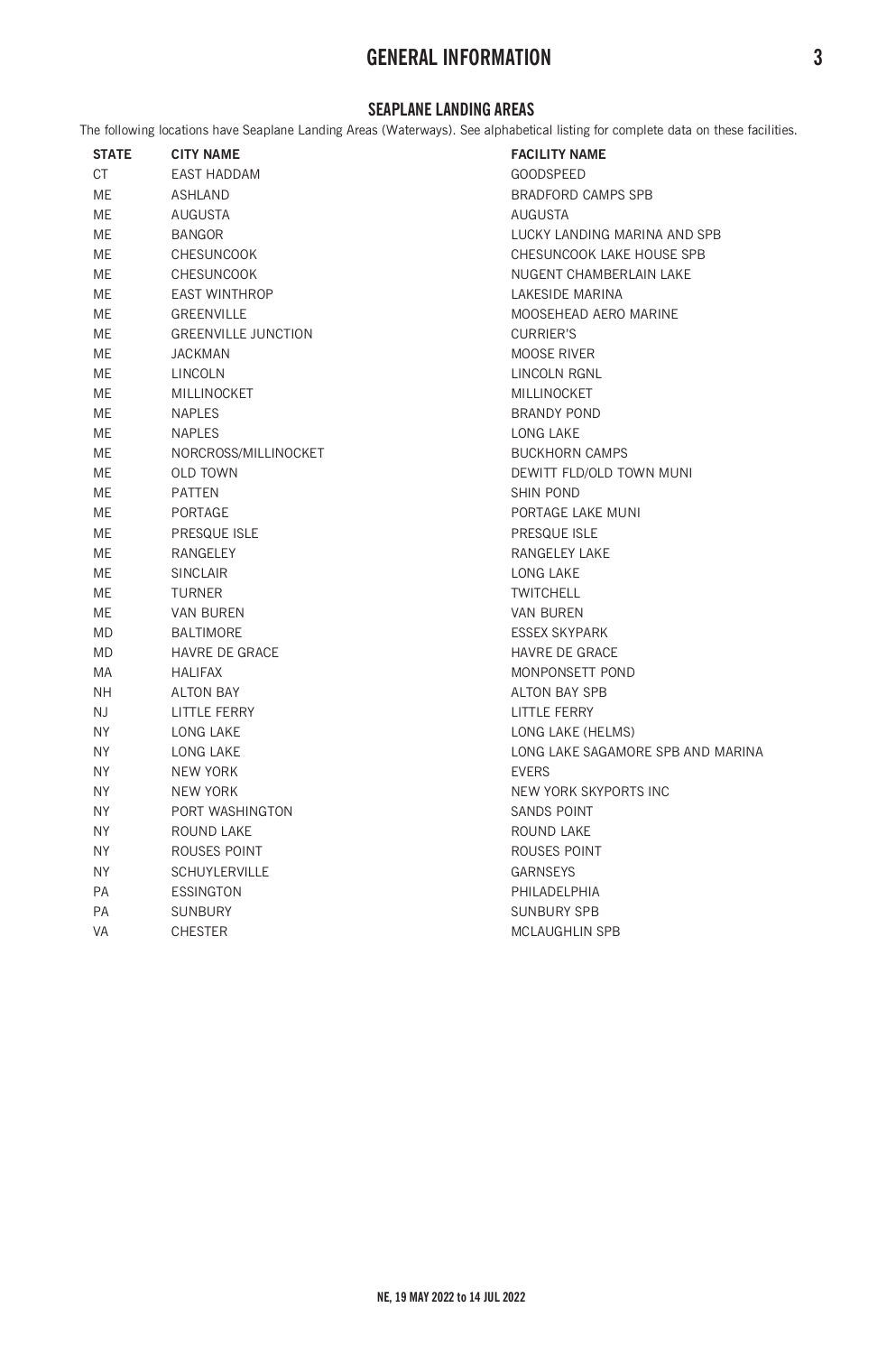### Abbreviations **ABBREVIATIONS**

The following abbreviations/acronyms are those commonly used within this Directory. Other abbreviations/acronyms may be found in the Legend and are not duplicated below. The abbreviations presented are intended to represent grammatical variations of the basic form. (Example–"req" may mean "request", "requesting", "requested", or "requests").

|                             | For additional FAA approved abbreviations/acronyms please see FAA |
|-----------------------------|-------------------------------------------------------------------|
| Abbreviation Description    |                                                                   |
| A/G  air/ground             |                                                                   |
| AAF  Army Air Field         |                                                                   |
|                             | AAS  Airport Advisory Service                                     |
| AB  Airbase                 |                                                                   |
| abm  abeam                  |                                                                   |
| ABn  Aerodrome Beacon       |                                                                   |
| abv  above                  |                                                                   |
|                             | ACC  Air Combat Command Area Control                              |
|                             | Center                                                            |
| acft aircraft               |                                                                   |
|                             | ACLS Automatic Carrier Landing System                             |
|                             | ACN Aircraft Classification Number                                |
|                             | ACR  Aircraft Classification Rating                               |
| act activity                |                                                                   |
|                             | ACWS  Aircraft Control and Warning Squadron                       |
| ADA  Advisory Area          |                                                                   |
|                             | ADCC  Air Defense Control Center                                  |
| ADCUS Advise Customs        |                                                                   |
| addn  addition              |                                                                   |
|                             | ADF  Automatic Direction Finder                                   |
|                             |                                                                   |
| adj  adjacent               |                                                                   |
| admin  administration       |                                                                   |
| ADR Advisory Route          |                                                                   |
| advs advise                 |                                                                   |
| advsy  advisory             |                                                                   |
|                             | AEIS Aeronautical Enroute Information                             |
|                             | Service                                                           |
| AER approach end rwy        |                                                                   |
| AFA  Army Flight Activity   |                                                                   |
| AFB  Air Force Base         |                                                                   |
| afct affect                 |                                                                   |
|                             | AFFF Aqueous Film Forming Foam                                    |
| AFHP  Air Force Heliport    |                                                                   |
|                             | AFIS Automatic Flight Information Service                         |
| afld airfield               |                                                                   |
|                             | AFOD  Army Flight Operations Detachment                           |
| AFR  Air Force Regulation   |                                                                   |
|                             | AFRC  Armed Forces Reserve Center/Air Force                       |
|                             | Reserve Command                                                   |
|                             | AFRS  American Forces Radio Stations                              |
| AFS Air Force Station       |                                                                   |
|                             | AFTN  Aeronautical Fixed Telecommunication                        |
|                             | Network                                                           |
| AG  Agriculture             |                                                                   |
| A-G, A-GEAR  Arresting Gear |                                                                   |
| agcy Agency                 |                                                                   |
| AGL  above ground level     |                                                                   |
| AHP Army heliport           |                                                                   |
|                             | AID  Airport Information Desk                                     |
|                             | AIS  Aeronautical Information Services                            |
|                             | AL  Approach and Landing Chart                                    |
|                             | ALF Auxiliary Landing Field                                       |
|                             | ALS Approach Light System                                         |
|                             | ALSF-1  High Intensity ALS Category I                             |
|                             | configuration with sequenced Flashers                             |
|                             | (code)                                                            |
|                             | ALSF-2  High Intensity ALS Category II                            |
|                             | configuration with sequenced Flashers                             |
|                             | (code)                                                            |
|                             |                                                                   |

| A Order JO 7340.2 —Contractions |                                                     |
|---------------------------------|-----------------------------------------------------|
| Abbreviation Description        |                                                     |
| alt  altitudealtnalternate      |                                                     |
|                                 | AM  Amplitude Modulation, midnight til              |
|                                 | noon                                                |
|                                 | AMC Air Mobility Command                            |
| amdt amendment                  |                                                     |
|                                 | AMSL  Above Mean Sea Level                          |
|                                 | ANGS  Air National Guard Station                    |
| ant  antenna                    |                                                     |
|                                 | AOE Airport/Aerodrome of Entry                      |
| AP Area Planning                |                                                     |
|                                 | APAPI  Abbreviated Precision Approach Path          |
|                                 | Indicator                                           |
| apch approach                   |                                                     |
|                                 |                                                     |
| apn apron                       |                                                     |
| APP Approach Control            |                                                     |
| Apr April                       |                                                     |
| aprx approximate                |                                                     |
| APU  Auxiliary Power Unit       |                                                     |
| apv, apvl  approve, approval    |                                                     |
| ARB Air Reserve Base            |                                                     |
|                                 | ARCAL (CANADA)  Aircraft Radio Control of Aerodrome |
|                                 | Lighting                                            |
|                                 | ARFF  Aircraft Rescue and Fire Fighting             |
|                                 | ARINC  Aeronautical Radio Inc                       |
| arng arrange                    |                                                     |
| arpt  airport                   |                                                     |
| arr arrive                      |                                                     |
| ARS Air Reserve Station         |                                                     |
|                                 | ARSA Airport Radar Service Area                     |
|                                 | ARSR Air Route Surveillance Radar                   |
|                                 | ARTCC Air Route Traffic Control Center              |
| AS  Air Station                 |                                                     |
| ASAP  as soon as possible       |                                                     |
|                                 | ASDA Accelerate-Stop Distance Available             |
|                                 | ASDE Airport Surface Detection                      |
|                                 | ASDE-X  Airport Surface Detection                   |
|                                 | Equipment-Model X                                   |
| asgn  assign                    |                                                     |
| ASL  Above Sea Level            |                                                     |
|                                 | ASOS Automated Surface Observing System             |
|                                 | ASR Airport Surveillance Radar                      |
|                                 | ASSC  Airport Surface Surveillance Capability       |
| ASU Aircraft Starting Unit      |                                                     |
| ATA Actual Time of Arrival      |                                                     |
|                                 |                                                     |
| ATC Air Traffic Control         |                                                     |
|                                 | ATCC  Air Traffic Control Center                    |
|                                 | ATCT  Airport Traffic Control Tower                 |
|                                 | ATD Actual Time of Departure Along Track            |
|                                 | Distance                                            |
|                                 | ATIS  Automatic Terminal Information Service        |
| ATS  Air Traffic Service        |                                                     |
| attn  attention                 |                                                     |
| Aug  August                     |                                                     |
| auth authority                  |                                                     |
| auto automatic                  |                                                     |
|                                 | AUW  All Up Weight (gross weight)                   |
| aux auxiliary                   |                                                     |
| AVASI  abbreviated VASI         |                                                     |
| avbl available                  |                                                     |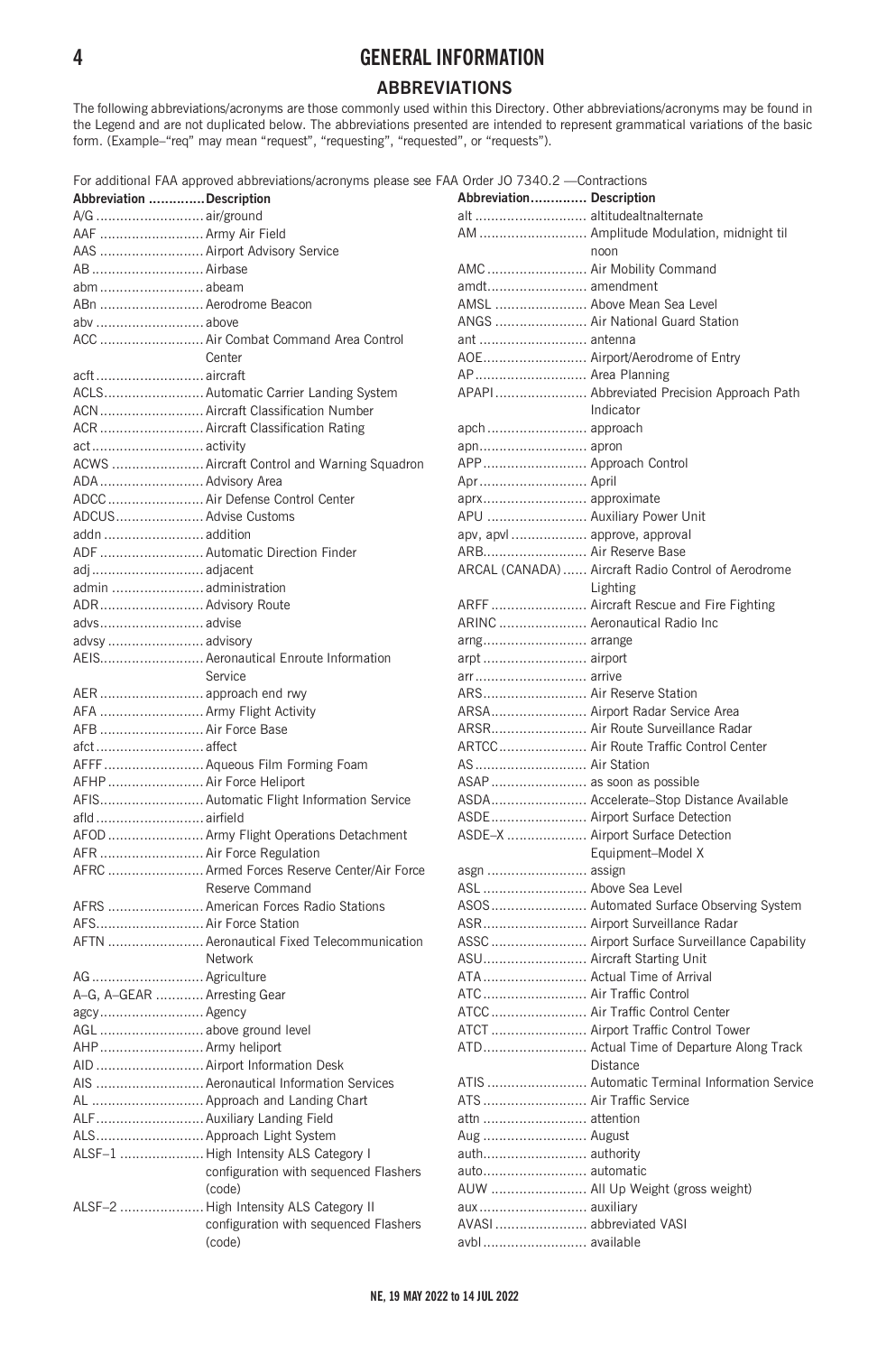| Abbreviation Description        |                                         |
|---------------------------------|-----------------------------------------|
| AvGas Aviation gasoline         |                                         |
|                                 | avnaviationAvOilaviation oil            |
|                                 |                                         |
|                                 | AWOS Automatic Weather Observing System |
|                                 | AWSSAutomated Weather Sensor System     |
| awt await                       |                                         |
| awyairway                       |                                         |
| az azimuth                      |                                         |
|                                 |                                         |
| BA braking action               |                                         |
|                                 | BASH Bird Aircraft Strike Hazard        |
| BC back course                  |                                         |
| bcn beacon                      |                                         |
| bcstbroadcast                   |                                         |
|                                 |                                         |
| bldgbuilding                    |                                         |
| blkdblocked                     |                                         |
|                                 |                                         |
| blo, blw below                  |                                         |
|                                 | BOQ Bachelor Officers Quarters          |
| brg bearing                     |                                         |
| btn between                     |                                         |
| busbusiness                     |                                         |
| byd beyond                      |                                         |
|                                 |                                         |
|                                 | CCommercial Circuit (Telephone)         |
|                                 | CACCentralized Approach Control         |
|                                 |                                         |
| cat category                    |                                         |
| CATClear Air Turbulence         |                                         |
| CCW or cntclkwscounterclockwise |                                         |
|                                 |                                         |
|                                 | CERAP Center Radar Approach Control     |
| CG Coast Guard                  |                                         |
|                                 |                                         |
|                                 | CGAFCoast Guard Air Facility            |
|                                 | CGAS Coast Guard Air Station            |
| CH, chan channel                |                                         |
|                                 | CHAPI Chase Helicopter Approach Path    |
|                                 | Indicator                               |
|                                 |                                         |
|                                 |                                         |
| cir circle, circling            |                                         |
| CIV, civCivil, civil, civilian  |                                         |
| ck check                        |                                         |
|                                 | CLCenterline Lighting System            |
| cl class                        |                                         |
| clncclearance                   |                                         |
| clsdclosed                      |                                         |
|                                 | CNATRA Chief of Naval Air Training      |
|                                 |                                         |
|                                 |                                         |
| cntr center                     |                                         |
| cntrlncenterline                |                                         |
| CoCompany, County               |                                         |
| CO Commanding Officer           |                                         |
| comcommunication                |                                         |
|                                 |                                         |
| Comdr Commander                 |                                         |
|                                 |                                         |
|                                 |                                         |
|                                 |                                         |
|                                 |                                         |
|                                 |                                         |
|                                 |                                         |
|                                 |                                         |
|                                 | CONUSContinental United States          |
|                                 |                                         |
|                                 |                                         |
|                                 |                                         |

| Abbreviation  Description   |                                               |
|-----------------------------|-----------------------------------------------|
|                             |                                               |
|                             |                                               |
|                             | corr correctCPDLCController Pilot Data Link   |
|                             | Communication                                 |
|                             |                                               |
|                             |                                               |
|                             | CRP  Compulsory Reporting Point               |
|                             |                                               |
|                             |                                               |
| <b>CSTMSCustoms</b>         |                                               |
| CTA  Control Area           |                                               |
|                             |                                               |
|                             | CTAF Common Traffic Advisory Frequency        |
|                             |                                               |
|                             |                                               |
| ctncaution                  |                                               |
| CTLZ Control Zone           |                                               |
|                             | CVFR  Controlled Visual Flight Rules Areas    |
|                             | CW  Clockwise, Continuous Wave, Carrier       |
|                             | Wave                                          |
|                             |                                               |
| dalgt daylight              |                                               |
|                             |                                               |
|                             | D-ATIS Digital Automatic Terminal Information |
|                             | Service                                       |
| daylt daylight              |                                               |
| db decibel                  |                                               |
| DCL  Departure Clearance    |                                               |
| Dec December                |                                               |
| decomdecommission           |                                               |
| deg  degree                 |                                               |
| del  delivery               |                                               |
|                             |                                               |
| dep  depart                 |                                               |
| DEP  Departure Control      |                                               |
| destndestination            |                                               |
| detdetachment               |                                               |
| DF  Direction Finder        |                                               |
| DH Decision Height          |                                               |
|                             | DIAP  DoD Instrument Approach Procedure       |
| direc  directional          |                                               |
| disem  disseminate          |                                               |
| displ  displace             |                                               |
|                             |                                               |
| dist  district, distance    |                                               |
| div  division               |                                               |
| DL  Direct Line to FSS      |                                               |
| dlt delete                  |                                               |
| dly  daily                  |                                               |
|                             | DME  Distance Measuring Equipment (UHF        |
|                             | standard, TACAN compatible)                   |
|                             | DNVT Digital Non-Secure Voice Telephone       |
|                             | DoD  Department of Defense                    |
|                             |                                               |
| drctdirect                  |                                               |
|                             | DSN Defense Switching Network (Telephone)     |
|                             | DSN Defense Switching Network                 |
| dsplcddisplaced             |                                               |
|                             | DT  Daylight Savings Time                     |
| dur during                  |                                               |
| durnduration                |                                               |
| DV  Distinguished Visitor   |                                               |
|                             |                                               |
|                             |                                               |
| E  East                     |                                               |
| ea each                     |                                               |
|                             | EAT  Expected Approach Time                   |
|                             | ECN  Enroute Change Notice                    |
| eff effective, effect       |                                               |
| E-HA  Enroute High Altitude |                                               |
| E-LA Enroute Low Altitude   |                                               |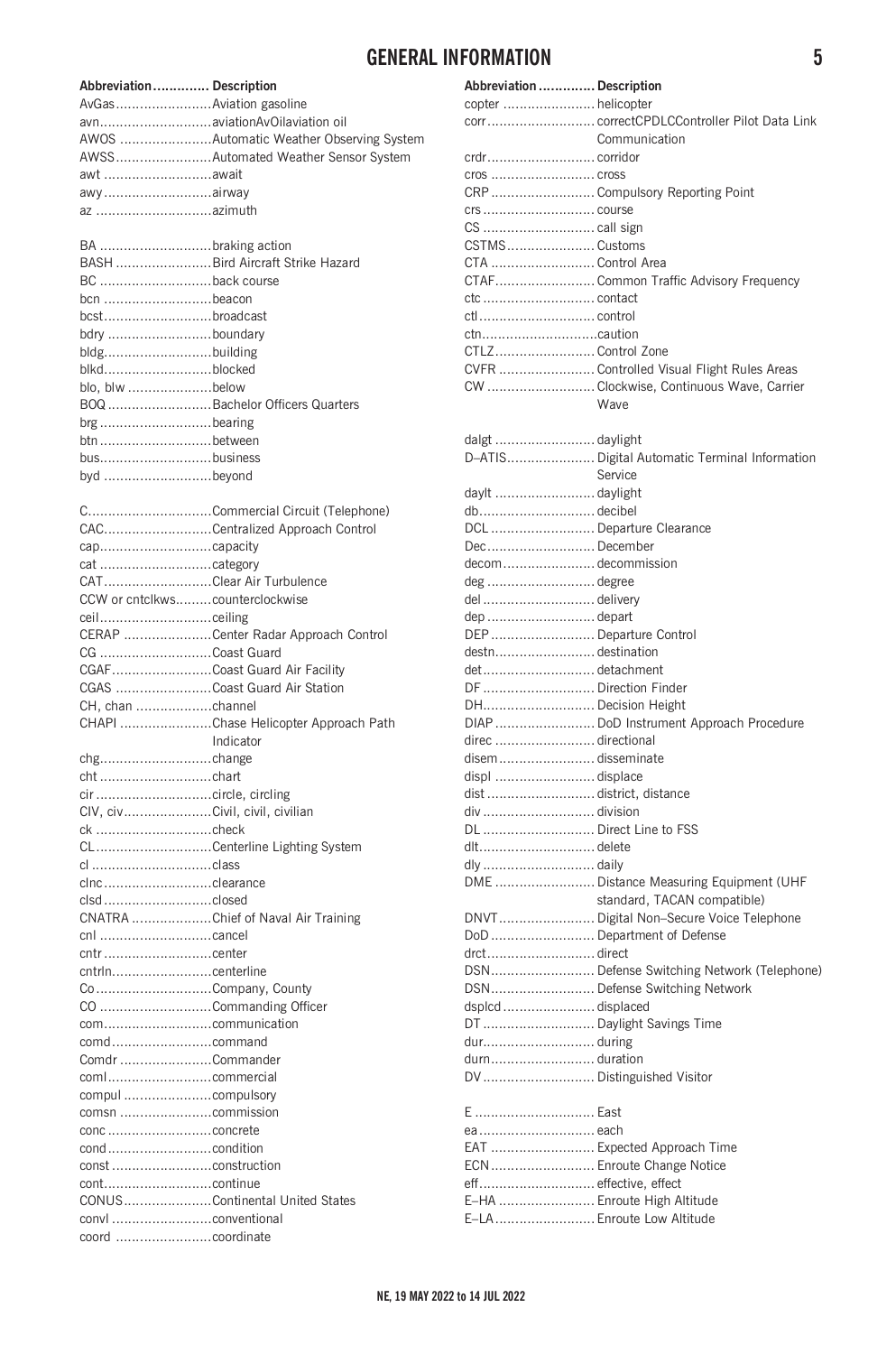| Abbreviation Description<br>elev elevation |                                                                               |
|--------------------------------------------|-------------------------------------------------------------------------------|
|                                            | ELT Emergency Locator TransmitterEMAS<br>Engineered Material Arresting System |
| emerg emergency                            |                                                                               |
| eng engine                                 |                                                                               |
| EOR  End of Runway                         |                                                                               |
| eqpt  equipment                            |                                                                               |
|                                            | ERDA  Energy Research and Development                                         |
|                                            | Administration                                                                |
| E-S Enroute Supplement                     |                                                                               |
| est  estimate<br>estabestablish            |                                                                               |
|                                            | ETA  Estimated Time of Arrival                                                |
|                                            | ETD  Estimated Time of Departure                                              |
|                                            | ETE Estimated Time Enroute                                                    |
|                                            | ETS European Telephone System                                                 |
|                                            | EUR European (ICAO Region)                                                    |
| ev every                                   |                                                                               |
| evac  evacuate                             |                                                                               |
| exc except                                 |                                                                               |
| excld  exclude                             |                                                                               |
| exer  exercise                             |                                                                               |
| exm  exempt                                |                                                                               |
| exp  expect                                |                                                                               |
| extd  extend                               |                                                                               |
| extn  extension<br>extvextensive           |                                                                               |
|                                            |                                                                               |
| F/W Fixed Wing                             |                                                                               |
|                                            | FAA  Federal Aviation Administration                                          |
| fac  facility                              |                                                                               |
|                                            | FAWS Flight Advisory Weather Service                                          |
| fax  facsimile                             |                                                                               |
| FBO  Fixed Base Operator                   |                                                                               |
| FCC  Flight Control Center                 |                                                                               |
|                                            | FCG  Foreign Clearance Guide                                                  |
|                                            | FCLP field carrier landing practice                                           |
| fcst  forecast                             |                                                                               |
| FebFebruary                                |                                                                               |
|                                            | FIC  Flight Information Center                                                |
|                                            | FIH  Flight Information Handbook<br>FIR  Flight Information Region            |
|                                            | FIS Flight Information Service                                                |
| FL flight level                            |                                                                               |
| fld field                                  |                                                                               |
| flgflashing                                |                                                                               |
|                                            | FLIP Flight Information Publication                                           |
| flt  flight                                |                                                                               |
|                                            |                                                                               |
|                                            | FM Fan Marker, Frequency Modulation                                           |
|                                            | FOC  Flight Operations Center                                                 |
|                                            | FOD  Foreign Object Damage                                                    |
| fone telephone                             |                                                                               |
| FPL Flight Plan                            |                                                                               |
| fpm feet per minute                        |                                                                               |
| freq frequency, frequent                   |                                                                               |
| Fri Friday                                 |                                                                               |
|                                            |                                                                               |
|                                            |                                                                               |
| FSS Flight Service Station                 |                                                                               |
|                                            |                                                                               |
|                                            |                                                                               |

| Abbreviation Description   |                                                |
|----------------------------|------------------------------------------------|
| GA Glide Angle             |                                                |
|                            |                                                |
|                            | (Europe-Asia)                                  |
|                            | GCA Ground Control Approach                    |
|                            | GCO  Ground Communication Outlet               |
|                            |                                                |
| gldr glider                |                                                |
| GND  Ground Control        |                                                |
| gnd ground                 |                                                |
|                            |                                                |
| GP Glide Path              |                                                |
| Gp Group                   |                                                |
|                            | GPI Ground Point of Intercept                  |
| grad gradient              |                                                |
| grd  guard                 |                                                |
|                            |                                                |
|                            |                                                |
| GWT gross weight           |                                                |
|                            |                                                |
|                            | H  Enroute High Altitude Chart (followed       |
|                            | by identification)                             |
|                            | H+ Hours or hours plusminutes past the         |
|                            | hour                                           |
| H24  continuous operation  |                                                |
|                            | HAA  Height Above Airport/Aerodrome            |
|                            |                                                |
|                            | HAL Height Above Landing Area                  |
| HAR  Height Above Runway   |                                                |
|                            | HAT Height Above Touchdown                     |
| haz hazard                 |                                                |
| hdg heading                |                                                |
|                            | HDTA  High Density Traffic Airport/Aerodrome   |
|                            | HF High Frequency (3000 to 30,000 KHz)         |
| hgr  hangar                |                                                |
|                            |                                                |
| hgt  height                |                                                |
| hi  high                   |                                                |
|                            | HIRL High Intensity Runway Lights              |
|                            | HO  Service available to meet operational      |
|                            | requirements                                   |
|                            |                                                |
|                            | HOLF Helicopter Outlying Field                 |
| hosp  hospital             |                                                |
|                            |                                                |
| HQ  Headquarters           |                                                |
| hr hour                    |                                                |
|                            | HS Service available during hours of           |
|                            | scheduled operations                           |
| hsg housing                |                                                |
| hvy heavy                  |                                                |
| HW  Heavy Weight           |                                                |
| hwy  highway               |                                                |
|                            |                                                |
|                            | HX station having no specific working hours    |
|                            | Hz Hertz (cycles per second)                   |
|                            |                                                |
| I Island                   |                                                |
|                            | IAP  Instrument Approach Procedure             |
| IAS  Indicated Air Speed   |                                                |
| IAW in accordance with     |                                                |
|                            | ICAO International Civil Aviation Organization |
|                            |                                                |
| ident identification       |                                                |
|                            | IFF  Identification, Friend or Foe             |
|                            | IFR Instrument Flight Rules                    |
| IFR-S  FLIP IFR Supplement |                                                |
|                            |                                                |
|                            | ILS  Instrument Landing System                 |
| IM  Inner Marker           |                                                |
|                            | IMC Instrument Meteorological Conditions       |
|                            |                                                |
| IMG Immigration            |                                                |

 $\boldsymbol{6}$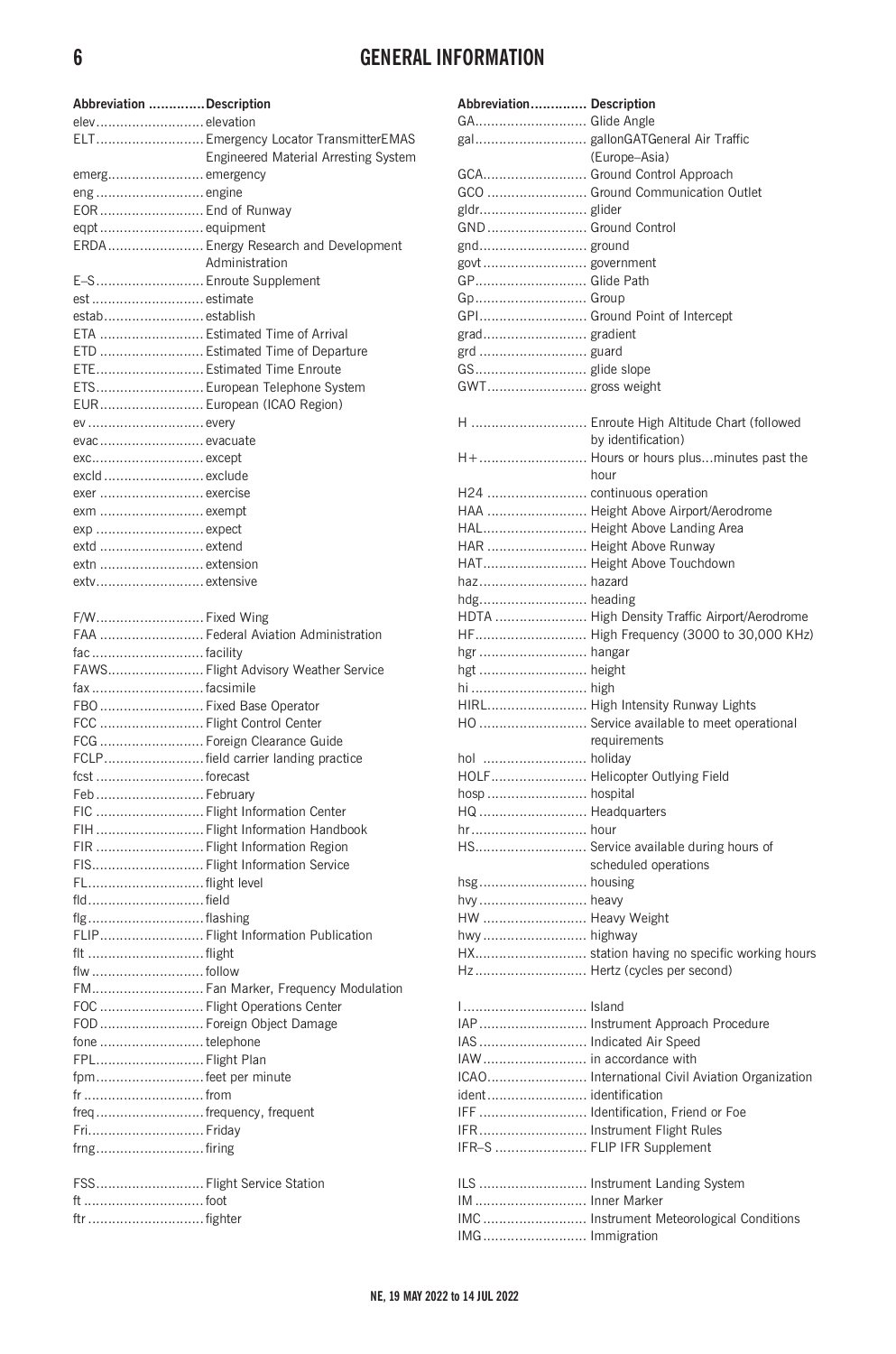| immedimmediate<br>Inc Incorporated |                                                |                    | LLZ Localizer (Instrument Approach<br>Procedures Identification only) |
|------------------------------------|------------------------------------------------|--------------------|-----------------------------------------------------------------------|
|                                    |                                                |                    |                                                                       |
|                                    |                                                |                    |                                                                       |
|                                    |                                                |                    | LMM Compass locator at Middle Marker ILS                              |
| inclinclude                        |                                                |                    |                                                                       |
| incr increase                      |                                                |                    | LoALT or LA Low Altitude                                              |
| indefindefinite                    |                                                | LOC  Localizer     |                                                                       |
| info information                   |                                                |                    |                                                                       |
|                                    |                                                |                    | LOM  Compass locator at Outer Marker ILS                              |
| inop inoperative                   |                                                |                    | LR  Long Range, Lead Radial                                           |
| inst instrument                    |                                                |                    | LRA  Landing Rights Airport                                           |
| instlinstall                       |                                                |                    | LRRS  Long Range RADAR Station                                        |
| instr instruction                  |                                                |                    | LSB  lower side band                                                  |
| intintersection                    |                                                | ltd limited        |                                                                       |
| intcntlintercontinental            |                                                |                    |                                                                       |
| intcpintercept                     |                                                |                    | M  meters, magnetic (after a bearing),                                |
| intl international                 |                                                |                    | Military Circuit (Telephone)                                          |
| intmt intermittent                 |                                                |                    | MACC  Military Area Control Center                                    |
| ints intense, intensity            |                                                | mag  magnetic      |                                                                       |
| invofin the vicinity of            |                                                |                    | maint  maintain, maintenance                                          |
| irreg Irregularly                  |                                                | maj  major         |                                                                       |
|                                    |                                                |                    | MALS Medium Intensity Approach Lighting                               |
|                                    |                                                |                    | System                                                                |
| JanJanuary                         |                                                |                    |                                                                       |
|                                    | JASUJet Aircraft Starting Unit                 |                    | MALSF  MALS with Sequenced Flashers                                   |
|                                    | JATO Jet Assisted Take-Off                     |                    | MALSR MALS with Runway Alignment Indicator                            |
|                                    | JOAP Joint Oil Analysis Program                |                    | Lights                                                                |
|                                    | JOSAC Joint Operational Support Airlift Center | Mar March          |                                                                       |
| JRBJoint Reserve Base              |                                                |                    | MARA  Military Activity Restricted Area                               |
| Jul July                           |                                                |                    | MATO  Military Air Traffic Operations                                 |
| JunJune                            |                                                |                    | MATZ Military Aerodrome Traffic Zone                                  |
|                                    |                                                | max  maximum       |                                                                       |
| K or KtKnots                       |                                                | mb millibars       |                                                                       |
| kHz kilohertz                      |                                                |                    | MCAC  Military Common Area Control                                    |
|                                    |                                                |                    | MCAF Marine Corps Air Facility                                        |
|                                    |                                                |                    | MCALF Marine Corps Auxiliary Landing Field                            |
| km Kilometer                       |                                                |                    | MCAS Marine Corps Air Station                                         |
|                                    |                                                |                    | MCB  Marine Corps Base                                                |
|                                    |                                                |                    |                                                                       |
|                                    |                                                |                    | MCC  Military Climb Corridor                                          |
|                                    | LCompass locator (Component of ILS             |                    | MCOLF Marine Corps Outlying Field                                     |
|                                    | system) under 25 Watts, 15 NM,                 |                    | MDA  Minimum Descent Altitude                                         |
|                                    | Enroute Low Altitude Chart (followed by        |                    | MEA  Minimum Enroute Altitude                                         |
|                                    | identification)                                | med  medium        |                                                                       |
|                                    |                                                |                    | MEHT  Minimum Eye Height over Threshold                               |
|                                    | LAHSO Land and Hold-Short Operations           | mem memorial       |                                                                       |
|                                    | L-AOE Limited Airport of Entry                 |                    | MET Meteorological, Meteorology                                       |
|                                    | LAWRSLimited Aviation Weather Reporting        |                    | METAR  Aviation Routine Weather Report (in                            |
|                                    | Station                                        |                    | international MET figure code)                                        |
|                                    |                                                |                    | METRO  Pilot-to-Metro voice cell                                      |
| LClocal call                       |                                                |                    | MF Medium Frequency (300 to 3000 KHz),                                |
| lcl local                          |                                                |                    | Mandatory Frequency (Canada)                                          |
|                                    | LCP French Peripheral Classification Line      |                    | MFA Minimum Flight Altitude                                           |
| lctd located                       |                                                |                    | mgmt  Management                                                      |
| lctn location                      |                                                | mgr manager        |                                                                       |
|                                    |                                                |                    |                                                                       |
| lctr locator                       |                                                | MHz Megahertz      |                                                                       |
|                                    | LCVASI Low Cost Visual Approach Slope          | mi mile            |                                                                       |
|                                    | Indicator                                      |                    | MID/ASIA  Middle East/Asia (ICAO Region)                              |
| lczrlocalizer                      |                                                |                    | MIJI  Meaconing, Intrusion, Jamming, and                              |
| LDlong distance                    |                                                |                    | Interference                                                          |
|                                    | LDALanding Distance Available                  | Mil, mil  military |                                                                       |
| ldg landing                        |                                                |                    | min minimum, minute                                                   |
| LDIN Lead-in Lights                |                                                |                    | MIRL Medium Intensity Runway Lights                                   |
|                                    |                                                | misl  missile      |                                                                       |
|                                    | Facility                                       |                    | mkr marker (beacon)                                                   |
| len length                         |                                                |                    | MM Middle Marker of ILS                                               |
|                                    | lgt, lgtd, lgts  light, lighted, lights        | mnt monitor        |                                                                       |
|                                    |                                                |                    |                                                                       |
|                                    |                                                |                    | MOA  Military Operations Area                                         |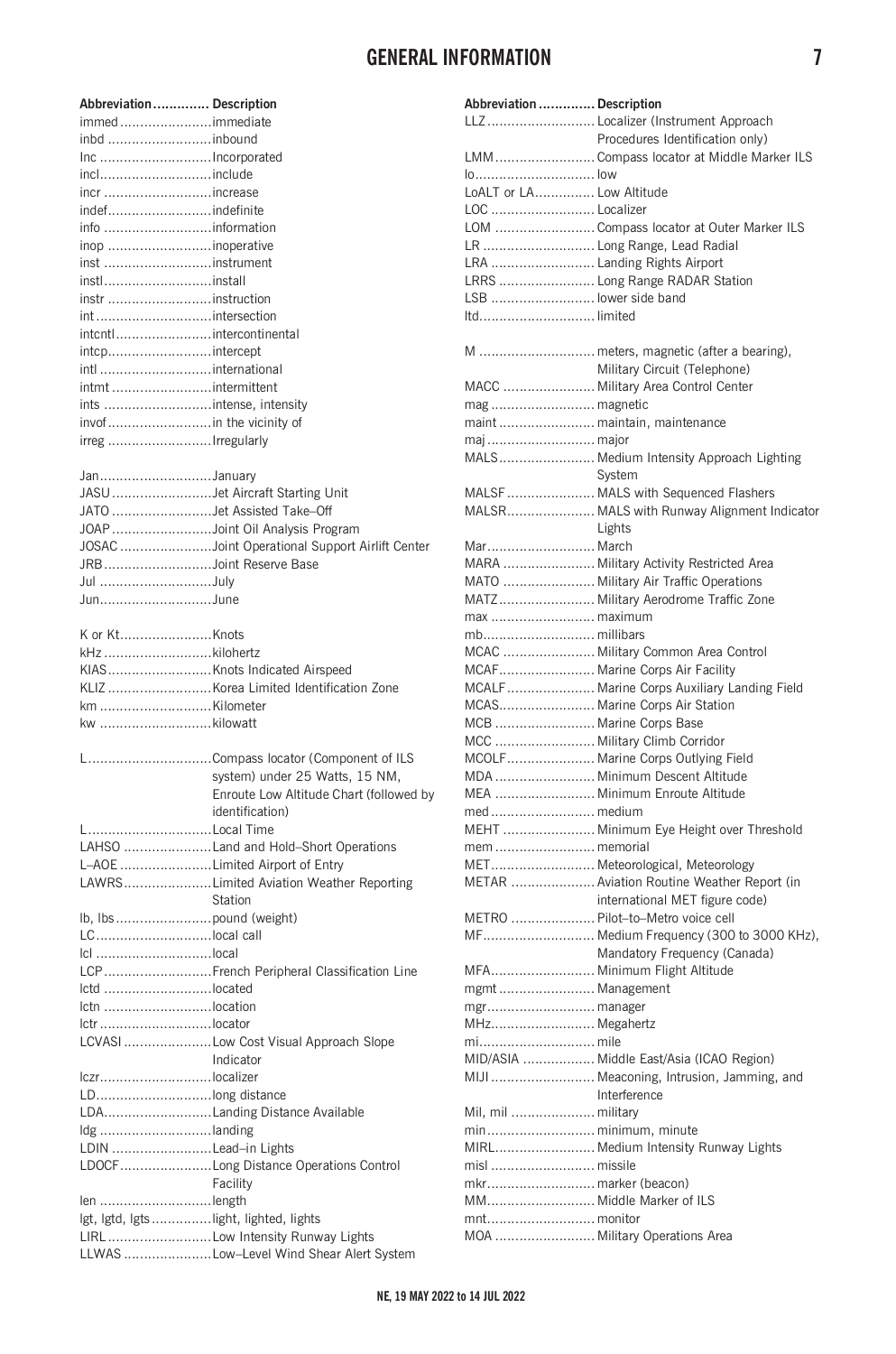| Abbreviation Description    |                                                                           |
|-----------------------------|---------------------------------------------------------------------------|
|                             | MOCA  Minimum Obstruction Clearance                                       |
|                             | Altitude                                                                  |
| mod  modify                 |                                                                           |
|                             | MOG Maximum (aircraft) on the Ground                                      |
|                             | MON Minimum Operational Network                                           |
| Mon  Monday                 |                                                                           |
|                             |                                                                           |
| MP  Maintenance Period      |                                                                           |
| MR  Medium Range            |                                                                           |
|                             | MRA  Minimum Reception Altitude                                           |
| mrk mark, marker            |                                                                           |
|                             | MSAW minimum safe altitude warning                                        |
| msg  message                |                                                                           |
| MSL Mean Sea Level          |                                                                           |
| msn  Mission                |                                                                           |
| mt  mount, mountain         |                                                                           |
|                             | MTAF  Mandatory Traffic Advisory Frequency                                |
|                             | MTCA Military Terminal Control Area                                       |
|                             |                                                                           |
| mthly  monthly              |                                                                           |
|                             | MUAC  Military Upper Area Control                                         |
| muni municipal              |                                                                           |
|                             | MWARA  Major World Air Route Area                                         |
| N North                     |                                                                           |
| N/A not applicable          |                                                                           |
|                             |                                                                           |
|                             | NA not authorized (For Instrument                                         |
|                             | Approach Procedure take-off and                                           |
|                             | alternate MINIMA only)                                                    |
|                             | NAAS  Naval Auxiliary Air Station                                         |
|                             | NADC Naval Air Development Center                                         |
| NADEP Naval Air Depot       |                                                                           |
|                             | NAEC  Naval Air Engineering Center                                        |
|                             | NAES  Naval Air Engineering Station                                       |
| NAF  Naval Air Facility     |                                                                           |
|                             | NALCO  Naval Air Logistics Control Office                                 |
|                             | NALF  Naval Auxiliary Landing Field                                       |
|                             |                                                                           |
|                             | NALO  Navy Air Logistics Office                                           |
| NAS  Naval Air Station      |                                                                           |
|                             | NAT  North Atlantic (ICAO Region)                                         |
| natl national               |                                                                           |
| nav  navigation             |                                                                           |
| navaid navigation aid       |                                                                           |
|                             | NAVMTO  Navy Material Transportation Office                               |
|                             | NAWC Naval Air Warfare Center                                             |
|                             | NAWS Naval Air Weapons Station                                            |
|                             | NCRP Non-Compulsory Reporting Point                                       |
|                             | NDB  Non-Directional Radio Beacon                                         |
|                             |                                                                           |
| NE Northeast                |                                                                           |
| nec necessary               |                                                                           |
| NEW  Net Explosives Weight  |                                                                           |
|                             |                                                                           |
| NM  nautical miles          |                                                                           |
| nml normal                  |                                                                           |
| NMR nautical mile radius    |                                                                           |
| No or Nr  number            |                                                                           |
| NOLF  Naval Outlying Field  |                                                                           |
|                             |                                                                           |
|                             | NORDO  Lost communications or no radio<br>installed/available in aircraft |
|                             |                                                                           |
| NOTAM  Notice to Airmen     |                                                                           |
| Nov November                |                                                                           |
|                             | npi non precision instrument                                              |
| Nr or No  number            |                                                                           |
| NS  Naval Station           |                                                                           |
| NS ABTMT  Noise Abatement   |                                                                           |
| NSA  Naval Support Activity |                                                                           |
| NSF  Naval Support Facility |                                                                           |
|                             |                                                                           |

| Abbreviation Description     |                                             |
|------------------------------|---------------------------------------------|
| NSTD, nstd  nonstandard      |                                             |
| ntc  notice                  |                                             |
| NVD  Night Vision Devices    |                                             |
|                              |                                             |
| NVG  Night Vision Goggles    |                                             |
| NW  Northwest                |                                             |
|                              | NWC  Naval Weapons Center                   |
|                              |                                             |
| 0/A On or about              |                                             |
| 0/S out of service           |                                             |
| 0/R On Request               |                                             |
| OAT Operational Air Traffic  |                                             |
| obsn  observation            |                                             |
|                              |                                             |
| OCA Oceanic Control Area     |                                             |
| ocnl occasional              |                                             |
| Oct October                  |                                             |
|                              | ODALS Omnidirectional Approach Lighting     |
|                              | System                                      |
|                              | ODO  Operations Duty Officer                |
|                              |                                             |
| OIC Officer In Charge        |                                             |
| OLF  Outlying Field          |                                             |
|                              | OLS  Optical Landing System                 |
| OM Outer Marker, ILS         |                                             |
|                              | opr  operate, operator, operational         |
| OPS, ops operations          |                                             |
| orig original                |                                             |
|                              | OROCA  Off Route Obstruction Clearance      |
|                              | Altitude                                    |
|                              | ORTCA Off Route Terrain Clearance Altitude  |
|                              |                                             |
| OTS out of service           |                                             |
|                              |                                             |
| outbd outbound               |                                             |
| ovft overflight              |                                             |
| ovrn  overrun                |                                             |
| OX oxygen                    |                                             |
|                              |                                             |
| P/L  plain language          |                                             |
| PAC Pacific (ICAO Region)    |                                             |
|                              | PAEW personnel and equipment working        |
|                              | PALS  Precision Approach and Landing System |
|                              | (NAVY)                                      |
|                              | PAPI Precision Approach Path Indicator      |
|                              | PAR Precision Approach Radar                |
|                              |                                             |
| parl  parallel               |                                             |
|                              |                                             |
| PAX  Passenger               |                                             |
|                              |                                             |
|                              | PCN  Pavement Classification Number         |
|                              | PCR Pavement Classification Rating          |
|                              | PDC Pre-Departure Clearance                 |
|                              |                                             |
|                              |                                             |
| perms  permission            |                                             |
|                              |                                             |
|                              | PFC Porous Friction Courses                 |
|                              | PJE  Parachuting Activities/Exercises       |
|                              |                                             |
|                              | PM  Post meridian, noon til midnight        |
|                              | PMRF  Pacific Missile Range Facility        |
| PMSV  Pilot-to-Metro Service |                                             |
|                              |                                             |
| POB  persons on board        |                                             |
|                              |                                             |
|                              | POL Petrol, Oils and Lubricants             |
|                              |                                             |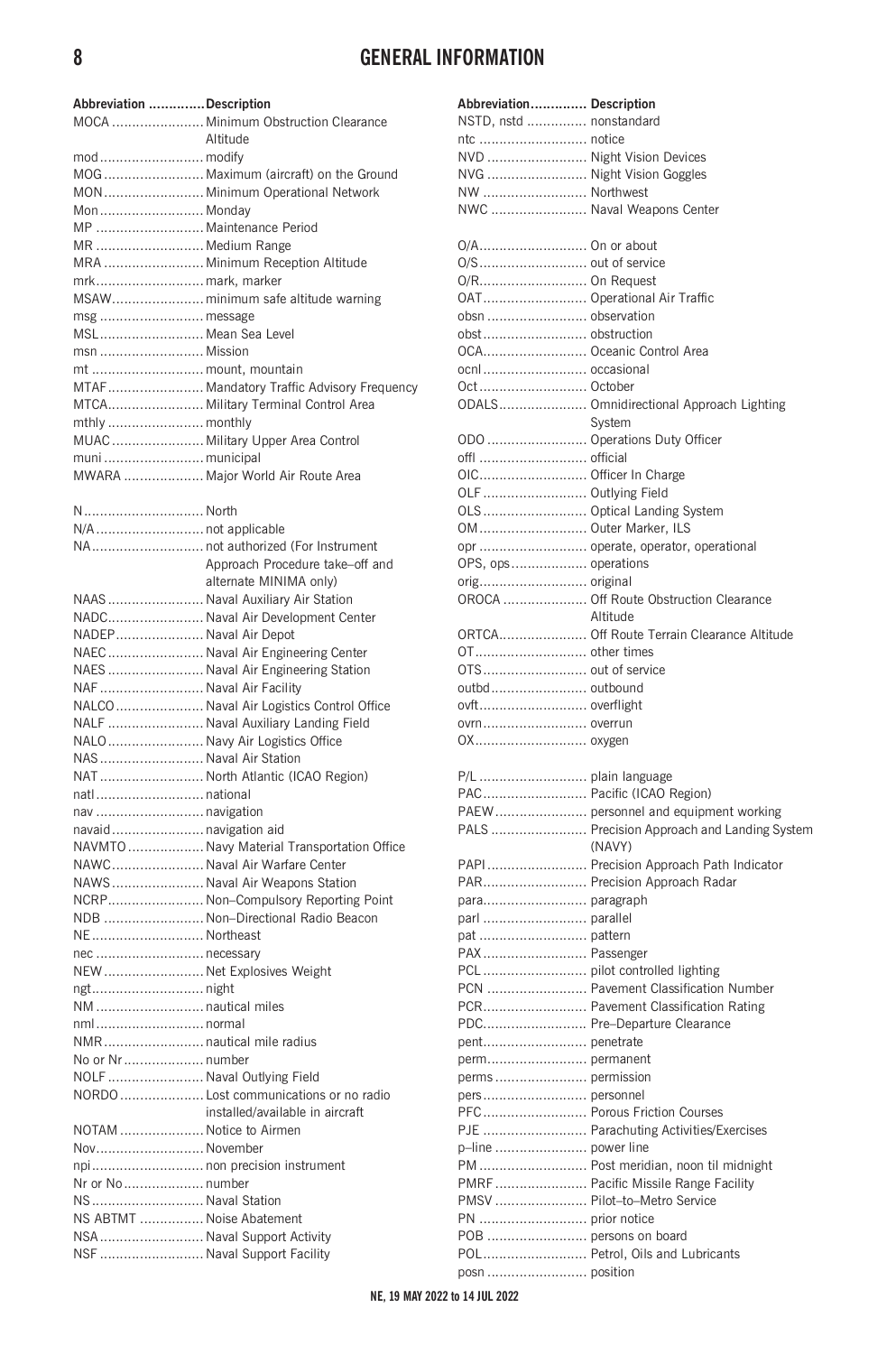| Abbreviation Description |                                                                            |
|--------------------------|----------------------------------------------------------------------------|
|                          |                                                                            |
| prcht parachute          |                                                                            |
|                          |                                                                            |
| prevprevious             |                                                                            |
|                          |                                                                            |
|                          |                                                                            |
|                          | PRM Precision Runway Monitor                                               |
|                          |                                                                            |
|                          |                                                                            |
|                          |                                                                            |
| PTD  Pilot to Dispatcher |                                                                            |
|                          |                                                                            |
|                          | PVASI Pulsating Visual Approach Slope                                      |
|                          | Indicator                                                                  |
|                          |                                                                            |
|                          |                                                                            |
|                          |                                                                            |
|                          | QFEAltimeter Setting above station                                         |
|                          | QNE Altimeter Setting of 29.92 inches which                                |
|                          | provides height above standard datum                                       |
|                          | plane                                                                      |
|                          |                                                                            |
|                          | above mean sea level                                                       |
| qtrs quarters            |                                                                            |
| quadquadrant             |                                                                            |
|                          |                                                                            |
| R/TRadiotelephony        |                                                                            |
| R/W Rotary/Wing          |                                                                            |
| RACON Radar Beacon       |                                                                            |
| rad radius, radial       |                                                                            |
|                          | RAIL Runway Alignment Indicator Lights                                     |
|                          | RAMCCRegional Air Movement Control Center<br>R-AOERegular Airport of Entry |
|                          | RAPCONRadar Approach Control (USAF)                                        |
|                          | RATCF Radar Air Traffic Control Facility (Navy)                            |
|                          | RCAG Remote Center Air to Ground Facility                                  |
|                          | RCAGL  Remote Center Air to Ground Facility                                |
|                          | Long Range                                                                 |
| RCLrunway centerline     |                                                                            |
|                          | RCLSRunway Centerline Light System                                         |
|                          | RCO Remote Communications Outlet                                           |
| rcpt reception           |                                                                            |
|                          | RCR Runway Condition Reading                                               |
| rcv receive              |                                                                            |
| rcvr receiver            |                                                                            |
| rdo radio                |                                                                            |
| reconst reconstruct      |                                                                            |
| reful refueling          |                                                                            |
| reg regulation, regular  |                                                                            |
|                          | REILRunway End Identifier Lights                                           |
| rel reliable             |                                                                            |
| relctdrelocated          |                                                                            |
| REP Reporting Point      |                                                                            |
| req request              | RETIL Rapid Exit Taxiway Indicator Light                                   |
| Rgn Region               |                                                                            |
| Rgnl Regional            |                                                                            |
| rgtright                 |                                                                            |
| rgt tfc right traffic    |                                                                            |
| rlgd realigned           |                                                                            |
|                          | RLLS Runway Lead-in Light System                                           |
| rmkremark                |                                                                            |
| rng range, radio range   |                                                                            |
|                          | RNPRequired Navigation Performance                                         |

| Abbreviation  Description |                                                                        |
|---------------------------|------------------------------------------------------------------------|
| RON  Remain Overnight     |                                                                        |
|                           | Rot Lt or Bcn  Rotating Light or BeaconRPIRunway<br>Point of Intercept |
| rpt  report               |                                                                        |
| rqr  requireRRRailroad    |                                                                        |
|                           |                                                                        |
|                           | RRP  Runway Reference Point                                            |
|                           | RSC  Runway Surface Condition                                          |
|                           | RSDU Radar Storm Detection Unit                                        |
|                           | RSE  Runway Starter Extension/Starter Strip                            |
|                           | RSRS  Reduced Same Runway Separation                                   |
| rstd  restricted          |                                                                        |
| rte  route                |                                                                        |
| ruf  rough                |                                                                        |
| RVR Runway Visual Range   |                                                                        |
|                           | RVSM  Reduced Vertical Separation Minima                               |
| rwy  runway               |                                                                        |
|                           |                                                                        |
|                           |                                                                        |
| S  South                  |                                                                        |
| S/D  Seadrome             |                                                                        |
|                           | SALS Short Approach Lighting System                                    |
| SAR  Search and Rescue    |                                                                        |
| Sat Saturday              |                                                                        |
|                           | SAVASI Simplified Abbreviated Visual Approach                          |
|                           | Slope Indicator                                                        |
|                           | SAWRS  Supplement Aviation Weather Reporting                           |
|                           | Station                                                                |
| sby  standby              |                                                                        |
| Sched scheduled services  |                                                                        |
| sctr  sector              |                                                                        |
|                           |                                                                        |
|                           | SDF  Simplified Directional Facility                                   |
| SE  Southeast             |                                                                        |
| sec second, section       |                                                                        |
| secd secondary            |                                                                        |
|                           | SELCAL  Selective Calling System                                       |
|                           | SELF  Strategic Expeditionary Landing Field                            |
| SEng Single Engine        |                                                                        |
| Sep September             |                                                                        |
|                           | SFA Single Frequency Approach                                          |
| SFB  Space Force Base     |                                                                        |
| sfc  surface              |                                                                        |
|                           | SFL Sequence Flashing Lights                                           |
|                           | SFRA  Special Flight Rules Area                                        |
|                           |                                                                        |
|                           | SID  Standard Instrument Departure                                     |
|                           | SIDA  Secure Identification Display Area                               |
|                           | SIF Selective Identification Feature                                   |
| sked schedule             |                                                                        |
| SM statute miles          |                                                                        |
|                           | SOAP  Spectrometric Oil Analysis Program                               |
| SOF  Supervisor of Flying |                                                                        |
| SPB  Seaplane Base        |                                                                        |
| SR  sunrise               |                                                                        |
|                           | SRE  Surveillance Radar Element of GCA                                 |
|                           | (Instrument Approach Procedures                                        |
|                           | Identification only)                                                   |
| SS  sunset                |                                                                        |
|                           | SSALS/R Simplified Short Approach Lighting                             |
|                           |                                                                        |
|                           | System/with RAIL                                                       |
| SSB  Single Sideband      |                                                                        |
|                           | SSR  Secondary Surveillance Radar                                      |
| STA  Straight-in Approach |                                                                        |
| std  standard             |                                                                        |
| stn  station              |                                                                        |
| storstorage               |                                                                        |
| str-in  Straight-in       |                                                                        |
|                           |                                                                        |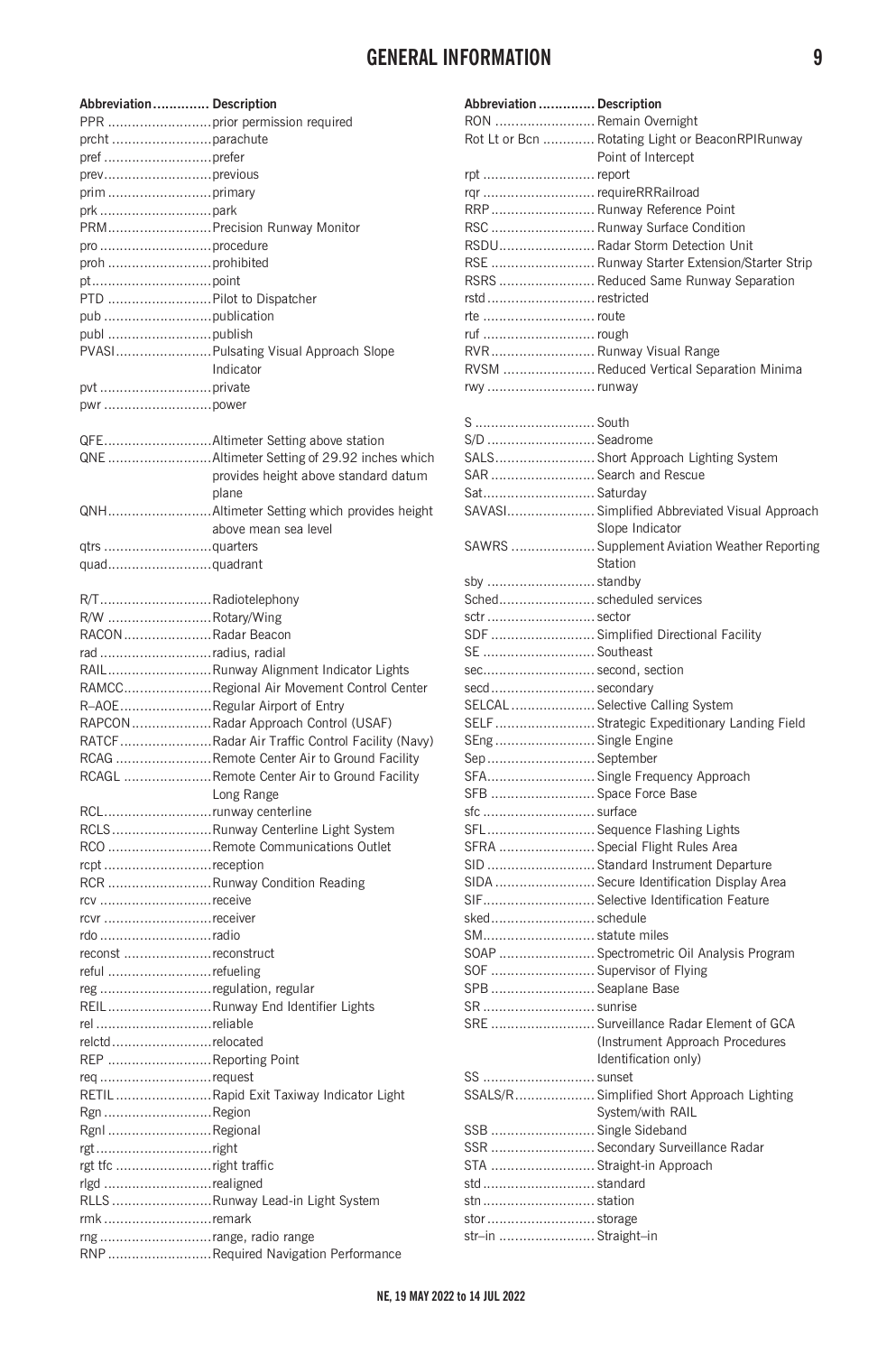| Abbreviation Description   |                                                                      |
|----------------------------|----------------------------------------------------------------------|
| stu  student               |                                                                      |
|                            | subj  subjectsurvlsurvival, surveillance                             |
| sum  summer                |                                                                      |
| SunSunday                  |                                                                      |
|                            | sur surroundsuspdsuspended                                           |
| svc service                |                                                                      |
| svcgservicing              |                                                                      |
| SW  Southwest              |                                                                      |
| sys system                 |                                                                      |
|                            |                                                                      |
| TA  Transition Altitude    |                                                                      |
|                            | TAC  Tactical Air Command                                            |
|                            | TAF Aerodrome (terminal or alternate)                                |
|                            | forecast in abbreviated form<br>TALCETanker Aircraft Control Element |
| TCA  Terminal Control Area |                                                                      |
|                            | TCH  Threshold Crossing Height                                       |
|                            | TCTATranscontinental Control Area                                    |
| TD  Touchdown              |                                                                      |
|                            | TDWRTerminal Doppler Weather Radar                                   |
| TDZ  Touchdown Zone        |                                                                      |
|                            | TDZL Touchdown Zone Lights                                           |
| tfctraffic                 |                                                                      |
| thidthreshold              |                                                                      |
| thou  thousand             |                                                                      |
| thruthrough                |                                                                      |
| ThuThursday                |                                                                      |
| til until                  |                                                                      |
| tkf, tkof take-off         |                                                                      |
| TLv  Transition Level      |                                                                      |
| tmpry  temporary           |                                                                      |
|                            | TODA Take-Off Distance Available                                     |
|                            | TORA  Take-Off Run Available                                         |
| TP  Tire Pressure          | TPA Traffic Pattern Altitude                                         |
|                            | TRACON Terminal Radar Approach Control (FAA)                         |
| trantransient              |                                                                      |
| trans transmit             |                                                                      |
| trmlterminal               |                                                                      |
| trngtraining               |                                                                      |
| trnstransition             |                                                                      |
|                            | TRSA  Terminal Radar Service Area                                    |
| Tue Tuesday                |                                                                      |
| TV Television              |                                                                      |
|                            |                                                                      |
| twy taxiway                |                                                                      |
|                            |                                                                      |
|                            | UACC Upper Area Control Center (used outside                         |
|                            | US)                                                                  |
|                            | UAS  Unmanned Aerial Systems                                         |
| UC Under Construction      |                                                                      |
| UDA Upper Advisory Area    | UCN  Urgent Change Notice                                            |
|                            | UDF Ultra High Frequency Direction Finder                            |
|                            |                                                                      |
|                            | UHF Ultra High Frequency (300 to 3000                                |
|                            | MHz)                                                                 |
|                            | UIR Upper Flight Information Region                                  |
| unaunable                  |                                                                      |
| unauthd unauthorized       |                                                                      |
| unavbl unavailable         |                                                                      |
| unctl  uncontrolled        |                                                                      |
| unkunknown                 |                                                                      |
| unlgtd  unlighted          |                                                                      |
| unltdunlimited             |                                                                      |

| Abbreviation Description    |                                                 |
|-----------------------------|-------------------------------------------------|
| unmrk unmarked              |                                                 |
| unmto unmonitored           |                                                 |
| unrel unreliable            |                                                 |
| unrstd unrestricted         |                                                 |
| unsatfy unsatisfactory      |                                                 |
| unsked unscheduled          |                                                 |
| unsvc unserviceable         |                                                 |
| unuse, unusbl  unusable     |                                                 |
| USA United States Army      |                                                 |
|                             | USAF United States Air Force                    |
| USB  Upper Side Band        |                                                 |
|                             | USCG  United States Coast Guard                 |
|                             | USMC United States Marine Corps                 |
|                             | USSF United States Space Force                  |
| USN  United States Navy     |                                                 |
| UTA Upper Control Area      |                                                 |
|                             | UTC Coordinated Universal Time                  |
|                             |                                                 |
|                             | V Defense Switching Network (telephone,         |
|                             | formerly AUTOVON)                               |
|                             | V/STOL  Vertical and Short Take-off and Landing |
|                             | aircraft                                        |
| VAL  Visiting Aircraft Line |                                                 |
|                             | var variation (magnetic variation)              |
|                             | VASI  Visual Approach Slope Indicator           |
| vcnty  vicinity             |                                                 |
|                             | VDF  Very High Frequency Direction Finder       |
| veh  vehicle                |                                                 |
| vert  vertical              |                                                 |
| VFR Visual Flight Rules     |                                                 |
| VFR-S  FLIP VFR Supplement  |                                                 |
|                             | VHF  Very High Frequency (30 to 300 MHz)        |
| VIP  Very Important Person  |                                                 |
| vis  visibility             |                                                 |
|                             | VMC  Visual Meteorological Conditions           |
|                             | VOIP Voice Over Internet Protocol               |
|                             | VOT VOR Receiver Testing Facility               |
|                             |                                                 |
|                             | W Warning Area (followed by                     |
|                             | identification), Watts, West, White             |
| WCH  Wheel Crossing Height  |                                                 |
| Wed  Wednesday              |                                                 |
| Wg Wing                     |                                                 |
| WIE  with immediate effect  |                                                 |
| win winter                  |                                                 |
| WIP work in progress        |                                                 |
|                             | WSO Weather Service Office                      |
|                             | WSFO Weather Service Forecast Office            |
| wk week                     |                                                 |
| wkd weekday                 |                                                 |
| wkly  weekly                |                                                 |
|                             |                                                 |
| wng warning                 |                                                 |
| wo without                  |                                                 |
|                             | WSP  Weather System Processor                   |
| wt  weight                  |                                                 |
| wx weather                  |                                                 |
|                             |                                                 |
|                             |                                                 |
| yr  year                    |                                                 |
|                             | Z Greenwich Mean Time (time groups              |
|                             | only)                                           |
|                             |                                                 |
|                             |                                                 |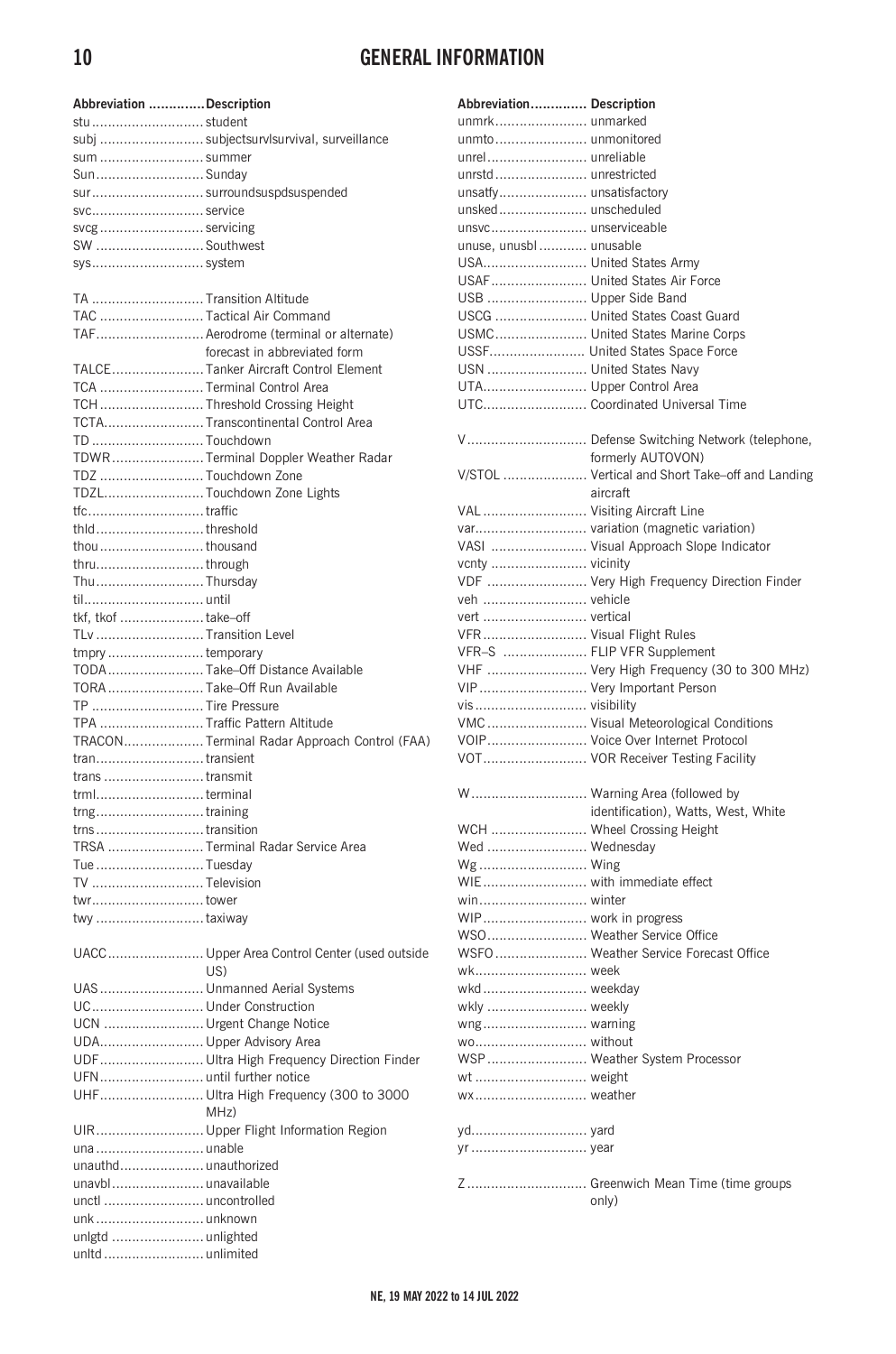# **INTENTIONALLY LEFT BLANK**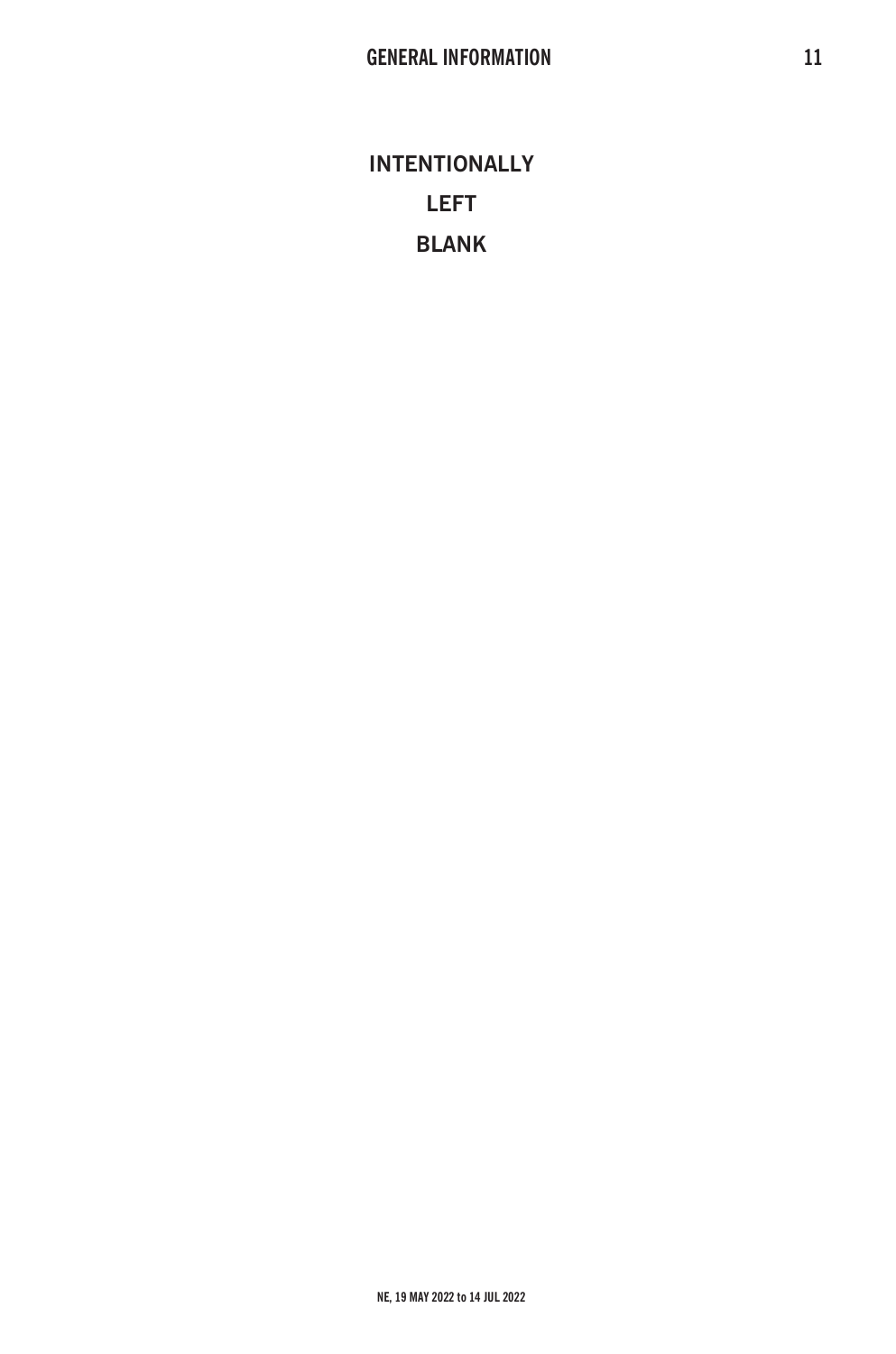

All bearings and radials are magnetic unless otherwise specified. All mileages are nautical unless otherwise noted.

All times are Coordinated Universal Time (UTC) except as noted. All elevations are in feet above/below Mean Sea Level (MSL) unless otherwise noted. The horizontal reference datum of this publication is North American Datum of 1983 (NAD83), which for charting purposes is considered equivalent to World Geodetic System 1984 (WGS 84).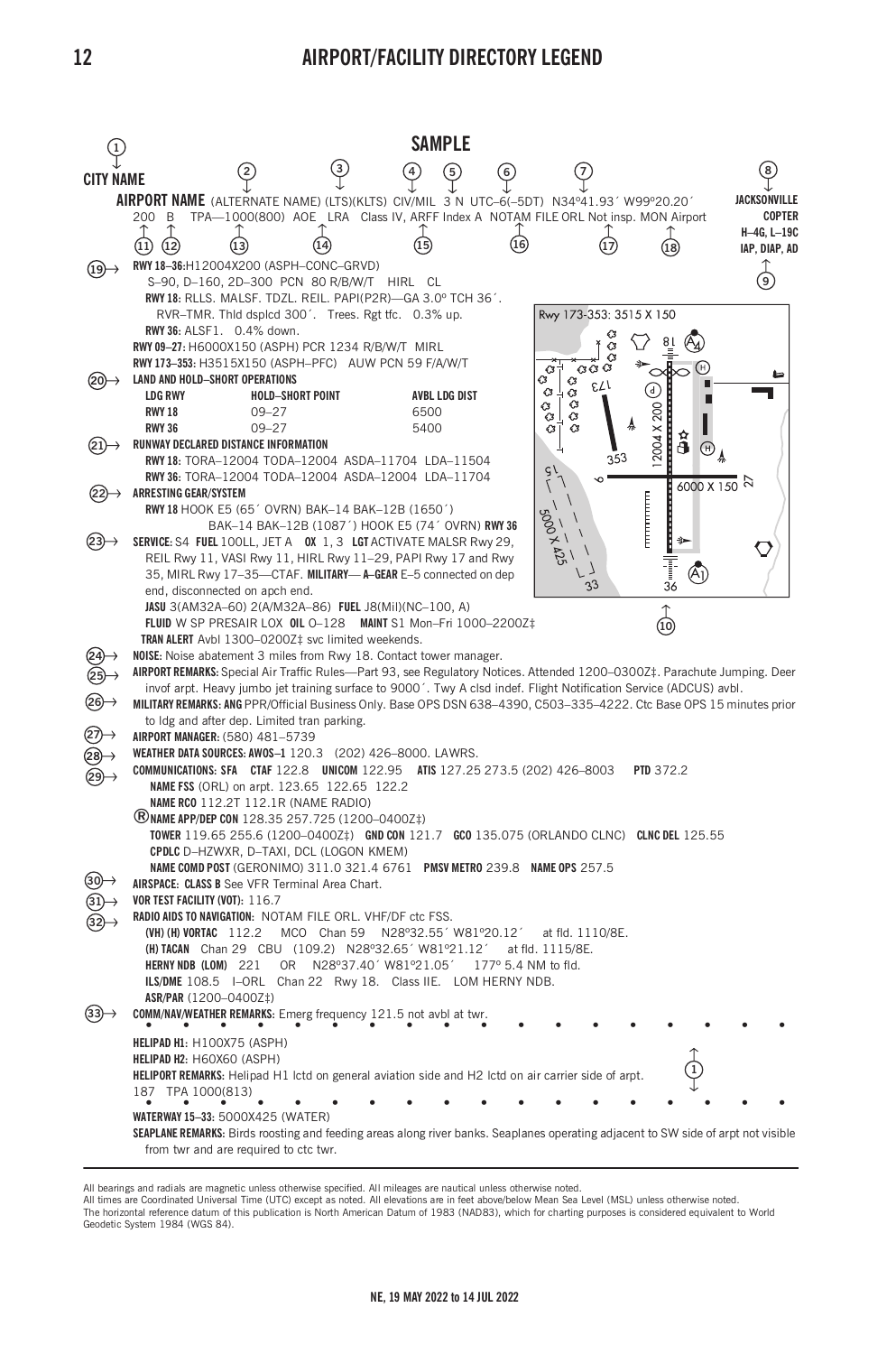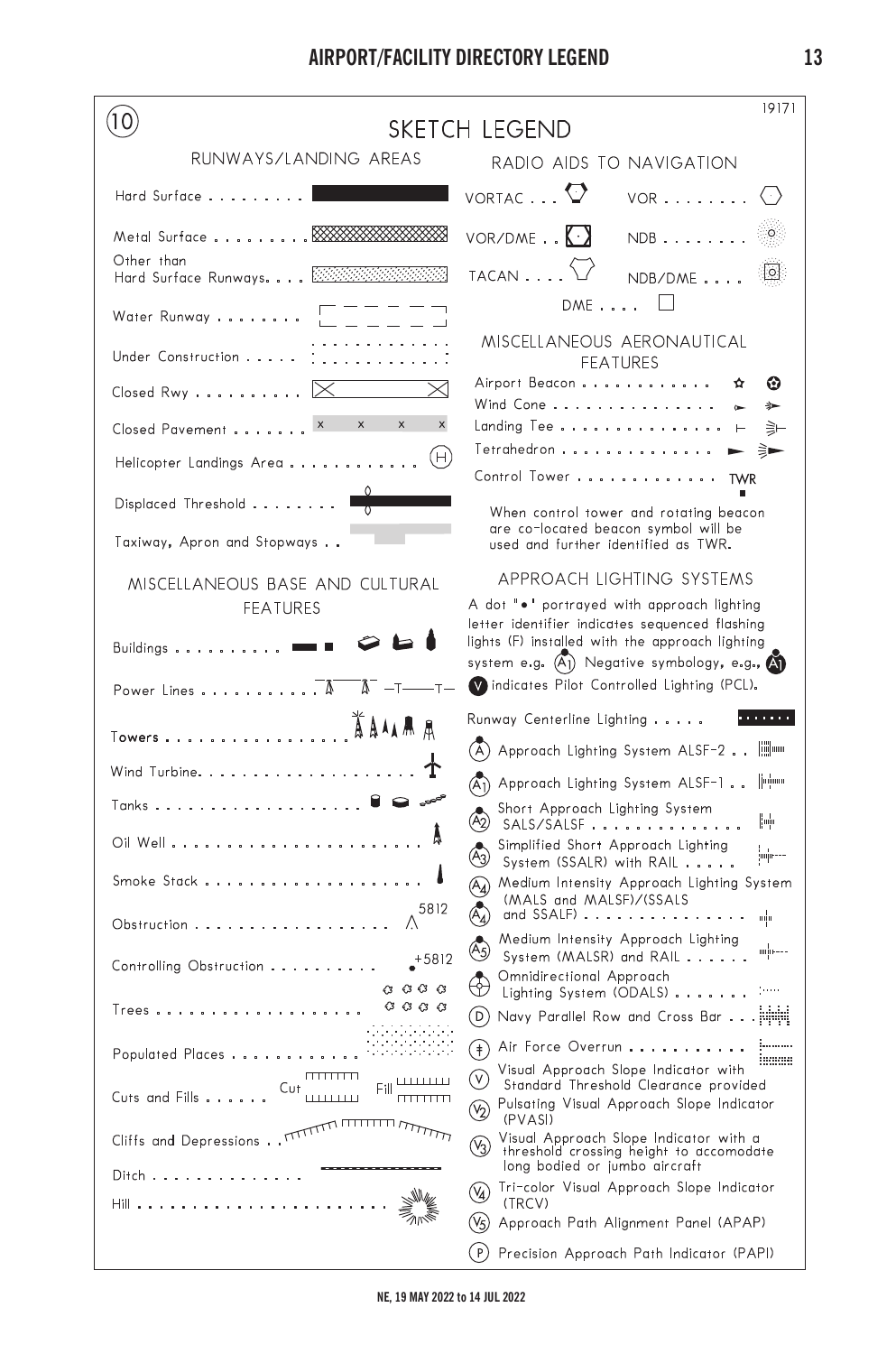#### **LEGEND**

This directory is a listing of data on record with the FAA on public-use airports, military airports and selected private-use airports specifically requested by the Department of Defense (DoD) for which a DoD Instrument Approach Procedure has been published in the U.S. Terminal Procedures Publication. Additionally this listing contains data for associated terminal control facilities, air route traffic control centers, and radio aids to navigation within the conterminous United States, Puerto Rico and the Virgin Islands. Civil airports and joint Civil/Military airports which are open to the public are listed alphabetically by state, associated city and airport name and crossreferenced by airport name. Military airports and private-use (limited civil access) joint Military/Civil airports are listed alphabetically by state and official airport name and cross-referenced by associated city name. Navaids, flight service stations and remote communication outlets that are associated with an airport, but with a different name, are listed alphabetically under their own name, as well as under the airport with which they are associated.

The listing of an airport as open to the public in this directory merely indicates the airport operator's willingness to accommodate transient aircraft, and does not represent that the airport conforms with any Federal or local standards, or that it has been approved for use on the part of the general public. Military airports, private-use airports, and private-use (limited civil access) joint Military/Civil airports are open to civil pilots only in an emergency or with prior permission. See Special Notice Section, Civil Use of Military Fields.

The information on obstructions is taken from reports submitted to the FAA. Obstruction data has not been verified in all cases. Pilots are cautioned that objects not indicated in this tabulation (or on the airports sketches and/or charts) may exist which can create a hazard to flight operation. Detailed specifics concerning services and facilities tabulated within this directory are contained in the Aeronautical Information Manual, Basic Flight Information and ATC Procedures.

The legend items that follow explain in detail the contents of this Directory and are keyed to the circled numbers on the sample on the preceding pages.

### (1) CITY/AIRPORT NAME

Civil and joint Civil/Military airports which are open to the public are listed alphabetically by state and associated city. Where the city name is different from the airport name the city name will appear on the line above the airport name. Airports with the same associated city name will be listed alphabetically by airport name and will be separated by a dashed rule line. A solid rule line will separate all others. FAA approved helipads and seaplane landing areas associated with a land airport will be separated by a dotted line. Military airports and private-use (limited civil access) joint Military/Civil airports are listed alphabetically by state and official airport name.

### (2) ALTERNATE NAME

Alternate names, if any, will be shown in parentheses.

### (3) LOCATION IDENTIFIER

The location identifier is a three or four character FAA code followed by a four-character ICAO code, when assigned, to airports. If two different military codes are assigned, both codes will be shown with the primary operating agency's code listed first. These identifiers are used by ATC in lieu of the airport name in flight plans, flight strips and other written records and computer operations. Zeros will appear with a slash to differentiate them from the letter "O".

### 4 OPERATING AGENCY

Airports within this directory are classified into two categories, Military/Federal Government and Civil airports open to the general public, plus selected private-use airports. The operating agency is shown for military, private-use and joint use airports. The operating agency is shown by an abbreviation as listed below. When an organization is a tenant, the abbreviation is enclosed in parenthesis. No classification indicates the airport is open to the general public with no military tenant.

| Α          | US Army                                     | MC.         | Marine Corps                                  |
|------------|---------------------------------------------|-------------|-----------------------------------------------|
| AFRC       | Air Force Reserve Command                   | MIL/CIV     | Joint Use Military/Civil Limited Civil Access |
| AF         | US Air Force                                | N           | Navy                                          |
| ANG        | Air National Guard                          | <b>NAF</b>  | Naval Air Facility                            |
| AR         | US Army Reserve                             | <b>NAS</b>  | Naval Air Station                             |
| ARNG       | US Army National Guard                      | <b>NASA</b> | National Air and Space Administration         |
| CG         | <b>U.S. Coast Guard</b>                     | Ρ           | US Civil Airport Wherein Permit Covers Use by |
| CIV/MIL    | Joint Use Civil/Military Open to the Public |             | <b>Transient Military Aircraft</b>            |
| <b>DND</b> | Department of National Defense Canada       | <b>PVT</b>  | Private Use Only (Closed to the Public)       |
| DOE        | Department of Energy                        |             |                                               |

### (5) AIRPORT LOCATION

Airport location is expressed as distance and direction from the center of the associated city in nautical miles and cardinal points, e.g., 3  $\overline{N}$ 

### 6 TIME CONVERSION

Hours of operation of all facilities are expressed in Coordinated Universal Time (UTC) and shown as "Z" time. The directory indicates the number of hours to be subtracted from UTC to obtain local standard time and local daylight saving time UTC-5(-4DT). The symbol  $\ddagger$ indicates that during periods of Daylight Saving Time (DST) effective hours will be one hour earlier than shown. In those areas where daylight saving time is not observed the (-4DT) and  $\ddagger$  will not be shown. Daylight saving time is in effect from 0200 local time the second Sunday in March to 0200 local time the first Sunday in November. Canada and all U.S. Conterminous States observe davlight saving time except Arizona and Puerto Rico, and the Virgin Islands. If the state observes daylight saving time and the operating times are other than daylight saving times, the operating hours will include the dates, times and no‡symbol will be shown, i.e., April 15-Aug 31 0630-1700Z, Sep 1-Apr 14 0600-1700Z.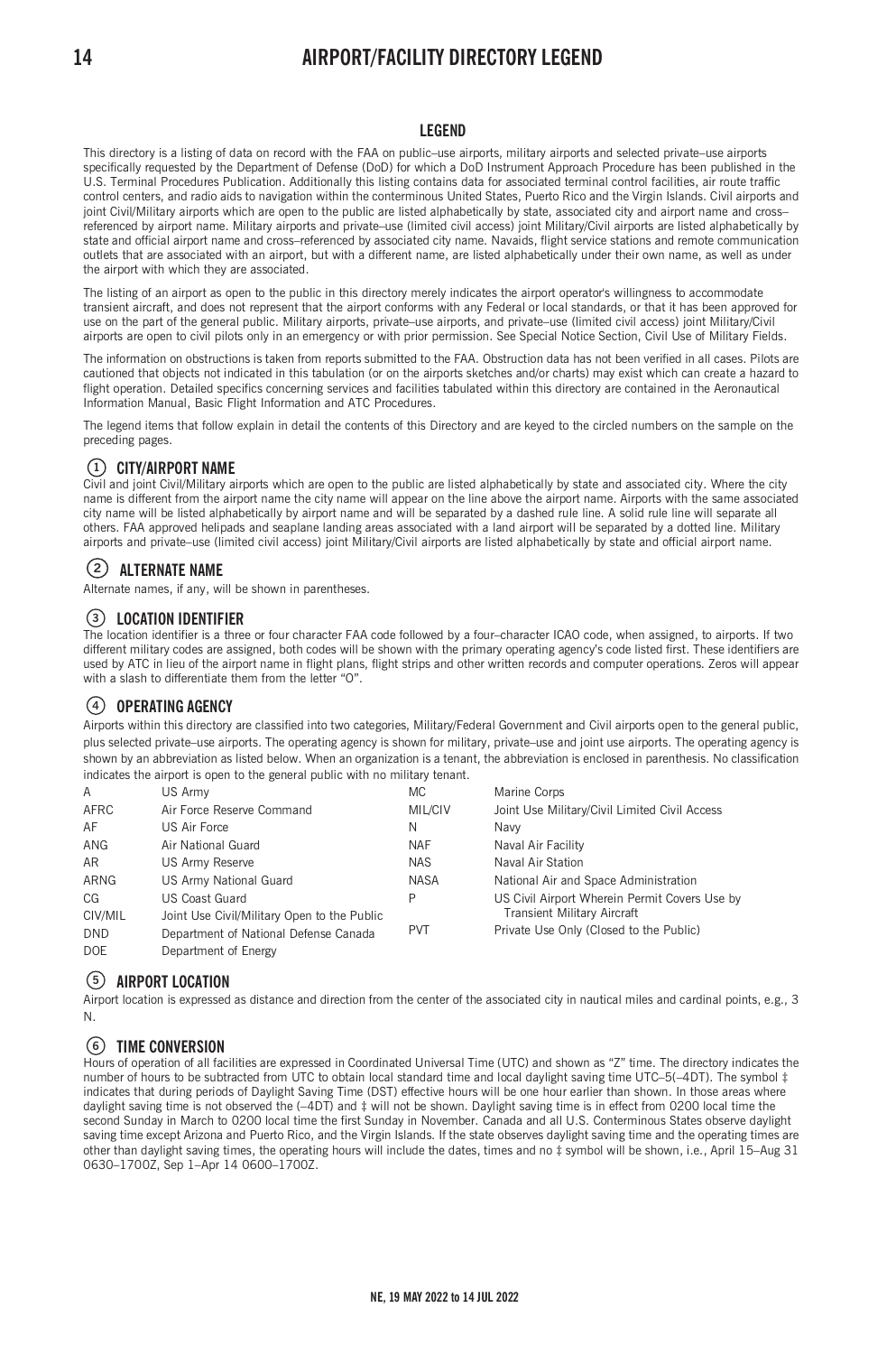### **(7) GEOGRAPHIC POSITION OF AIRPORT—AIRPORT REFERENCE POINT (ARP)**

Positions are shown as hemisphere, degrees, minutes and hundredths of a minute and represent the approximate geometric center of all usable runway surfaces.

### (8) CHARTS

Charts refer to the Sectional Chart and Low and High Altitude Enroute Chart and panel on which the airport or facility is depicted. Pacific Enroute Chart will be indicated by P. Area Enroute Charts will be indicated by A. Helicopter Chart depictions will be indicated as COPTER. IFR Gulf of Mexico West and IFR Gulf of Mexico Central will be referenced as GOMW and GOMC.

### **9 INSTRUMENT APPROACH PROCEDURES, AIRPORT DIAGRAMS**

IAP indicates an airport for which a prescribed (Public Use) FAA Instrument Approach Procedure has been published. DIAP indicates an airport for which a prescribed DoD Instrument Approach Procedure has been published in the U.S. Terminal Procedures. See the Special Notice Section of this directory, Civil Use of Military Fields and the Aeronautical Information Manual 5-4-5 Instrument Approach Procedure Charts for additional information. AD indicates an airport for which an airport diagram has been published. Airport diagrams are located in the back of each Chart Supplement volume alphabetically by associated city and airport name.

### (10) AIRPORT SKETCH

The airport sketch, when provided, depicts the airport and related topographical information as seen from the air and should be used in conjunction with the text. It is intended as a guide for pilots in VFR conditions. Symbology that is not self-explanatory will be reflected in the sketch legend. The airport sketch will be oriented with True North at the top.

### $(11)$  **ELEVATION**

The highest point of an airport's usable runways measured in feet from mean sea level. When elevation is sea level it will be indicated as "00". When elevation is below sea level a minus "-" sign will precede the figure.

### (12) ROTATING LIGHT BEACON

B indicates rotating beacon is available. Rotating beacons operate sunset to sunrise unless otherwise indicated in the AIRPORT REMARKS or MILITARY REMARKS segment of the airport entry.

### **13 TRAFFIC PATTERN ALTITUDE**

Traffic Pattern Altitude (TPA)—The first figure shown is TPA above mean sea level. The second figure in parentheses is TPA above airport elevation. TPA will only be published if they differ from the recommended altitudes as described in the AIM, Traffic Patterns. Multiple TPA shall be shown as "TPA-See Remarks" and detailed information shall be shown in the Airport or Military Remarks Section. Traffic pattern data for USAF bases, USN facilities, and U.S. Army airports (including those on which ACC or U.S. Army is a tenant) that deviate from standard pattern altitudes shall be shown in Military Remarks.

### (14) AIRPORT OF ENTRY, LANDING RIGHTS, AND CUSTOMS USER FEE AIRPORTS

U.S. CUSTOMS USER FEE AIRPORT-Private Aircraft operators are frequently required to pay the costs associated with customs processing.

AOE-Airport of Entry. A customs Airport of Entry where permission from U.S. Customs is not required to land. However, at least one hour advance notice of arrival is required.

LRA-Landing Rights Airport. Application for permission to land must be submitted in advance to U.S. Customs. At least one hour advance notice of arrival is required.

NOTE: Advance notice of arrival at both an AOE and LRA airport may be included in the flight plan when filed in Canada or Mexico. Where Flight Notification Service (ADCUS) is available the airport remark will indicate this service. This notice will also be treated as an application for permission to land in the case of an LRA. Although advance notice of arrival may be relayed to Customs through Mexico, Canada, and U.S. Communications facilities by flight plan, the aircraft operator is solely responsible for ensuring that Customs receives the notification. (See Customs, Immigration and Naturalization, Public Health and Agriculture Department requirements in the International Flight Information Manual for further details.)

| Northeast Sector (New England and Atlantic States-ME to MD)           | 407-975-1740 |
|-----------------------------------------------------------------------|--------------|
| Southeast Sector (Atlantic States-DC, WV, VA to FL)                   | 407-975-1780 |
| Central Sector (Interior of the US, including Gulf states-MS, AL, LA) | 407-975-1760 |
| Southwest East Sector (OK and eastern TX)                             | 407-975-1840 |
| Southwest West Sector (Western TX, NM and AZ)                         | 407-975-1820 |
| Southwest West Sector (Western TX, NM and AZ)                         | 407-975-1820 |
| Pacific Sector (WA, OR, CA, HI and AK)                                | 407-975-1800 |

### U.S. CUSTOMS AIR AND SEA PORTS. INSPECTORS AND AGENTS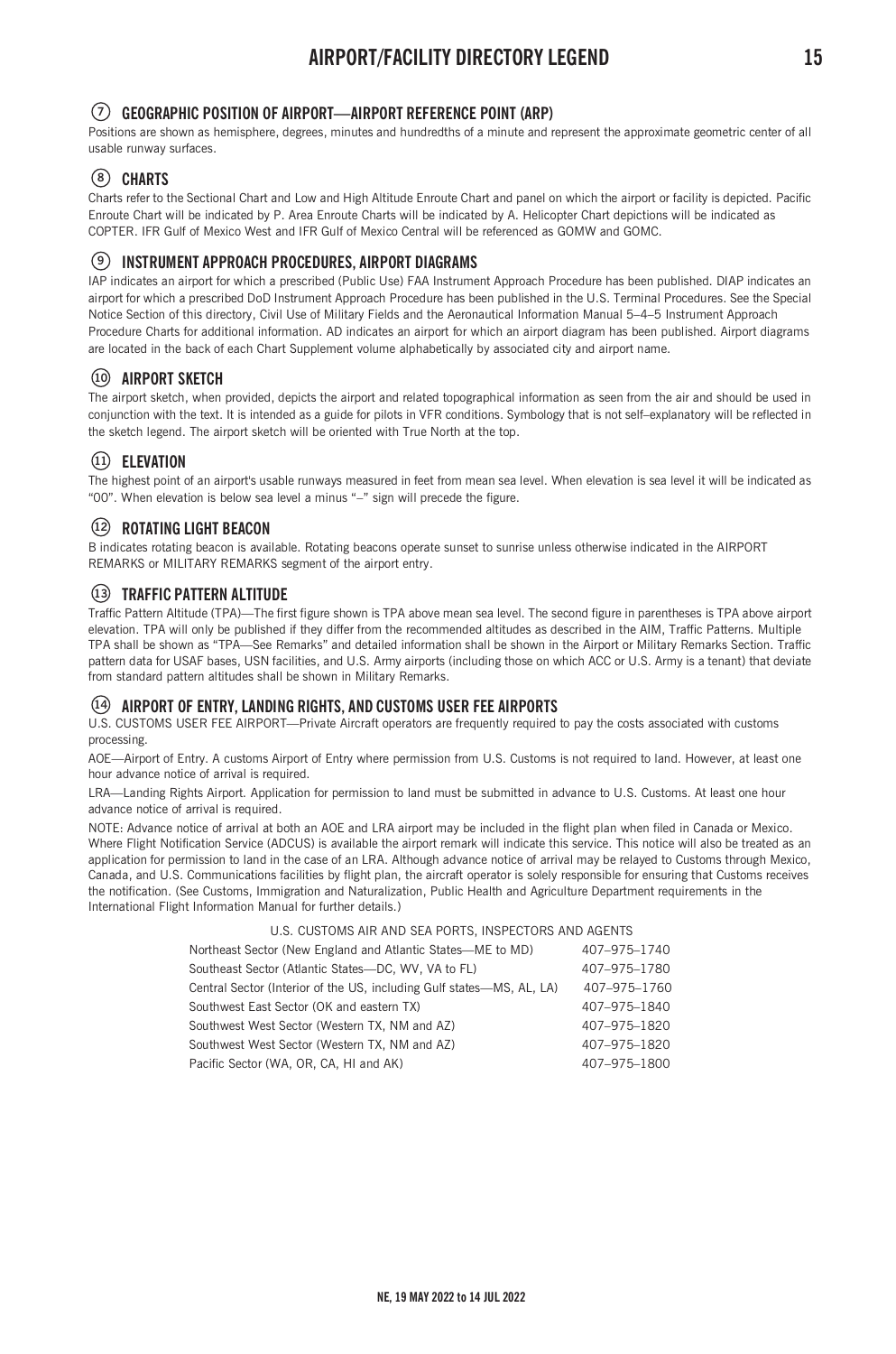### <sup>(15)</sup> CERTIFICATED AIRPORT (14 CFR PART 139)

Airports serving Department of Transportation certified carriers and certified under 14 CFR part 139 are indicated by the Class and the ARFF Index; e.g. Class I, ARFF Index A, which relates to the availability of crash, fire, rescue equipment. Class I airports can have an ARFF Index A through E, depending on the aircraft length and scheduled departures. Class II, III, and IV will always carry an Index A AIRPORT CLASSIFICATIONS

| Type of Air Carrier Operation                                     | Class I | Class II | Class III | Class IV |
|-------------------------------------------------------------------|---------|----------|-----------|----------|
| Scheduled Air Carrier Aircraft with 31 or more passenger seats    |         |          |           |          |
| Unscheduled Air Carrier Aircraft with 31 or more passengers seats |         |          |           |          |
| Scheduled Air Carrier Aircraft with 10 to 30 passenger seats      |         |          |           |          |

| Airport<br>Index | Required<br>No.<br>Vehicles | Aircraft Length                       | Scheduled<br>Departures | Agent + Water for Foam                                       |
|------------------|-----------------------------|---------------------------------------|-------------------------|--------------------------------------------------------------|
| A                | 1                           | < 90'                                 | $\geq$ 1                | 500#DC or HALON 1211<br>or 450#DC + 100 gal H <sub>2</sub> O |
|                  |                             | $\geq 90'$ , <126'                    | $\geq 5$                | Index A + 1500 gal $H_2O$                                    |
| B                | 1 or 2                      |                                       |                         |                                                              |
|                  |                             | $\geq$ 126 $\degree$ .<br><159'       | $<$ 5                   |                                                              |
|                  |                             | $\geq 126'$ , <159'                   | $\geq 5$                | Index A + 3000 gal $H_2O$                                    |
| C                | 2 or 3                      |                                       |                         |                                                              |
|                  |                             | $\geq$ 159 $\degree$ .<br>$<$ 200 $'$ | $<$ 5                   |                                                              |
|                  |                             | $\geq$ 159 $\degree$ .<br>$<$ 200 $'$ |                         | Index A + 4000 gal $H_2O$                                    |
| D                | 3                           |                                       |                         |                                                              |
|                  |                             | >200'                                 | $<$ 5                   |                                                              |
| E                | 3                           | >200'                                 | $\geq 5$                | Index A + 6000 gal $H_2O$                                    |

#### INDICES AND AIRCRAFT RESCUE AND FIRE FIGHTING FOUIPMENT REQUIREMENTS

> Greater Than; < Less Than; ≥ Equal or Greater Than; ≤ Equal or Less Than; H<sub>2</sub>O-Water; DC-Dry Chemical.

NOTE: The listing of ARFF index does not necessarily assure coverage for non-air carrier operations or at other than prescribed times for air carrier. ARFF Index Ltd.—indicates ARFF coverage may or may not be available, for information contact airport manager prior to flight.

### 16 NOTAM SERVICE

All public use landing areas are provided NOTAM service. A NOTAM FILE identifier is shown for individual landing areas, e.g., "NOTAM FILE BNA". See the AIM, Basic Flight Information and ATC Procedures for a detailed description of NOTAMs. Current NOTAMs are available from flight service stations at 1-800-WX-BRIEF (992-7433) or online through the FAA PilotWeb at https:// pilotweb.nas.faa.gov. Military NOTAMs are available using the Defense Internet NOTAM Service (DINS) at https://www.notams.faa.gov. Pilots flying to or from airports not available through the FAA PilotWeb or DINS can obtain assistance from Flight Service.

### (17) FAA INSPECTION

All airports not inspected by FAA will be identified by the note: Not insp. This indicates that the airport information has been provided by the owner or operator of the field.

#### (18) MINIMUM OPERATIONAL NETWORK (MON) AIRPORT DESIGNATION

MON Airports have at least one VOR or ILS instrument approach procedure that can be flown without the need for GPS, WAAS, DME, NDB or RADAR. The primary purpose of the MON designation is for recovery in case of GPS outage.

### (19) RUNWAY DATA

Runway information is shown on two lines. That information common to the entire runway is shown on the first line while information concerning the runway ends is shown on the second or following line. Runway direction, surface, length, width, weight bearing capacity, lighting, and slope, when available are shown for each runway. Multiple runways are shown with the longest runway first. Direction, length, width, and lighting are shown for sea-lanes. The full dimensions of helipads are shown, e.g., 50X150. Runway data that requires clarification will be placed in the remarks section.

#### **RUNWAY DESIGNATION**

Runways are normally numbered in relation to their magnetic orientation rounded off to the nearest 10 degrees. Parallel runways can be designated L (left)/R (right)/C (center). Runways may be designated as Ultralight or assault strips. Assault strips are shown by magnetic bearing.

#### **RUNWAY DIMENSIONS**

Runway length and width are shown in feet. Length shown is runway end to end including displaced thresholds, but excluding those areas designed as overruns.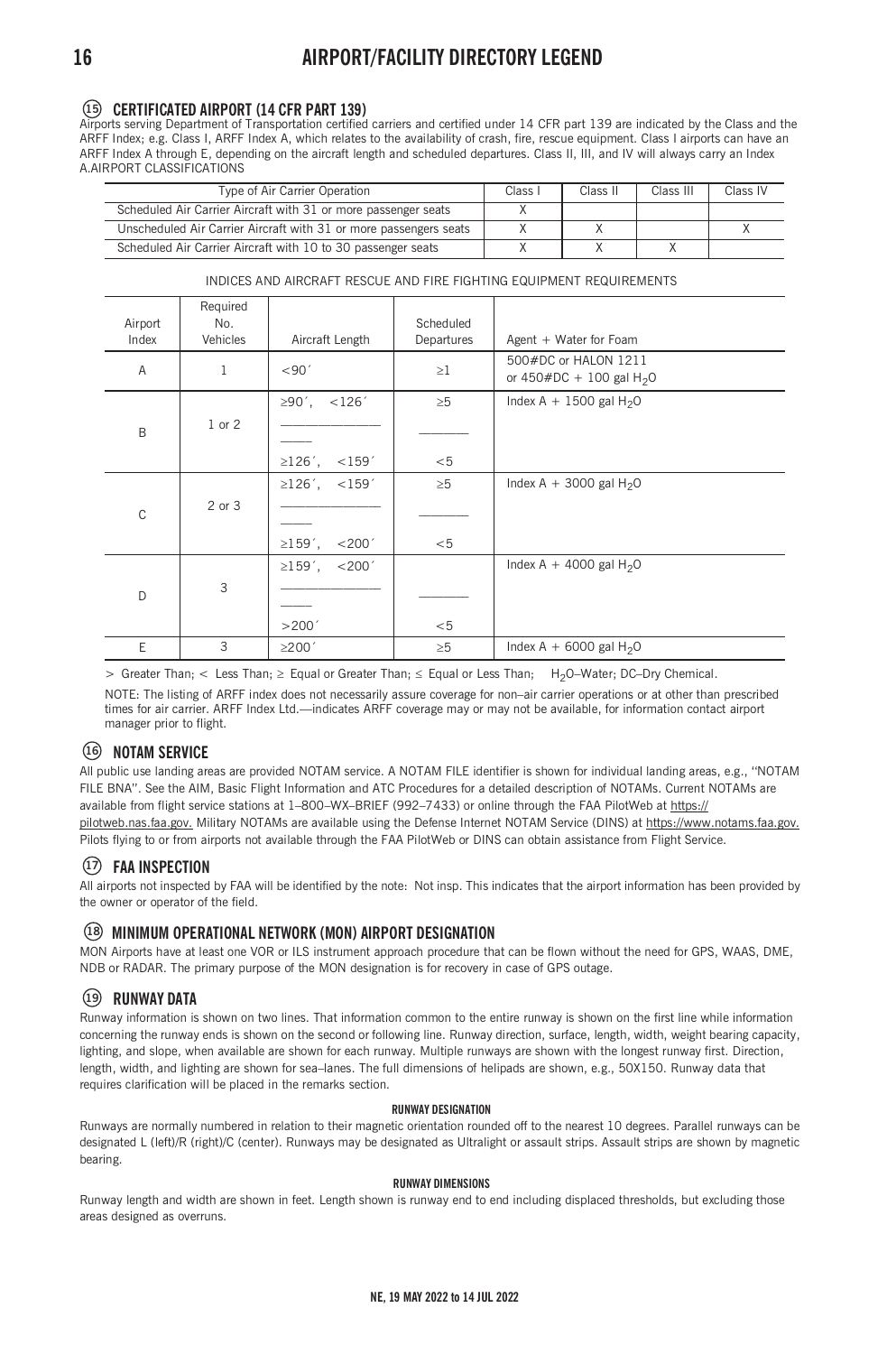#### **RUNWAY SURFACE AND SURFACE TREATMENT**

Runwav lengths prefixed by the letter "H" indicate that the runways are hard surfaced (concrete, asphalt, or part asphalt-concrete). If the runway length is not prefixed, the surface is sod, clay, etc. The runway surface composition is indicated in parentheses after runway length as follows:

| (AFSC)-Aggregate friction seal coat                          | (GRVL)-Gravel, or cinders                                 | (SAND)-Sand      |
|--------------------------------------------------------------|-----------------------------------------------------------|------------------|
| (AM2)-Temporary metal planks coated<br>with nonskid material | (MATS)-Pierced steel planking,<br>landing mats, membranes | (TURF)-Turf      |
| (ASPH)-Asphalt                                               | (PEM)-Part concrete, part asphalt                         | (TRTD)-Treated   |
| (CONC)-Concrete                                              | (PFC)-Porous friction courses                             | (WC)-Wire combed |
| (DIRT)-Dirt                                                  | (PSP)-Pierced steel plank                                 |                  |
| (GRVD)-Grooved                                               | (RFSC)-Rubberized friction seal<br>coat                   |                  |
|                                                              |                                                           |                  |

#### **DUNWAY WEIGHT READING CAPACITY**

Runway strength data shown in this publication is derived from available information and is a realistic estimate of capability at an average level of activity. It is not intended as a maximum allowable weight or as an operating limitation. Many airport pavements are capable of supporting limited operations with gross weights in excess of the published figures. Permissible operating weights, insofar as runway strengths are concerned, are a matter of agreement between the owner and user. When desiring to operate into any airport at weights in excess of those published in the publication, users should contact the airport management for permission. Runway strength figures are shown in thousand of pounds, with the last three figures being omitted. Add 000 to figure following S, D, 2S, 2T, AUW, SWL, etc... for gross weight capacity. A blank space following the letter designator is used to indicate the runway can sustain aircraft with this type landing gear, although definite runway weight bearing capacity figures are not available, e.g., S, D. Applicable codes for typical gear configurations with S=Single, D=Dual, T=Triple and Q=Quadruple:

| <b>CURRENT</b> | <b>NEW</b>     | <b>NEW DESCRIPTION</b>                                                                                |
|----------------|----------------|-------------------------------------------------------------------------------------------------------|
| S              | S              | Single wheel type landing gear (DC3), (C47), (F15), etc.                                              |
| D              | D              | Dual wheel type landing gear (BE1900), (B737), (A319), etc.                                           |
|                | D              | Dual wheel type landing gear (P3, C9).                                                                |
| ST             | 2S             | Two single wheels in tandem type landing gear (C130).                                                 |
| <b>TRT</b>     | 2T             | Two triple wheels in tandem type landing gear (C17), etc.                                             |
| DT             | 2D             | Two dual wheels in tandem type landing gear (B707), etc.                                              |
| TΤ             | 2D             | Two dual wheels in tandem type landing gear (B757, KC135).                                            |
| <b>SBTT</b>    | 2D/D1          | Two dual wheels in tandem/dual wheel body gear type landing gear (KC10).                              |
| None           | 2D/2D1         | Two dual wheels in tandem/two dual wheels in tandem body gear type landing gear<br>$(A340 - 600)$ .   |
| DDT            | 2D/2D2         | Two dual wheels in tandem/two dual wheels in double tandem body gear type landing<br>gear (B747, E4). |
| <b>TTT</b>     | 3D             | Three dual wheels in tandem type landing gear (B777), etc.                                            |
| TT.            | D <sub>2</sub> | Dual wheel gear two struts per side main gear type landing gear (B52).                                |
| <b>TDT</b>     | C5             | Complex dual wheel and quadruple wheel combination landing gear (C5).                                 |

AUW-All up weight. Maximum weight bearing capacity for any aircraft irrespective of landing gear configuration.

- SWL-Single Wheel Loading. (This includes information submitted in terms of Equivalent Single Wheel Loading (ESWL) and Single Isolated Wheel Loading).
- PSI-Pounds per square inch. PSI is the actual figure expressing maximum pounds per square inch runway will support, e.g., (SWL 000/PSI 535).

Omission of weight bearing capacity indicates information unknown.

The ACN/PCN System is the ICAO standard method of reporting pavement strength for pavements with bearing strengths greater than 12,500 pounds. The Pavement Classification Number (PCN) is established by an engineering assessment of the runway. The PCN is for use in conjunction with an Aircraft Classification Number (ACN). Consult the Aircraft Flight Manual, Flight Information Handbook, or other appropriate source for ACN tables or charts. Currently, ACN data may not be available for all aircraft. If an ACN table or chart is available, the ACN can be calculated by taking into account the aircraft weight, the payement type, and the subgrade category. For runways that have been evaluated under the ACN/PCN system, the PCN will be shown as a five-part code (e.g. PCN 80 R/B/W/T). Details of the coded format are as follows:

NOTE: ICAO adopted the ACR/PCR System as the new standard method for reporting pavement strength in July 2020. The ACR/PCR System methodology remains unchanged from the ACN/PCN system described above. The Pavement Classification Rating (PCR) remains a five-part code (e.g. PCR 460 R/B/W/T) with the number being one order of magnitude higher than PCNs. The details of the code below are not changed with PCR. ICAO has established a four year transition period during which time a PCN or a PCR may be reported. Currently Aircraft Classification Rating (ACR) data may not be available for all aircraft.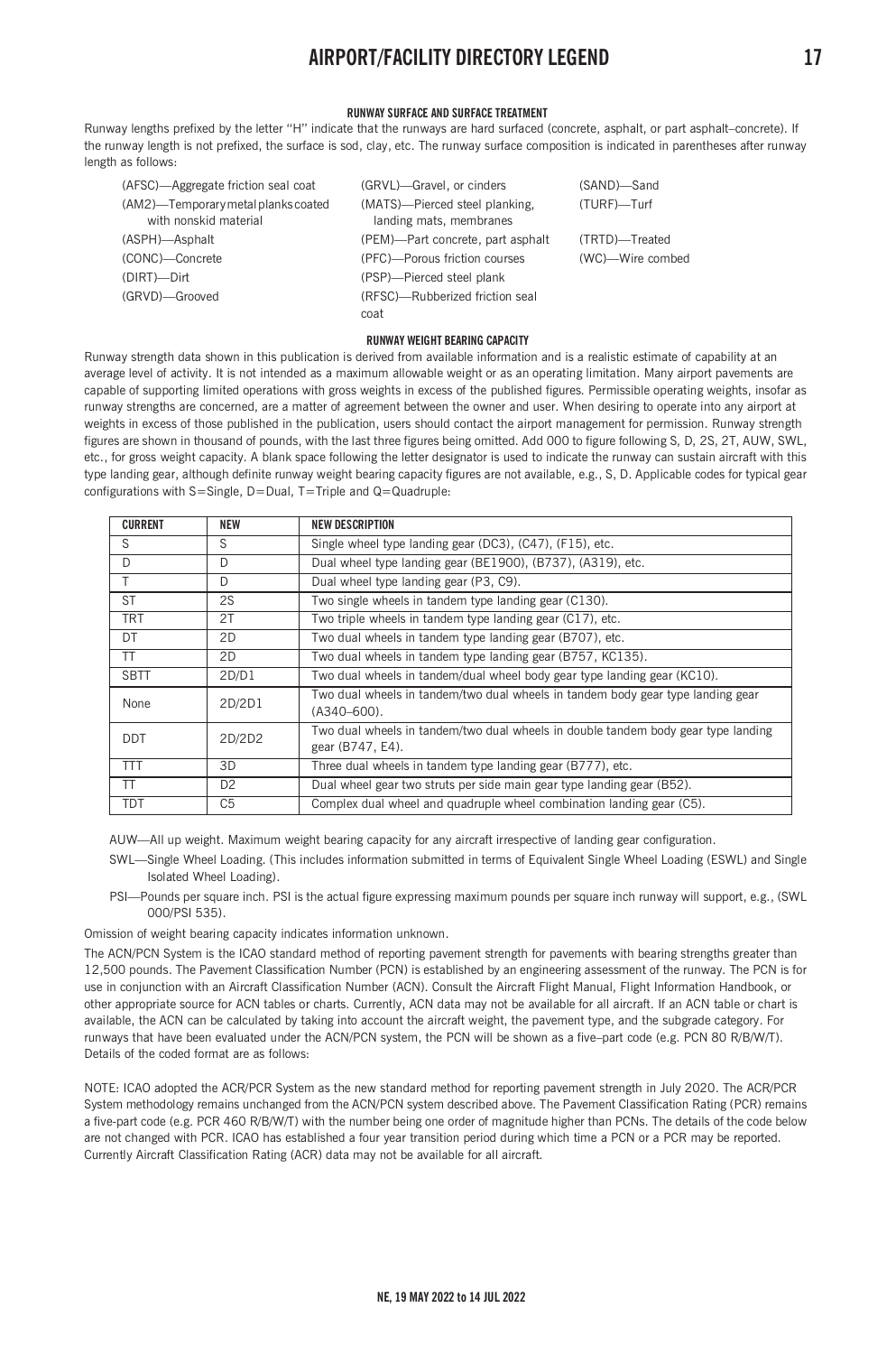NOTE: Prior permission from the airport controlling authority is required when the ACN/ACR of the aircraft exceeds the published PCN/ PCR or aircraft tire pressure exceeds the published limits.

- (1) The PCN/PCR NUMBER-The reported PCN/PCR indicates that an aircraft with an ACN/ACR equal or less than the reported PCN/PCR can operate on the
- pavement subject to any limitation on the tire pressure. (2) The type of pavement:
	- $R$  Rigid
	- $F -$  Flexible
- (3) The pavement subgrade category:
	- $A High$
	- $B -$  Medium
	- $C Low$
	- $D$  Ultra-low
- (4) The maximum tire pressure authorized for the pavement:
	- W Unlimited, no pressure limit
	- X High, limited to 254 psi (1.75 MPa)
	- Y Medium. limited to 181 psi (1.25MPa)
	- Z Low. limited to 73 psi (0.50 MPa)
- (5) Pavement evaluation method:
- T Technical evaluation
	- U By experience of aircraft using the pavement

#### **RUNWAY LIGHTING**

Lights are in operation sunset to sunrise. Lighting available by prior arrangement only or operating part of the night and/or pilot controlled lighting with specific operating hours are indicated under airport or military remarks. At USN/USMC facilities lights are available only during airport hours of operation. Since obstructions are usually lighted, obstruction lighting is not included in this code. Unlighted obstructions on or surrounding an airport will be noted in airport or military remarks. Runway lights nonstandard (NSTD) are systems for which the light fixtures are not FAA approved L-800 series: color, intensity, or spacing does not meet FAA standards. Nonstandard runway lights, VASI, or any other system not listed below will be shown in airport remarks or military service. Temporary, emergency or limited runway edge lighting such as flares, smudge pots, lanterns or portable runway lights will also be shown in airport remarks or military service. Types of lighting are shown with the runway or runway end they serve.

| NSTD-Light system fails to meet FAA standards.                        | SALS-Short Approach Lighting System.                                             |
|-----------------------------------------------------------------------|----------------------------------------------------------------------------------|
| LIRL-Low Intensity Runway Lights.                                     | SALSF—Short Approach Lighting System with Sequenced                              |
| MIRL-Medium Intensity Runway Lights.                                  | Flashing Lights.                                                                 |
| HIRL-High Intensity Runway Lights.                                    | SSALS-Simplified Short Approach Lighting System.                                 |
| RAIL-Runway Alignment Indicator Lights.                               | SSALF-Simplified Short Approach Lighting System with                             |
| REIL-Runway End Identifier Lights.                                    | Sequenced Flashing Lights.                                                       |
| CL-Centerline Lights.                                                 | SSALR—Simplified Short Approach Lighting System with                             |
| TDZL-Touchdown Zone Lights.                                           | Runway Alignment Indicator Lights.                                               |
| ODALS—Omni Directional Approach Lighting System.                      | ALSAF—High Intensity Approach Lighting System with<br>Sequenced Flashing Lights. |
| AF OVRN-Air Force Overrun 1000' Standard<br>Approach Lighting System. | ALSF1-High Intensity Approach Lighting System with Sequenced                     |
|                                                                       | Flashing Lights, Category I, Configuration.                                      |
| MALS-Medium Intensity Approach Lighting System.                       | ALSF2—High Intensity Approach Lighting System with Sequenced                     |
| MALSF—Medium Intensity Approach Lighting System with                  | Flashing Lights, Category II, Configuration.                                     |
| Sequenced Flashing Lights.                                            | SF-Sequenced Flashing Lights.                                                    |
| MALSR—Medium Intensity Approach Lighting System with                  | OLS-Optical Landing System.                                                      |
| Runway Alignment Indicator Lights.                                    | WAVE-OFF.                                                                        |
| RLLS-Runway Lead-in Light System                                      |                                                                                  |

NOTE: Civil ALSF2 may be operated as SSALR during favorable weather conditions. When runway edge lights are positioned more than 10 feet from the edge of the usable runway surface a remark will be added in the "Remarks" portion of the airport entry. This is applicable to Air Force, Air National Guard and Air Force Reserve Bases, and those joint use airfields on which they are tenants.

#### VISUAL GLIDESLOPE INDICATORS

| APAP—A system of panels, which may or may not be lighted, used for alignment of approach path.                      |                                                               |                  |                                                        |  |  |
|---------------------------------------------------------------------------------------------------------------------|---------------------------------------------------------------|------------------|--------------------------------------------------------|--|--|
| PNIL                                                                                                                | APAP on left side of runway                                   | PNIR             | APAP on right side of runway                           |  |  |
|                                                                                                                     | PAPI-Precision Approach Path Indicator                        |                  |                                                        |  |  |
| P <sub>2</sub> L                                                                                                    | 2-identical light units placed on left side of runway         | P4L              | 4-identical light units placed on left side of runway  |  |  |
| P2R                                                                                                                 | 2-identical light units placed on right side of runway        | P <sub>4R</sub>  | 4-identical light units placed on right side of runway |  |  |
| PVASI—Pulsating/steady burning visual approach slope indicator, normally a single light unit projecting two colors. |                                                               |                  |                                                        |  |  |
| PSIL                                                                                                                | PVASI on left side of runway                                  | <b>PSIR</b>      | PVASI on right side of runway                          |  |  |
|                                                                                                                     | SAVASI-Simplified Abbreviated Visual Approach Slope Indicator |                  |                                                        |  |  |
| S <sub>2</sub> L                                                                                                    | 2-box SAVASI on left side of runway                           | S <sub>2</sub> R | 2-box SAVASI on right side of runway                   |  |  |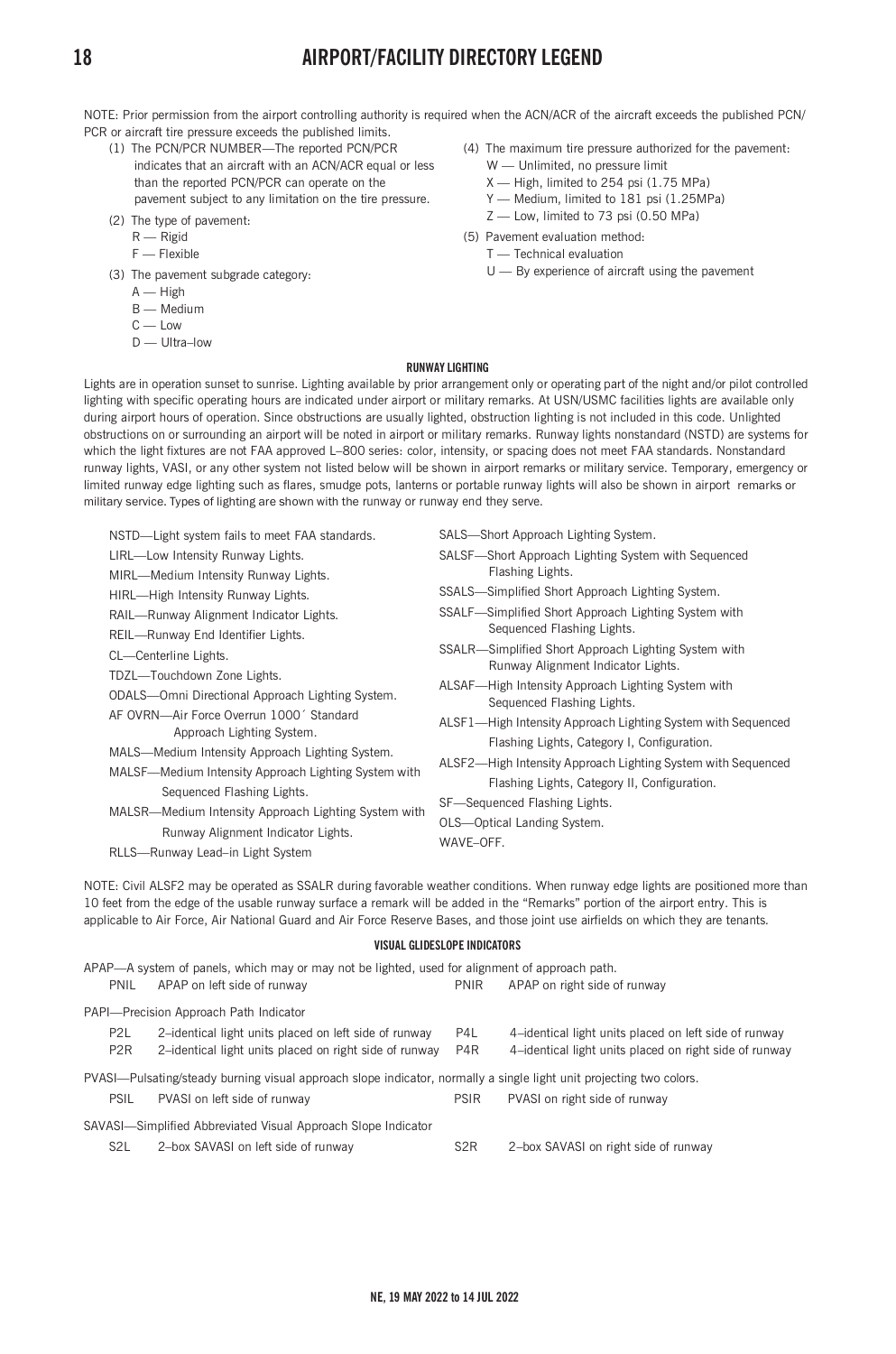|                  | SAVASI-Simplified Abbreviated Visual Approach Slope Indicator                                         |                  |                                      |  |  |  |
|------------------|-------------------------------------------------------------------------------------------------------|------------------|--------------------------------------|--|--|--|
| S2L              | 2-box SAVASI on left side of runway                                                                   | S <sub>2</sub> R | 2-box SAVASI on right side of runway |  |  |  |
|                  | TRCV—Tri-color visual approach slope indicator, normally a single light unit projecting three colors. |                  |                                      |  |  |  |
| TRIL             | TRCV on left side of runway                                                                           | TRIR             | TRCV on right side of runway         |  |  |  |
|                  | VASI-Visual Approach Slope Indicator                                                                  |                  |                                      |  |  |  |
| V2L              | 2-box VASI on left side of runway                                                                     | V6L              | 6-box VASI on left side of runway    |  |  |  |
| V <sub>2</sub> R | 2-box VASI on right side of runway                                                                    | V6R              | 6-box VASI on right side of runway   |  |  |  |
| V4L              | 4-box VASI on left side of runway                                                                     | V12              | 12-box VASI on both sides of runway  |  |  |  |
| V4R              | 4-box VASI on right side of runway                                                                    | V16              | 16-box VASI on both sides of runway  |  |  |  |

NOTE: Approach slope angle and threshold crossing height will be shown when available; i.e., -GA 3.5° TCH 37'.

#### PILOT CONTROL OF AIRPORT LIGHTING

| Key Mike                 | Function                                            |
|--------------------------|-----------------------------------------------------|
| 7 times within 5 seconds | Highest intensity available                         |
| 5 times within 5 seconds | Medium or lower intensity (Lower REIL or REIL-Off)  |
| 3 times within 5 seconds | Lowest intensity available (Lower REIL or REIL-Off) |

Available systems will be indicated in the Service section, e.g., LGT ACTIVATE HIRL Rwy 07-25. MALSR Rwy 07, and VASI Rwy 07- $122.8$ 

Where the airport is not served by an instrument approach procedure and/or has an independent type system of different specification installed by the airport sponsor, descriptions of the type lights, method of control, and operating frequency will be explained in clear text. See AIM, "Aeronautical Lighting and Other Airport Visual Aids," for a detailed description of pilot control of airport lighting.

#### **RUNWAY SLOPE**

When available, runway slope data will be provided. Runway slope will be shown only when it is 0.3 percent or greater. On runways less than 8000 feet, the direction of the slope up will be indicated, e.g., 0.3% up NW. On runways 8000 feet or greater, the slope will be shown (up or down) on the runway end line, e.g., RWY 13: 0.3% up., RWY 31: Pole. Rgt tfc. 0.4% down.

#### **RIINWAY FND DATA**

Information pertaining to the runway approach end such as approach lights, touchdown zone lights, runway end identification lights, visual glideslope indicators, displaced thresholds, controlling obstruction, and right hand traffic pattern, will be shown on the specific runway end. "Rgt tfc"-Right traffic indicates right turns should be made on landing and takeoff for specified runway end. Runway Visual Range shall be shown as "RVR" appended with "T" for touchdown, "M" for midpoint, and "R" for rollout; e.g., RVR-TMR.

### (20) LAND AND HOLD-SHORT OPERATIONS (LAHSO)

LAHSO is an acronym for "Land and Hold-Short Operations" These operations include landing and holding short of an intersection runway, an intersecting taxiway, or other predetermined points on the runway other than a runway or taxiway. Measured distance represents the available landing distance on the landing runway, in feet.

Specific questions regarding these distances should be referred to the air traffic manager of the facility concerned. The Aeronautical Information Manual contains specific details on hold-short operations and markings.

#### (21) RUNWAY DECLARED DISTANCE INFORMATION

TORA-Take-off Run Available. The length of runway declared available and suitable for the ground run of an aeroplane take-off. TODA-Take-off Distance Available. The length of the take-off run available plus the length of the clearway, if provided. ASDA—Accelerate–Stop Distance Available. The length of the take–off run available plus the length of the stopway, if provided. LDA—Landing Distance Available. The length of runway which is declared available and suitable for the ground run of an aeroplane landing.

### 22 ARRESTING GEAR/SYSTEMS

Arresting gear is shown as it is located on the runway. The a-gear distance from the end of the appropriate runway (or into the overrun) is indicated in parentheses. A-Gear which has a bi-direction capability and can be utilized for emergency approach end engagement is indicated by a (B). Up to 15 minutes advance notice may be required for rigging A-Gear for approach and engagement. Airport listing may show availability of other than US Systems. This information is provided for emergency requirements only. Refer to current aircraft operating manuals for specific engagement weight and speed criteria based on aircraft structural restrictions and arresting system limitations

Following is a list of current systems referenced in this publication identified by both Air Force and Navy terminology: **RI-DIRECTIONAL CABLE (B)** 

| TYPE    | <b>DESCRIPTION</b>                                                                                                     |
|---------|------------------------------------------------------------------------------------------------------------------------|
| BAK-9   | Rotary friction brake.                                                                                                 |
| BAK-12A | Standard BAK-12 with 950 foot run out. 1-inch cable and 40.000 pound weight setting. Rotary friction brake.            |
| BAK-12B | Extended BAK–12 with 1200 foot run, $1\frac{1}{4}$ inch Cable and 50,000 pounds weight setting. Rotary friction brake, |
| F28     | Rotary Hydraulic (Water Brake).                                                                                        |
| M21     | Rotary Hydraulic (Water Brake) Mobile.                                                                                 |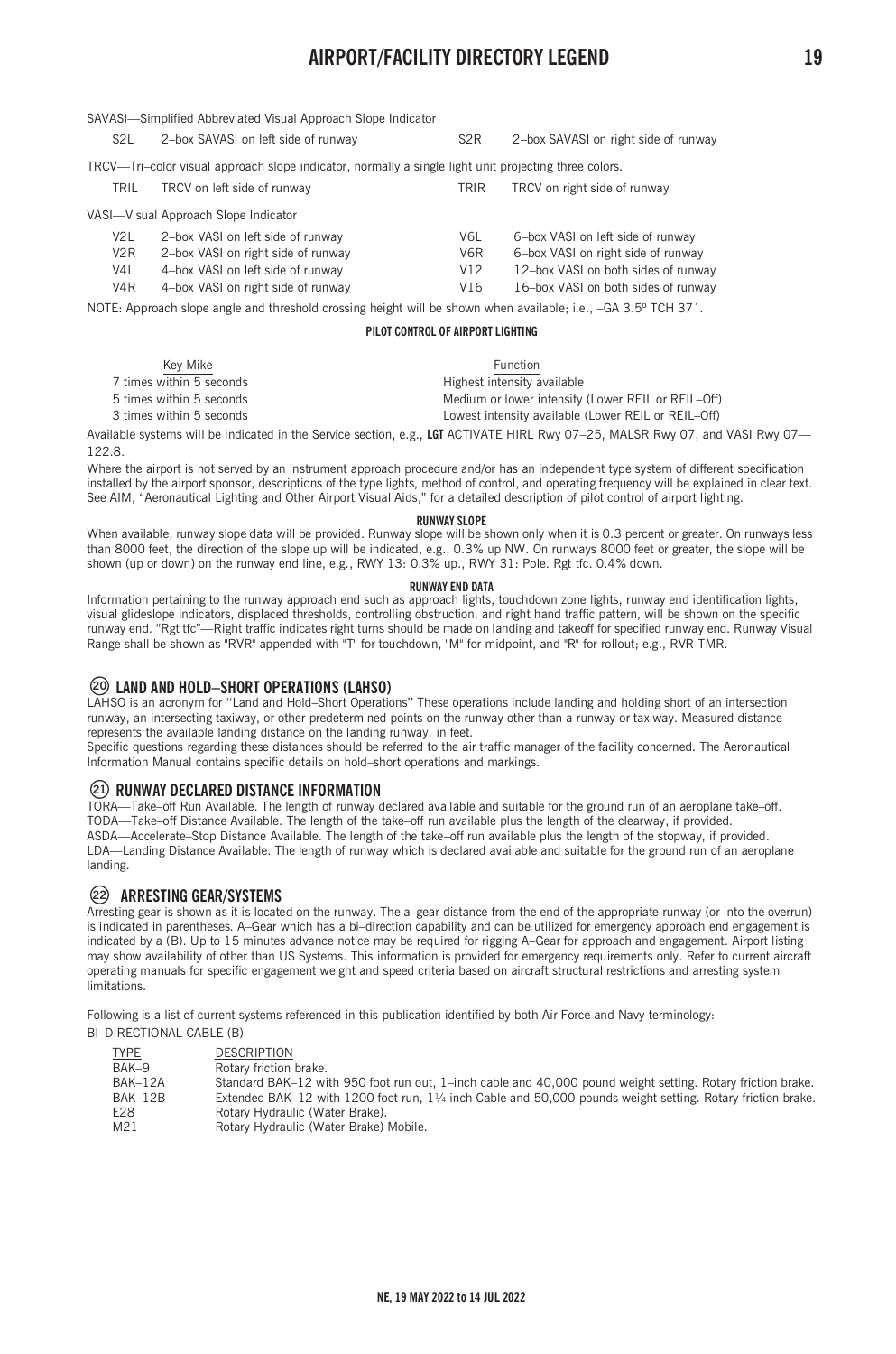The following device is used in conjunction with some aircraft arresting systems:

- A device that raises a hook cable out of a slot in the runway surface and is remotely positioned for engagement  $RAK-14$ by the tower on request. (In addition to personnel reaction time, the system requires up to five seconds to fully raise the cable.)
- $H$ A device that raises a hook cable out of a slot in the runway surface and is remotely positioned for engagement by the tower on request. (In addition to personnel reaction time, the system requires up to one and one-half seconds to fully raise the cable.)

### UNI-DIRECTIONAL CABLE

| <b>TYPE</b>          | <b>DESCRIPTION</b>                                                                                                                                                                                         |                                                                                                                                                                                                                                                                                                                          |  |
|----------------------|------------------------------------------------------------------------------------------------------------------------------------------------------------------------------------------------------------|--------------------------------------------------------------------------------------------------------------------------------------------------------------------------------------------------------------------------------------------------------------------------------------------------------------------------|--|
| <b>MB60</b>          | textile straps to absorb the kinetic energy.                                                                                                                                                               | Textile brake—an emergency one–time use, modular braking system employing the tearing of specially woven                                                                                                                                                                                                                 |  |
| E5/E5-1/E5-3         | Chain Type. At USN/USMC stations E-5 A-GEAR systems are rated, e.g., E-5 RATING-13R-1100 HW (DRY),<br>31L/R-1200 STD (WET). This rating is a function of the A-GEAR chain weight and length and is used to |                                                                                                                                                                                                                                                                                                                          |  |
|                      |                                                                                                                                                                                                            | determine the maximum aircraft engaging speed. A dry rating applies to a stabilized surface (dry or wet) while a<br>wet rating takes into account the amount (if any) of wet overrun that is not capable of withstanding the aircraft<br>weight. These ratings are published under Service/Military/A-Gear in the entry. |  |
| <b>FORFIGN CABLE</b> |                                                                                                                                                                                                            |                                                                                                                                                                                                                                                                                                                          |  |
| <b>TYPE</b>          | <b>DESCRIPTION</b>                                                                                                                                                                                         | US EQUIVALENT                                                                                                                                                                                                                                                                                                            |  |
| 44B-3H               | Rotary Hydraulic (Water Brake)                                                                                                                                                                             |                                                                                                                                                                                                                                                                                                                          |  |
| CHAG                 | Chain                                                                                                                                                                                                      | $E-5$                                                                                                                                                                                                                                                                                                                    |  |

#### UNI-DIRECTIONAL BARRIER

| TYPE   | DESCRIPTION                                                                                                      |
|--------|------------------------------------------------------------------------------------------------------------------|
| MA-1A  | Web barrier between stanchions attached to a chain energy absorber.                                              |
| BAK-15 | Web barrier between stanchions attached to an energy absorber (water squeezer, rotary friction, chain). Designed |
|        | for wing engagement.                                                                                             |

NOTE: Landing short of the runway threshold on a runway with a BAK-15 in the underrun is a significant hazard. The barrier in the down position still protrudes several inches above the underrun. Aircraft contact with the barrier short of the runway threshold can cause damage to the barrier and substantial damage to the aircraft.

#### **OTHER**

| .           |                                                          |
|-------------|----------------------------------------------------------|
| <b>TYPE</b> | <b>DESCRIPTION</b>                                       |
| EMAS        | Engineered Material Arresting System, located beyond the |

EM/ he departure end of the runway, consisting of high energy absorbing materials which will crush under the weight of an aircraft.

### 23) SERVICE

#### SERVICING-CIVIL

| S1:                                                 | Minor airframe repairs.                            |             |            | S5: Major airframe repairs.                                            |
|-----------------------------------------------------|----------------------------------------------------|-------------|------------|------------------------------------------------------------------------|
| Minor airframe and minor powerplant repairs.<br>S2: |                                                    | S6:         |            | Minor airframe and major powerplant repairs.                           |
| S3:                                                 | Major airframe and minor powerplant repairs.       | S7:         |            | Major powerplant repairs.                                              |
| S4:                                                 | Major airframe and major powerplant repairs.       |             |            | Minor powerplant repairs.                                              |
|                                                     |                                                    | <b>FUEL</b> |            |                                                                        |
| CODE                                                | <b>FUEL</b>                                        | CODE        |            | <b>FUEL</b>                                                            |
| 100                                                 | Grade 100 gasoline (Green)                         |             | J5 (JP5)   | (JP-5 military specification) Kerosene with                            |
| 100LL                                               | 100LL gasoline (low lead) (Blue)                   |             |            | FS-II. FP** minus 46°C.                                                |
| Α                                                   | Jet A, Kerosene, without FS-II*, FP** minus 40° C. | J8 (JP8)    |            | (JP-8 military specification) Jet A-1, Kerosene                        |
| $A+$                                                | Jet A, Kerosene, with FS-II*, FP** minus 40°C.     |             |            | with FS-II*, CI/LI#, SDA##, FP** minus 47°C.                           |
| $A++$                                               | Jet A, Kerosene, with FS-II*, CI/LI#, SDA##,       |             | $J8 + 100$ | (JP-8 military specification) Jet A-1, Kerosene                        |
|                                                     | FP** minus 40°C.                                   |             |            | with FS-II*, CI/LI <sup>#</sup> , SDA <sup>##</sup> , FP** minus 47°C. |
| $A+100$                                             | Jet A, Kerosene, with FS-II*, CI/LI#, SDA##,       |             |            | with $+100$ fuel additive that improves thermal stability              |
|                                                     | $FP**$ minus 40°C, with $+100$ fuel additive       |             |            | characteristics of kerosene jet fuels.                                 |
|                                                     | that improves thermal stability characteristics    | J.          |            | (Jet Fuel Type Unknown)                                                |
|                                                     | of kerosene jet fuels.                             | MOGAS       |            | Automobile gasoline which is to be used as aircraft fuel.              |
| A1                                                  | Jet A-1, Kerosene, without FS-II*, FP**            | UL91        |            | Unleaded Grade 91 gasoline                                             |
|                                                     | minus 47°C.                                        | <b>UL94</b> |            | Unleaded Grade 94 gasoline                                             |

 $A1+$ Jet A-1, Kerosene with FS-II\*, FP\*\* minus 47° C. UL100 Unleaded Grade 100 gasoline

\*(Fuel System Icing Inhibitor) \*\*(Freeze Point) # (Corrosion Inhibitors/Lubricity Improvers) ## (Static Dissipator Additive)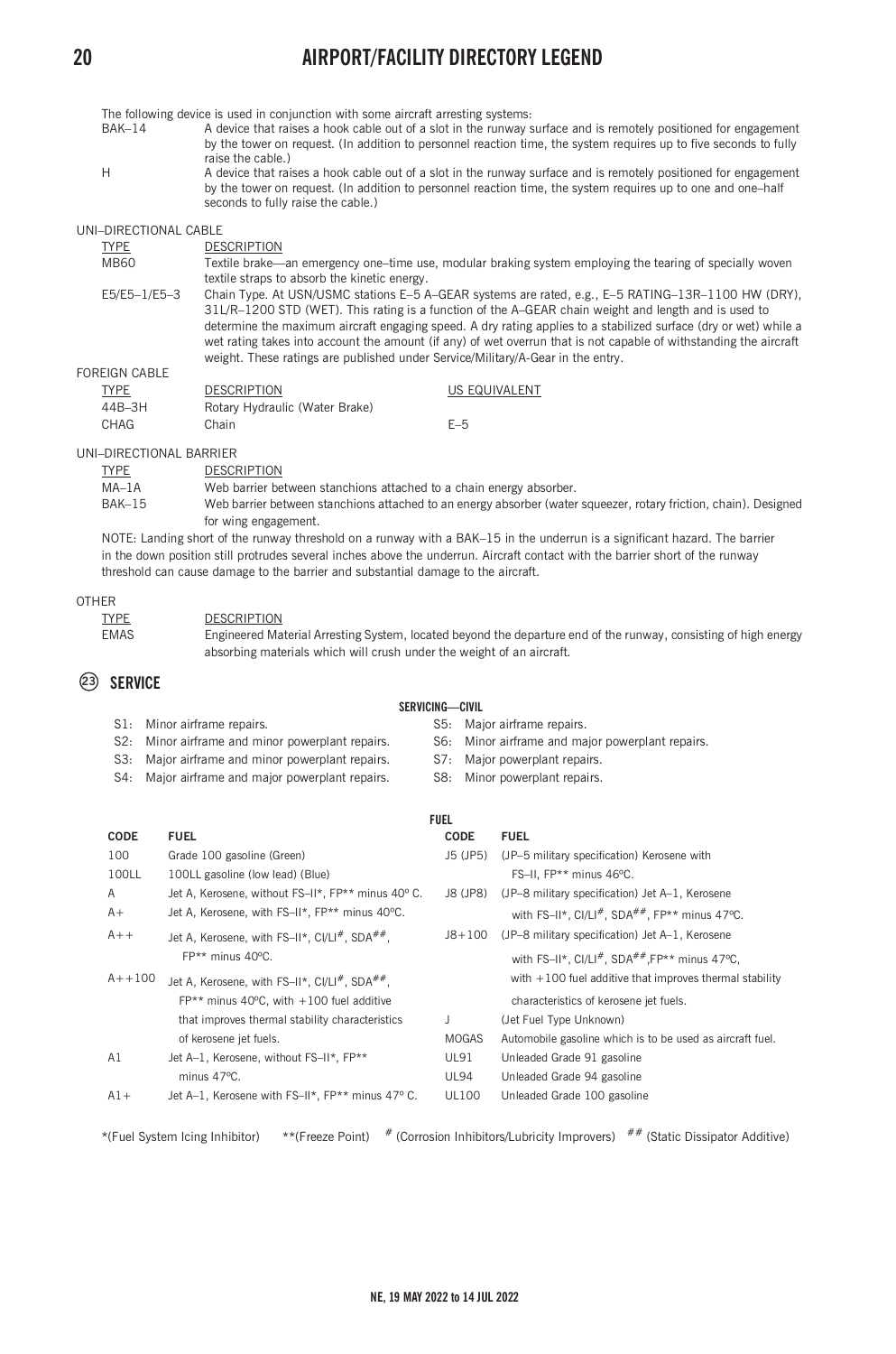NOTE: Certain automobile gasoline may be used in specific aircraft engines if a FAA supplemental type certificate has been obtained. Automobile gasoline, which is to be used in aircraft engines, will be identified as "MOGAS", however, the grade/type and other octane rating will not be published.

Data shown on fuel availability represents the most recent information the publisher has been able to acquire. Because of a variety of factors, the fuel listed may not always be obtainable by transient civil pilots. Confirmation of availability of fuel should be made directly with fuel suppliers at locations where refueling is planned.

|                    | <b>OXYGEN—CIVIL</b>                    |
|--------------------|----------------------------------------|
| OX 1 High Pressure | OX 3 High Pressure-Replacement Bottles |
| OX 2 Low Pressure  | OX 4 Low Pressure-Replacement Bottles  |

### **SERVICE-MILITARY**

Specific military services available at the airport are listed under this general heading. Remarks applicable to any military service are shown in the individual service listing.

#### JET AIRCRAFT STARTING UNITS (JASU)-MILITARY

The numeral preceding the type of unit indicates the number of units available. The absence of the numeral indicates ten or more units available. If the number of units is unknown, the number one will be shown. Absence of JASU designation indicates non-availability. The following is a list of current JASU systems referenced in this publication:

#### USAF JASU (For variations in technical data, refer to T.O. 35-1-7.)

ELECTRICAL STARTING UNITS:

| A/M32A-86          | AC: 115/200v, 3 phase, 90 kva, 0.8 pf, 4 wire                                                                          |
|--------------------|------------------------------------------------------------------------------------------------------------------------|
|                    | DC: 28v, 1500 amp, 72 kw (with TR pack)                                                                                |
| $MC-1A$            | AC: 115/208v, 400 cycle, 3 phase, 37.5 kva, 0.8 pf, 108 amp, 4 wire                                                    |
|                    | DC: 28v, 500 amp, 14 kw                                                                                                |
| $MD-3$             | AC: 115/208v, 400 cycle, 3 phase, 60 kva, 0.75 pf, 4 wire                                                              |
|                    | DC: 28v, 1500 amp, 45 kw, split bus                                                                                    |
| $MD-3A$            | AC: 115/208v, 400 cycle, 3 phase, 60 kva, 0.75 pf, 4 wire                                                              |
|                    | DC: 28v, 1500 amp, 45 kw, split bus                                                                                    |
| $MD-3M$            | AC: 115/208v, 400 cycle, 3 phase, 60 kva, 0.75 pf, 4 wire                                                              |
|                    | DC: 28v, 500 amp, 15 kw                                                                                                |
| $MD-4$             | AC: 120/208v, 400 cycle, 3 phase, 62.5 kva, 0.8 pf, 175 amp, "WYE" neutral ground, 4 wire, 120v                        |
|                    | 400 cycle, 3 phase, 62.5 kva, 0.8 pf, 303 amp, "DELTA" 3 wire, 120v, 400 cycle, 1 phase, 62.5 kva                      |
|                    | 0.8 pf, 520 amp, 2 wire                                                                                                |
| AIR STARTING UNITS |                                                                                                                        |
| AM32-95            | 150 +/- 5 lb/min (2055 +/- 68 cfm) at 51 +/- 2 psia                                                                    |
| AM32A-95           | 150 +/- 5 lb/min @ 49 +/- 2 psia (35 +/- 2 psig)                                                                       |
| LASS               | 150 +/- 5 lb/min @ 49 +/- 2 psia                                                                                       |
| $MA-1A$            | 82 lb/min (1123 cfm) at 130° air inlet temp, 45 psia (min) air outlet press                                            |
| $MC-1$             | 15 cfm, 3500 psia                                                                                                      |
| $MC-1A$            | 15 cfm, 3500 psia                                                                                                      |
| $MC-2A$            | 15 cfm, 200 psia                                                                                                       |
| $MC-11$            | 8,000 cu in cap, 4000 psig, 15 cfm                                                                                     |
|                    |                                                                                                                        |
|                    | COMBINED AIR AND ELECTRICAL STARTING UNITS:                                                                            |
| AGPU               | AC: 115/200v, 400 cycle, 3 phase, 30 kw gen                                                                            |
|                    | DC: 28v, 700 amp                                                                                                       |
|                    | AIR: 60 lb/min @ 40 psig @ sea level                                                                                   |
| AM32A-60*          | AIR: 120 +/- 4 lb/min (1644 +/- 55 cfm) at 49 +/- 2 psia                                                               |
|                    | AC: 120/208v, 400 cycle, 3 phase, 75 kva, 0.75 pf, 4 wire, 120v, 1 phase, 25 kva                                       |
|                    | DC: 28v, 500 amp, 15 kw                                                                                                |
| AM32A-60A          | AIR: 150 +/- 5 lb/min (2055 +/- 68 cfm at 51 +/- psia                                                                  |
|                    | AC: 120/208v, 400 cycle, 3 phase, 75 kva, 0.75 pf, 4 wire                                                              |
|                    | DC: 28v, 200 amp, 5.6 kw                                                                                               |
| AM32A-60B*         | AIR: 130 lb/min, 50 psia                                                                                               |
|                    | AC: 120/208v, 400 cycle, 3 phase, 75 kva, 0.75 pf, 4 wire                                                              |
|                    | DC: 28v, 200 amp, 5.6 kw                                                                                               |
|                    | *NOTE. During combined air and electrical loads, the pnoumatic circuitar takes proference and will limit the amount of |

d air and electrical loads, the pneumatic circuitry takes preference and will limit the amo ırıng c electrical power available.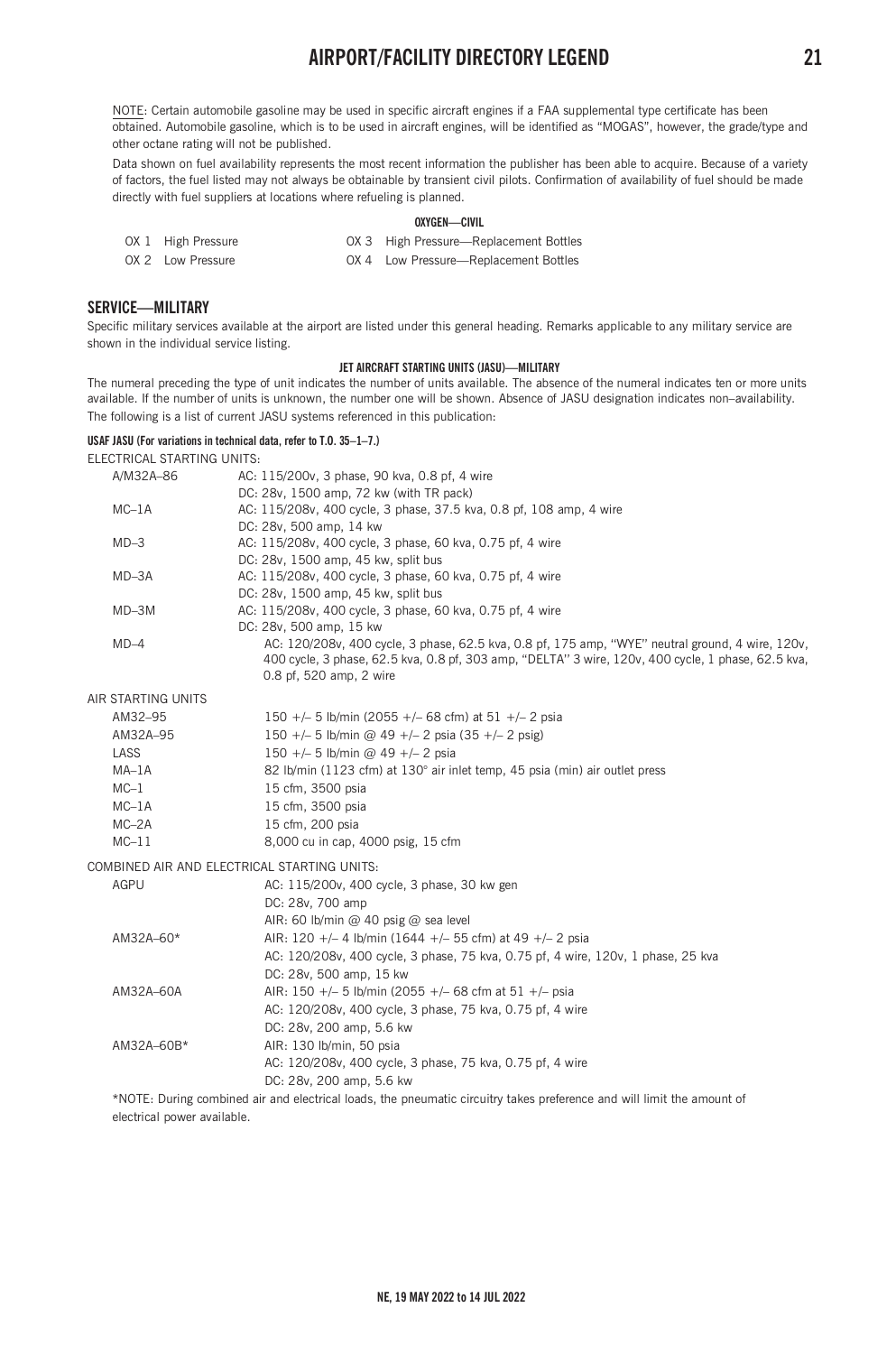| USN JASU                                                                        |                                                                                                                                                              |
|---------------------------------------------------------------------------------|--------------------------------------------------------------------------------------------------------------------------------------------------------------|
| ELECTRICAL STARTING UNITS:                                                      |                                                                                                                                                              |
| NC-8A/A1                                                                        | DC: 500 amp constant, 750 amp intermittent, 28v;                                                                                                             |
|                                                                                 | AC: 60 kva @ .8 pf, 115/200v, 3 phase, 400 Hz.                                                                                                               |
| NC-10A/A1/B/C                                                                   | DC: 750 amp constant, 1000 amp intermittent, 28v;                                                                                                            |
|                                                                                 | AC: 90 kva, 115/200v, 3 phase, 400 Hz.                                                                                                                       |
| AIR STARTING UNITS:<br>GTC-85/GTE-85<br><b>WELLS AIR START</b><br><b>SYSTEM</b> | 120 lbs/min @ 45 psi.<br>MSU-200NAV/A/U47A-5 204 lbs/min @ 56 psia.<br>180 lbs/min @ 75 psi or 120 lbs/min @ 45 psi. Simultaneous multiple start capability. |
| COMBINED AIR AND ELECTRICAL STARTING UNITS:                                     |                                                                                                                                                              |
| NCPP-105/RCPT                                                                   | 180 lbs/min @ 75 psi or 120 lbs/min @ 45 psi. 700 amp, 28v DC. 120/208v, 400 Hz AC, 30 kva.                                                                  |
| <b>ARMY JASU</b>                                                                |                                                                                                                                                              |
| 59B2-1B                                                                         | 28v, 7.5 kw, 280 amp.                                                                                                                                        |
| <b>OTHER JASU</b>                                                               |                                                                                                                                                              |
| ELECTRICAL STARTING UNITS (DND):                                                |                                                                                                                                                              |
| CE12                                                                            | AC 115/200v, 140 kva, 400 Hz, 3 phase                                                                                                                        |
| CE13                                                                            | AC 115/200v, 60 kva, 400 Hz, 3 phase                                                                                                                         |
| CE14                                                                            | AC/DC 115/200v, 140 kva, 400 Hz, 3 phase, 28vDC, 1500 amp                                                                                                    |
| CE15                                                                            | DC 22-35v, 500 amp continuous 1100 amp intermittent                                                                                                          |
| CE16                                                                            | DC 22-35v, 500 amp continuous 1100 amp intermittent soft start                                                                                               |
| AIR STARTING UNITS (DND):                                                       |                                                                                                                                                              |
| CA <sub>2</sub>                                                                 | ASA 45.5 psig, 116.4 lb/min                                                                                                                                  |
|                                                                                 | COMBINED AIR AND ELECTRICAL STARTING UNITS (DND)                                                                                                             |
| CEA1                                                                            | AC 120/208v, 60 kva, 400 Hz, 3 phase DC 28v, 75 amp                                                                                                          |
|                                                                                 | AIR 112.5 lb/min, 47 psig                                                                                                                                    |
| ELECTRICAL STARTING UNITS (OTHER)                                               |                                                                                                                                                              |
| $C-26$                                                                          | 28v 45kw 115-200v 15kw 380-800 Hz 1 phase 2 wire                                                                                                             |
| C-26-B, C-26-C                                                                  | 28v 45kw: Split Bus: 115-200v 15kw 380-800 Hz 1 phase 2 wire                                                                                                 |
| E3                                                                              | DC 28v/10kw                                                                                                                                                  |
| AIR STARTING UNITS (OTHER):                                                     |                                                                                                                                                              |
| A4                                                                              | 40 psi/2 lb/sec (LPAS Mk12, Mk12L, Mk12A, Mk1, Mk2B)                                                                                                         |
| $MA-1$                                                                          | 150 Air HP, 115 lb/min 50 psia                                                                                                                               |
| $MA-2$                                                                          | 250 Air HP, 150 lb/min 75 psia                                                                                                                               |
| CARTRIDGE:                                                                      |                                                                                                                                                              |
| MXLI-4A                                                                         | <b>USAF</b>                                                                                                                                                  |

#### **FUEL-MILITARY**

Fuel available through US Military Base supply, DESC Into-Plane Contracts and/or reciprocal agreement is listed first and is followed by (Mil). At commercial airports where Into-Plane contracts are in place, the name of the refueling agent is shown. Military fuel should be used first if it is available. When military fuel cannot be obtained but Into-Plane contract fuel is available, Government aircraft must refuel with the contract fuel and applicable refueling agent to avoid any breach in contract terms and conditions. Fuel not available through the above is shown preceded by NC (no contract). When fuel is obtained from NC sources, local purchase procedures must be followed. The US Military Aircraft Identaplates DD Form 1896 (Jet Fuel), DD Form 1897 (Avgas) and AF Form 1245 (Avgas) are used at military installations only. The US Government Aviation Into-Plane Reimbursement (AIR) Card (currently issued by AVCARD) is the instrument to be used to obtain fuel under a DESC Into-Plane Contract and for NC purchases if the refueling agent at the commercial airport accepts the AVCARD. A current list of contract fuel locations is available online at https://cis.energy.dla.mil/ip\_cis/. See legend item 14 for fuel code and description.

#### SUPPORTING FLUIDS AND SYSTEMS-MILITARY

| <b>CODE</b> |                                                                 |
|-------------|-----------------------------------------------------------------|
| ADI         | Anti-Detonation Injection Fluid-Reciprocating Engine Aircraft.  |
| W           | Water Thrust Augmentation-Jet Aircraft.                         |
| WAI         | Water-Alcohol Injection Type, Thrust Augmentation-Jet Aircraft. |
| <b>SP</b>   | Single Point Refueling.                                         |
| PRESAIR     | Air Compressors rated 3,000 PSI or more.                        |
| De-Ice      | Anti-icing/De-icing/Defrosting Fluid (MIL-A-8243).              |

# 22

 $\sim$   $\sim$   $\sim$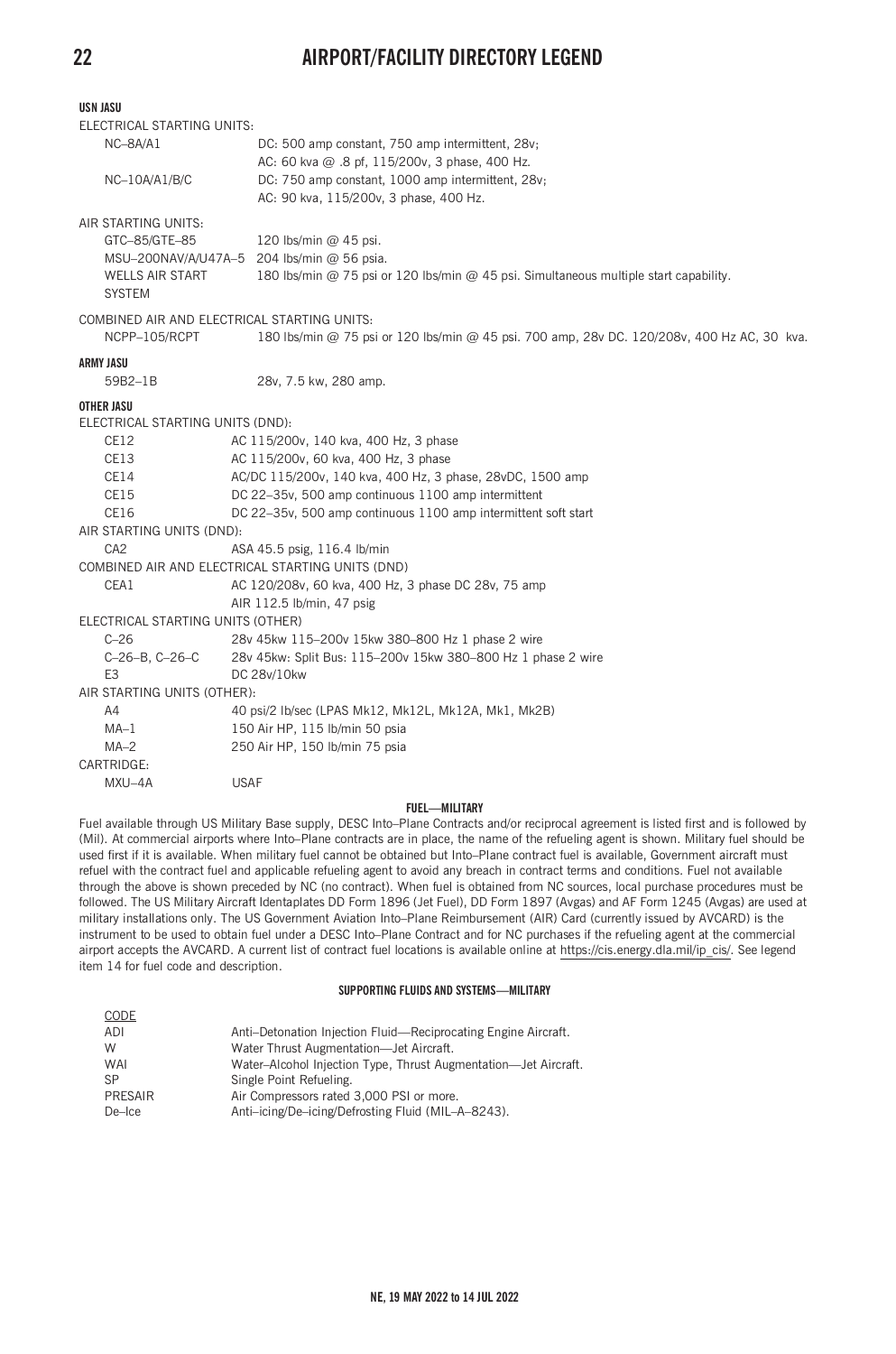| OXYGEN:       |                                                                                                                                                           |
|---------------|-----------------------------------------------------------------------------------------------------------------------------------------------------------|
| <b>LPOX</b>   | Low pressure oxygen servicing.                                                                                                                            |
| <b>HPOX</b>   | High pressure oxygen servicing.                                                                                                                           |
| LHOX          | Low and high pressure oxygen servicing.                                                                                                                   |
| <b>LOX</b>    | Liquid oxygen servicing.                                                                                                                                  |
| OXRB          | Oxygen replacement bottles. (Maintained primarily at Naval stations for use in acft where oxygen can be<br>replenished only by replacement of cylinders.) |
| <b>OX</b>     | Indicates oxygen servicing when type of servicing is unknown.                                                                                             |
|               | NOTE: Combinations of above items is used to indicate complete oxygen servicing available;                                                                |
| <b>ILOVDD</b> | Low and bigh arosours owgan consiging and replacement bottles.                                                                                            |

LHOXRB Low and high pressure oxygen servicing and replacement bottles;<br>LPOXRB LOW pressure oxygen replacement bottles only, etc. Low pressure oxygen replacement bottles only, etc.

NOTE: Aircraft will be serviced with oxygen procured under military specifications only. Aircraft will not be serviced with medical oxygen.

#### NITROGEN:

LPNIT - Low pressure nitrogen servicing.

 $HPNIT$  - High pressure nitrogen servicing

LHNIT - Low and high pressure nitrogen servicing.

#### 0IL-MILITARY

#### 11S AVIATION OILS (MIL SPECS)-

| CODE        | GRADE. TYPE                                                                                                                                                                                                                            |
|-------------|----------------------------------------------------------------------------------------------------------------------------------------------------------------------------------------------------------------------------------------|
| $0 - 113$   | 1065, Reciprocating Engine Oil (MIL-L-6082)                                                                                                                                                                                            |
| 0–117       | 1100, Reciprocating Engine Oil (MIL-L-6082)                                                                                                                                                                                            |
| $0 - 117 +$ | 1100, 0-117 plus cyclohexanone (MIL-L-6082)                                                                                                                                                                                            |
| $0 - 123$   | 1065, (Dispersant), Reciprocating Engine Oil (MIL-L-22851 Type III)                                                                                                                                                                    |
| 0–128       | 1100, (Dispersant), Reciprocating Engine Oil (MIL-L-22851 Type II)                                                                                                                                                                     |
| 0–132       | 1005. Jet Engine Oil (MIL-L-6081)                                                                                                                                                                                                      |
| 0–133       | 1010, Jet Engine Oil (MIL-L-6081)                                                                                                                                                                                                      |
| $0 - 147$   | None, MIL-L-6085A Lubricating Oil, Instrument, Synthetic                                                                                                                                                                               |
| $0 - 148$   | None, MIL-L-7808 (Synthetic Base) Turbine Engine Oil                                                                                                                                                                                   |
| $0 - 149$   | None, Aircraft Turbine Engine Synthetic, 7.5c St                                                                                                                                                                                       |
| 0–155       | None, MIL-L-6086C, Aircraft, Medium Grade                                                                                                                                                                                              |
| 0–156       | None, MIL-L-23699 (Synthetic Base), Turboprop and Turboshaft Engines                                                                                                                                                                   |
| JOAP/SOAP   | Joint Oil Analysis Program. JOAP support is furnished during normal duty hours, other times on request. (JOAP<br>and SOAP programs provide essentially the same service, JOAP is now the standard joint service supported<br>program.) |

#### **TRANSIENT ALERT (TRAN ALERT)-MILITARY**

Tran Alert service is considered to include all services required for normal aircraft turn-around, e.g., servicing (fuel, oil, oxygen, etc.), debriefing to determine requirements for maintenance, minor maintenance, inspection and parking assistance of transient aircraft. Drag chute repack, specialized maintenance, or extensive repairs will be provided within the capabilities and priorities of the base. Delays can be anticipated after normal duty hours/holidays/weekends regardless of the hours of transient maintenance operation. Pilots should not expect aircraft to be serviced for TURN-AROUNDS during time periods when servicing or maintenance manpower is not available. In the case of airports not operated exclusively by US military, the servicing indicated by the remarks will not always be available for US military aircraft. When transient alert services are not shown, facilities are unknown. NO PRIORITY BASIS-means that transient alert services will be provided only after all the requirements for mission/tactical assigned aircraft have been accomplished.

### **24) NOISE**

Remarks that indicate noise information and/or abatement measures that exist in the vicinity of the airport.

### 25) AIRPORT REMARKS

The Attendance Schedule is the months, days and hours the airport is actually attended. Airport attendance does not mean watchman duties or telephone accessibility, but rather an attendant or operator on duty to provide at least minimum services (e.g., repairs, fuel, transportation).

Airport Remarks have been grouped in order of applicability. Airport remarks are limited to those items of information that are determined essential for operational use, i.e., conditions of a permanent or indefinite nature and conditions that will remain in effect for more than 30 days concerning aeronautical facilities, services, maintenance available, procedures or hazards, knowledge of which is essential for safe and efficient operation of aircraft. Information concerning permanent closing of a runway or taxiway will not be shown. A note "See Special Notices" shall be applied within this remarks section when a special notice applicable to the entry is contained in the Special Notices section of this publication.

Parachute Jumping indicates parachute jumping areas associated with the airport. See Parachute Jumping Area section of this publication for additional Information.

Landing Fee indicates landing charges for private or non-revenue producing aircraft. In addition, fees may be charged for planes that remain over a couple of hours and buy no services, or at major airline terminals for all aircraft.

Note: Unless otherwise stated, remarks including runway ends refer to the runway's approach end.

### **NE, 19 MAY 2022 to 14 JUL 2022**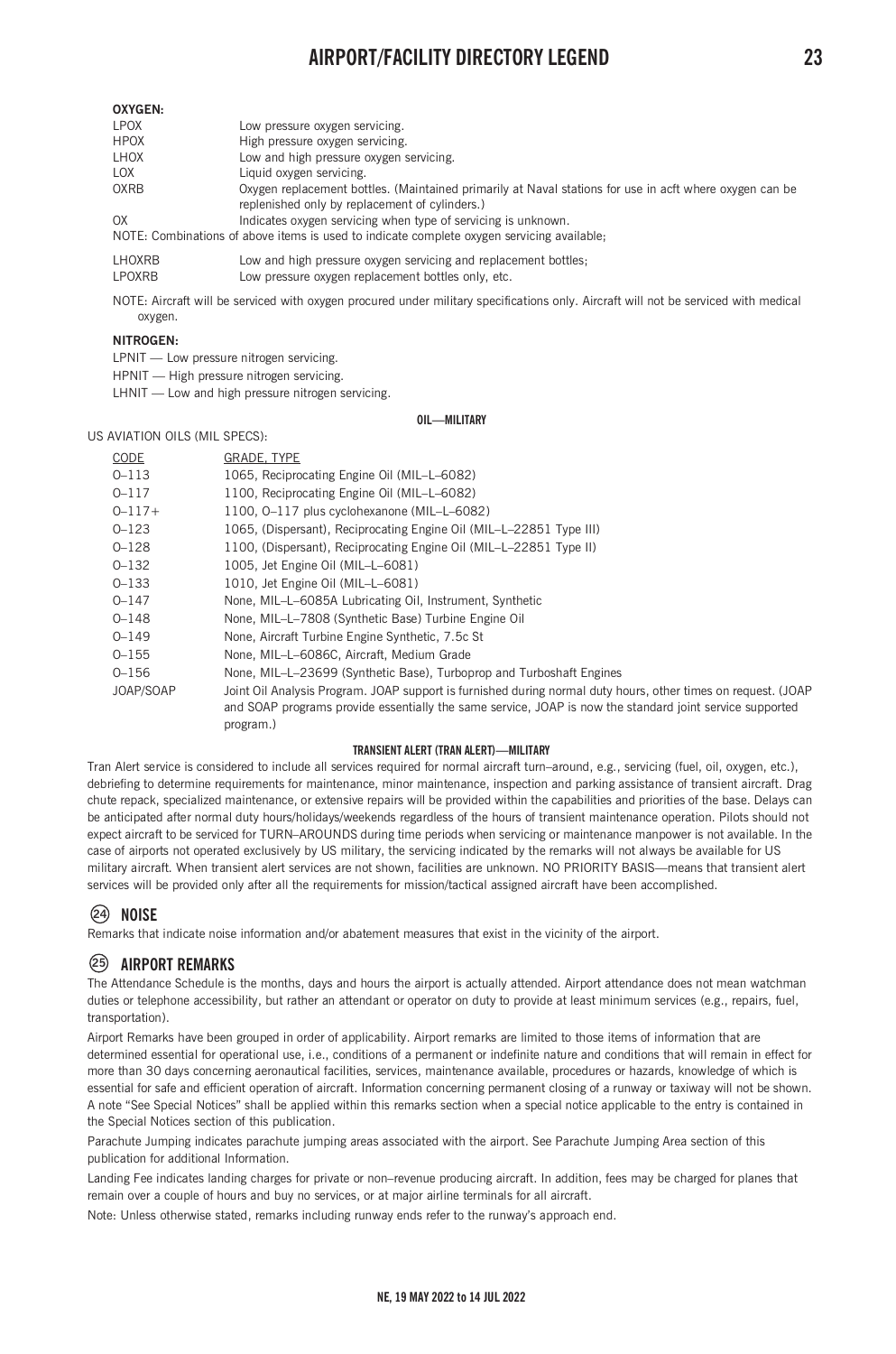### **26) MILITARY REMARKS**

Joint Civil/Military airports contain both Airport Remarks and Military Remarks. Military Remarks published for these airports are applicable only to the military. Military and joint Military/Civil airports contain only Military Remarks. Remarks contained in this section may not be applicable to civil users. When both sets of remarks exist, the first set is applicable to the primary operator of the airport. Remarks applicable to a tenant on the airport are shown preceded by the tenant organization, i.e., (A) (AF) (N) (ANG), etc. Military airports operate 24 hours unless otherwise specified. Airport operating hours are listed first (airport operating hours will only be listed if they are different than the airport attended hours or if the attended hours are unavailable) followed by pertinent remarks in order of applicability. Remarks will include information on restrictions, hazards, traffic pattern, noise abatement, customs/agriculture/ immigration, and miscellaneous information applicable to the Military.

Type of restrictions:

CLOSED: When designated closed, the airport is restricted from use by all aircraft unless stated otherwise. Any closure applying to specific type of aircraft or operation will be so stated. USN/USMC/USAF airports are considered closed during non-operating hours. Closed airports may be utilized during an emergency provided there is a safe landing area.

OFFICIAL BUSINESS ONLY: The airfield is closed to all transient military aircraft for obtaining routine services such as fueling, passenger drop off or pickup, practice approaches, parking, etc. The airfield may be used by aircrews and aircraft if official government business (including civilian) must be conducted on or near the airfield and prior permission is received from the airfield manager.

AF OFFICIAL BUSINESS ONLY OR NAVY OFFICIAL BUSINESS ONLY: Indicates that the restriction applies only to service indicated. PRIOR PERMISSION REQUIRED (PPR): Airport is closed to transient aircraft unless approval for operation is obtained from the appropriate commander through Chief, Airfield Management or Airfield Operations Officer. Official Business or PPR does not preclude the use of US Military airports as an alternate for IFR flights. If a non-US military airport is used as a weather alternate and requires a PPR, the PPR must be requested and confirmed before the flight departs. The purpose of PPR is to control volume and flow of traffic rather than to prohibit it. Prior permission is required for all aircraft requiring transient alert service outside the published transient alert duty hours. All aircraft carrying hazardous materials must obtain prior permission as outlined in AFJI 11-204, AR 95-27, OPNAVINST 37107

Note: OFFICIAL BUSINESS ONLY AND PPR restrictions are not applicable to Special Air Mission (SAM) or Special Air Resource (SPAR) aircraft providing person or persons on aboard are designated Code 6 or higher as explained in AFJMAN 11-213, AR 95-11, 231 OPNAVINST 3722-8J. Official Business Only or PPR do not preclude the use of the airport as an alternate for IFR flights.

### **27) AIRPORT MANAGER**

The phone number of the airport manager.

### **28) WEATHER DATA SOURCES**

Weather data sources will be listed alphabetically followed by their assigned frequencies and/or telephone number and hours of oneration

ASOS-Automated Surface Observing System. Reports the same as an AWOS-3 plus precipitation identification and intensity, and freezing rain occurrence:

- AWOS-Automated Weather Observing System
- AWOS-A-reports altimeter setting (all other information is advisory only).
- AWOS-AV-reports altimeter and visibility.
- AWOS-1-reports altimeter setting, wind data and usually temperature, dew point and density altitude.
- AWOS-2-reports the same as AWOS-1 plus visibility.
- AWOS-3-reports the same as AWOS-1 plus visibility and cloud/ceiling data.
- AWOS-3P reports the same as the AWOS-3 system, plus a precipitation identification sensor.
- AWOS-3PT reports the same as the AWOS-3 system, plus precipitation identification sensor and a thunderstorm/lightning reporting capability.
- AWOS-3T reports the same as AWOS-3 system and includes a thunderstorm/lightning reporting capability.
- See AIM, Basic Flight Information and ATC Procedures for detailed description of Weather Data Sources.
- AWOS-4-reports same as AWOS-3 system, plus precipitation occurrence, type and accumulation, freezing rain, thunderstorm and runway surface sensors
- LAWRS-Limited Aviation Weather Reporting Station where observers report cloud height, weather, obstructions to vision, temperature and dewpoint (in most cases), surface wind, altimeter and pertinent remarks.
- LLWAS-indicates a Low Level Wind Shear Alert System consisting of a center field and several field perimeter anemometers.
- SAWRS-identifies airports that have a Supplemental Aviation Weather Reporting Station available to pilots for current weather information
- SWSL-Supplemental Weather Service Location providing current local weather information via radio and telephone.
- TDWR-indicates airports that have Terminal Doppler Weather Radar.
- WSP-indicates airports that have Weather System Processor.
- When the automated weather source is broadcast over an associated airport NAVAID frequency (see NAVAID line), it shall be indicated by a bold ASOS or AWOS followed by the frequency, identifier and phone number, if available.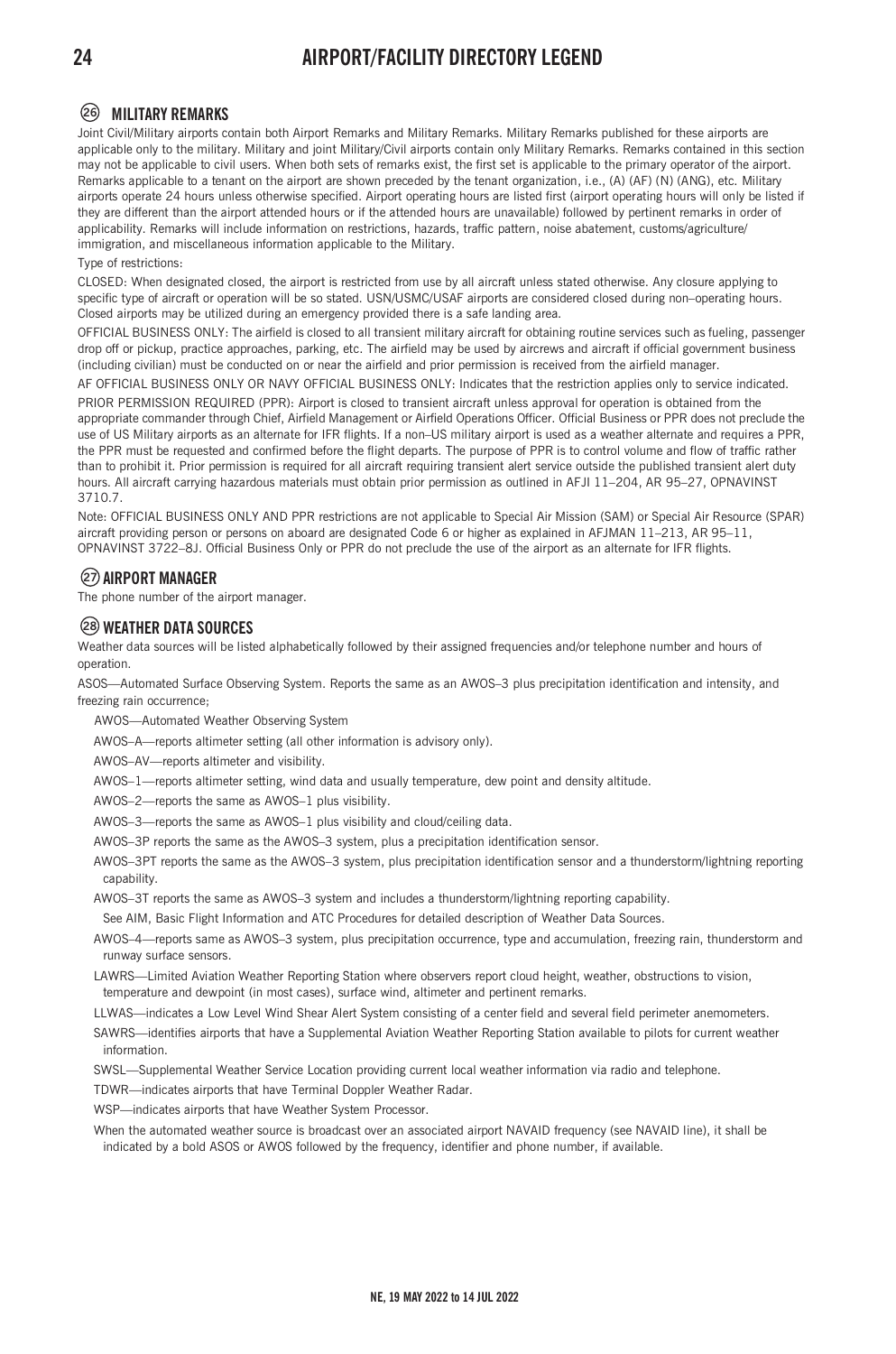## 29 COMMUNICATIONS

Airport terminal control facilities and radio communications associated with the airport shall be shown. When the call sign is not the same as the airport name the call sign will be shown. Frequencies shall normally be shown in ascending order with the primary frequency listed first. Frequencies will be listed, together with sectorization indicated by outbound radials, and hours of operation. Communications will be listed in sequence as follows:

Single Frequency Approach (SFA), Common Traffic Advisory Frequency (CTAF), Aeronautical Advisory Stations (UNICOM) or (AUNICOM), and Automatic Terminal Information Service (ATIS) along with their frequency is shown, where available, on the line following the heading "COMMUNICATIONS." When the CTAF and UNICOM frequencies are the same, the frequency will be shown as CTAF/UNICOM 122.8.

The FSS telephone nationwide is toll free 1-800-WX-BRIEF (1-800-992-7433). When the FSS is located on the field it will be indicated as "on arpt". Frequencies available at the FSS will follow in descending order. Remote Communications Outlet (RCO) providing service to the airport followed by the frequency and FSS RADIO name will be shown when available. FSS's provide information on airport conditions, radio aids and other facilities, and process flight plans. Airport Advisory Service (AAS) is provided on the CTAF by FSS's for select non-tower airports or airports where the tower is not in operation.

(See AIM, Para 4-1-9 Traffic Advisory Practices at Airports Without Operating Control Towers or AC 90-42C.)

Aviation weather briefing service is provided by FSS specialists. Flight and weather briefing services are also available by calling the telephone numbers listed.

Remote Communications Outlet (RCO)—An unmanned air/ground communications facility that is remotely controlled and provides UHF or VHF communications capability to extend the service range of an FSS.

Civil Communications Frequencies-Civil communications frequencies used in the FSS air/ground system are operated on 122.0, 122.2, 123.6; emergency 121.5; plus receive-only on 122.1.

- a. 122.0 is assigned as the Enroute Flight Advisory Service frequency at selected FSS RADIO outlets.
- b. 122.2 is assigned as a common enroute frequency.
- c. 123.6 is assigned as the airport advisory frequency at select non-tower locations. At airports with a tower, FSS may provide airport advisories on the tower frequency when tower is closed.
- d. 122.1 is the primary receive-only frequency at VOR's.
- e. Some FSS's are assigned 50 kHz frequencies in the 122-126 MHz band (eg. 122.45). Pilots using the FSS A/G system should refer to this directory or appropriate charts to determine frequencies available at the FSS or remoted facility through which they wish to communicate.

Emergency frequency 121.5 and 243.0 are available at all Flight Service Stations, most Towers, Approach Control and RADAR facilities. Frequencies published followed by the letter "T" or "R", indicate that the facility will only transmit or receive respectively on that frequency. All radio aids to navigation (NAVAID) frequencies are transmit only. In cases where communications frequencies are annotated with (R) or (E), (R) indicates Radar Capability and (E) indicates Emergency Frequency.

#### **TERMINAL SERVICES**

SFA-Single Frequency Approach.

CTAF—A program designed to get all vehicles and aircraft at airports without an operating control tower on a common frequency. ATIS-A continuous broadcast of recorded non-control information in selected terminal areas.

D-ATIS-Digital ATIS provides ATIS information in text form outside the standard reception range of conventional ATIS via landline & data link communications and voice message within range of existing transmitters.

AUNICOM—Automated UNICOM is a computerized, command response system that provides automated weather, radio check capability and airport advisory information selected from an automated menu by microphone clicks.

UNICOM-A non-government air/ground radio communications facility which may provide airport information.

PTD-Pilot to Dispatcher.

APP CON—Approach Control. The symbol  $\bigcirc$  indicates radar approach control.

TOWER-Control tower

GCA-Ground Control Approach System.

GND CON-Ground Control.

GCO-Ground Communication Outlet-An unstaffed, remotely controlled, ground/ground communications facility. Pilots at uncontrolled airports may contact ATC and FSS via VHF to a telephone connection to obtain an instrument clearance or close a VFR or IFR flight plan. They may also get an updated weather briefing prior to takeoff. Pilots will use four "key clicks" on the VHF radio to contact the appropriate ATC facility or six "key clicks" to contact the FSS. The GCO system is intended to be used only on the ground.

DEP CON—Departure Control. The symbol  $\bigcirc$  indicates radar departure control.

CLNC DEL-Clearance Delivery

CPDLC-Controller Pilot Data Link Communication. FANS ATC data communication capability from the aircraft to the ATC Data Link system.

PDC-Pre-Departure Clearance. ACARS-based clearance delivery capability from tower to gate printer or aircraft.

PRE TAXI CLNC-Pre taxi clearance.

VFR ADVSY SVC-VFR Advisory Service. Service provided by Non-Radar Approach Control. Advisory Service for VFR aircraft (upon a workload basis) ctc APP CON.

COMD POST-Command Post followed by the operator call sign in parenthesis.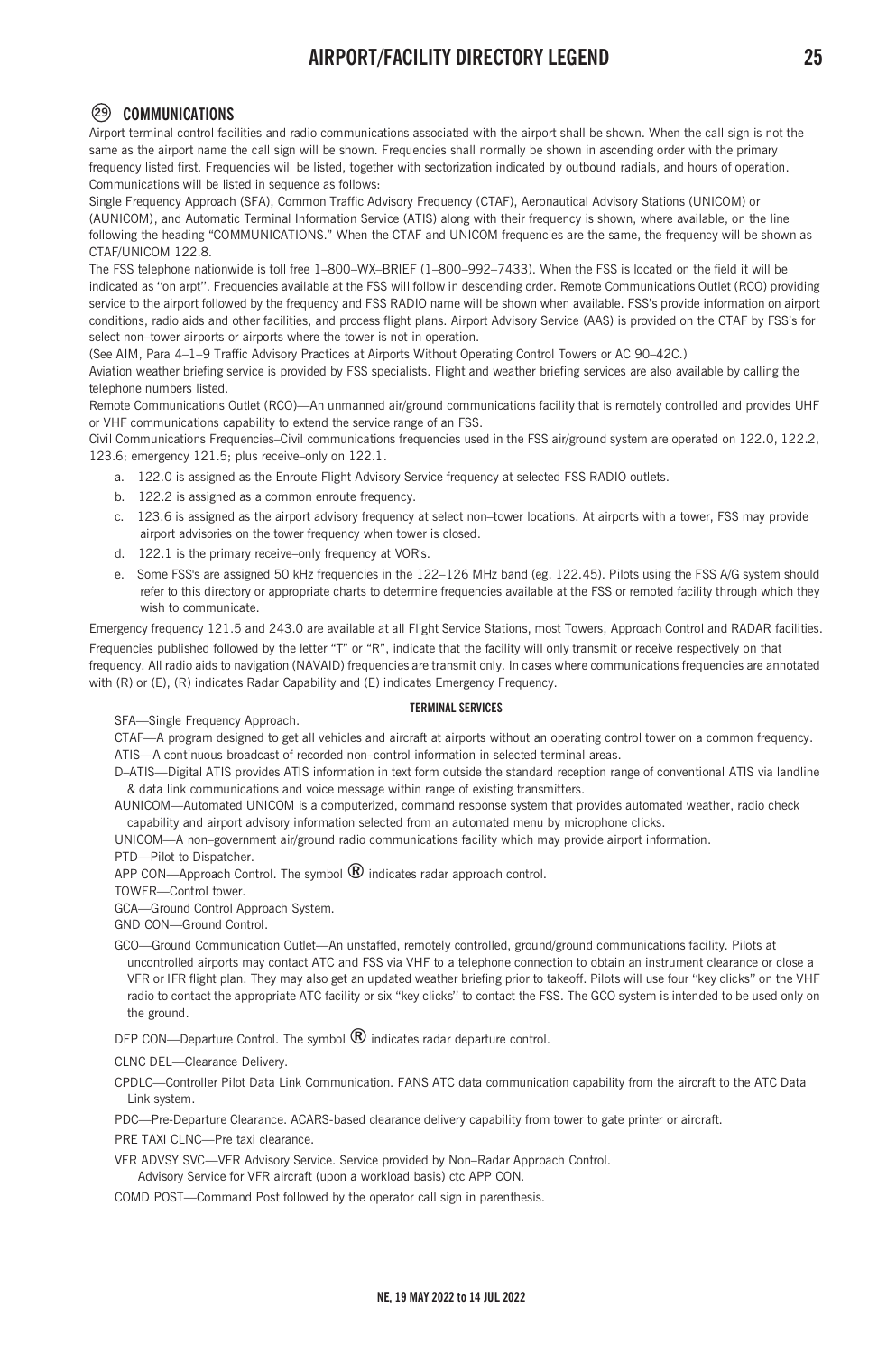PMSV-Pilot-to-Metro Service call sign, frequency and hours of operation, when full service is other than continuous. PMSV installations at which weather observation service is available shall be indicated, following the frequency and/or hours of operation as "Wx obsn svc 1900-0000Z‡" or "other times" may be used when no specific time is given. PMSV facilities manned by forecasters are considered "Full Service". PMSV facilities manned by weather observers are listed as "Limited Service". OPS-Operations followed by the operator call sign in parenthesis.

CON RANGE

FLT FLW-Flight Following

**MEDIVAC** 

NOTE: Communication frequencies followed by the letter "X" indicate frequency available on request.

### (30) AIRSPACE

 $\alpha r$ 

Information concerning Class B, C, and part-time D and E surface area airspace shall be published with effective times, if available.

CLASS B-Radar Sequencing and Separation Service for all aircraft in CLASS B airspace.

CLASS C-Separation between IFR and VFR aircraft and sequencing of VFR arrivals to the primary airport.

TRSA-Radar Sequencing and Separation Service for participating VFR Aircraft within a Terminal Radar Service Area.

Class C, D, and E airspace described in this publication is that airspace usually consisting of a 5 NM radius core surface area that begins at the surface and extends upward to an altitude above the airport elevation (charted in MSL for Class C and Class D). Class E surface airspace normally extends from the surface up to but not including the overlying controlled airspace.

When part-time Class C or Class D airspace defaults to Class E, the core surface area becomes Class E. This will be formatted as: AIRSPACE: CLASS C svc "times" ctc APP CON other times CLASS E:

AIRSPACE: CLASS D svc "times" other times CLASS E.

When a part-time Class C, Class D or Class E surface area defaults to Class G, the core surface area becomes Class G up to, but not including, the overlying controlled airspace. Normally, the overlying controlled airspace is Class E airspace beginning at either 700' or 1200' AGL and may be determined by consulting the relevant VFR Sectional or Terminal Area Charts. This will be formatted as: AIRSPACE: CLASS C svc "times" ctc APP CON other times CLASS G

AIRSPACE: CLASS D svc "times" other times CLASS G  $\alpha$ 

AIRSPACE: CLASS E svc "times" other times CLASS G

NOTE: AIRSPACE SVC "TIMES" INCLUDE ALL ASSOCIATED ARRIVAL EXTENSIONS. Surface area arrival extensions for instrument approach procedures become part of the primary core surface area. These extensions may be either Class D or Class E airspace and are effective concurrent with the times of the primary core surface area. For example, when a part-time Class C, Class D or Class E surface area defaults to Class G, the associated arrival extensions will default to Class G at the same time. When a part-time Class C or Class D surface area defaults to Class E, the arrival extensions will remain in effect as Class E airspace.

#### NOTE: CLASS E AIRSPACE EXTENDING UPWARD FROM 700 FEET OR MORE ABOVE THE SURFACE. DESIGNATED IN CONJUNCTION WITH AN AIRPORT WITH AN APPROVED **INSTRIIMENT PROCEDIIRE**

Class E 700' AGL (shown as magenta vignette on sectional charts) and 1200' AGL (blue vignette) areas are designated when necessary to provide controlled airspace for transitioning to/from the terminal and enroute environments. Unless otherwise specified, these 700 $'$ 1200' AGL Class E airspace areas remain in effect continuously, regardless of airport operating hours or surface area status. These transition areas should not be confused with surface areas or arrival extensions.

(See Chapter 3, AIRSPACE, in the Aeronautical Information Manual for further details)

### (31) VOR TEST FACILITY (VOT)

The VOT transmits a signal which provided users a convenient means to determine the operational status and accuracy of an aircraft VOR receiver while on the ground. Ground based VOTs and the associated frequency shall be shown when available. VOTs are also shown with identifier, frequency and referenced remarks in the VOR Receiver Check section in the back of this publication.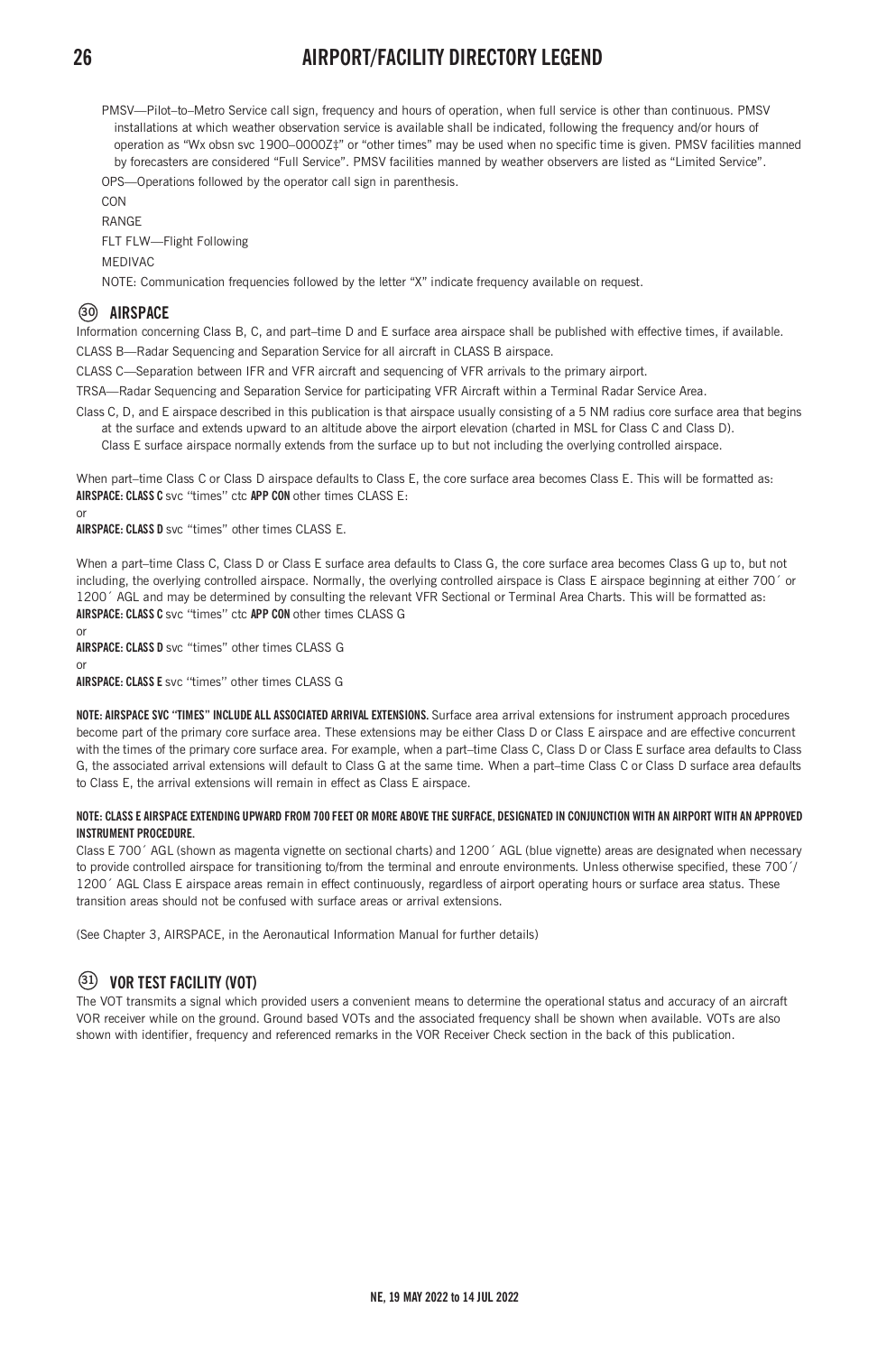### 32 RADIO AIDS TO NAVIGATION

The Airport/Facility Directory section of the Chart Supplement lists, by facility name, all Radio Aids to Navigation that appear on FAA, Aeronautical Information Services Visual or IFR Aeronautical Charts and those upon which the FAA has approved an Instrument Approach Procedure, with exception of selected TACANs. All VOR, VORTAC, TACAN and ILS equipment in the National Airspace System has an automatic monitoring and shutdown feature in the event of malfunction. Unmonitored, as used in this publication, for any navigational aid, means that monitoring personnel cannot observe the malfunction or shutdown signal. The NAVAID NOTAM file identifier will be shown as "NOTAM FILE IAD" and will be listed on the Radio Aids to Navigation line. When two or more NAVAIDS are listed and the NOTAM file identifier is different from that shown on the Radio Aids to Navigation line, it will be shown with the NAVAID listing. NOTAM file identifiers for ILSs and its components (e.g., NDB (LOM) are the same as the associated airports and are not repeated. Automated Surface Observing System (ASOS) and Automated Weather Observing System (AWOS) will be shown when this service is broadcast over selected NAVAIDs.

NAVAID information is tabulated as indicated in the following sample:

NAVAIDs with Single SSV (VOR. DME, TACAN, NDB, NDB/DME)

Class NAME (L) VORW 117.55 ABE N40°43.60' W75°27.30' 180° 4.1 NM to fld. 1110/8E

#### NAVAIDs with Two SSVs (VOR/DMF VORTAC)

SSV for each component shown in paired parentheses with the VOR SSV shown first followed by the DME or TACAN SSV.



Note: Those DME channel numbers with a (Y) suffix require TACAN to be placed in the "Y" mode to receive distance information.

ASR/PAR—Indicates that Surveillance (ASR) or Precision (PAR) radar instrument approach minimums are published in the U.S. Terminal Procedures. Only part-time hours of operation will be shown.

#### **RADIO CLASS DESIGNATIONS**

VOR/DME/TACAN Standard Service Volume (SSV) Classifications

| <b>SSV Class</b>              | Altitudes          | Distance (NM)        |
|-------------------------------|--------------------|----------------------|
| (T) Terminal                  | 1000' to 12,000'   | 25                   |
| (L) Low Altitude              | 1000' to 18,000'   | 40                   |
| (H) High Altitude             | 1000' to 14,500'   | 40                   |
|                               | 14,500' to 18,000' | 100                  |
|                               | 18,000' to 45,000' | 130                  |
|                               | 45,000 to 60,000   | 100                  |
| (VL) VOR Low                  | 1000' to 5.000'    | 40                   |
|                               | 5,000' to 18,000'  | 70                   |
| (VH) VOR High                 | 1000' to 5,000'    | 40                   |
|                               | 5,000' to 14,500'  | 70                   |
|                               | 14,500' to 18,000' | 100                  |
|                               | 18,000' to 45,000' | 130                  |
|                               | 45,000' to 60,000' | 100                  |
| (DL) DME Low & (DH) DME High* | 1000' to 12,900'   | 40 increasing to 130 |
| (DL) DME Low                  | 12,900' to 18,000' | 130                  |
| (DH) DME High                 | 12,900' to 45,000' | 130                  |
|                               | 45,000' to 60,000' | 100                  |

\*Between 1000' to 12,900', DME service volume follows a parabolic curve used by flight management computers.

NOTES: Additionally, High Altitude facilities provide Low Altitude and Terminal service volume and Low Altitude facilities provide Terminal service volume. Altitudes are with respect to the station's site elevation. Coverage is not available in a cone of airspace directly above the facility. In some cases local conditions (terrain, buildings, trees, etc.) may require that the service volume be restricted. The public shall be informed of any such restriction by a remark in the NAVAID entry in this publication or by a Notice to Airmen (NOTAM)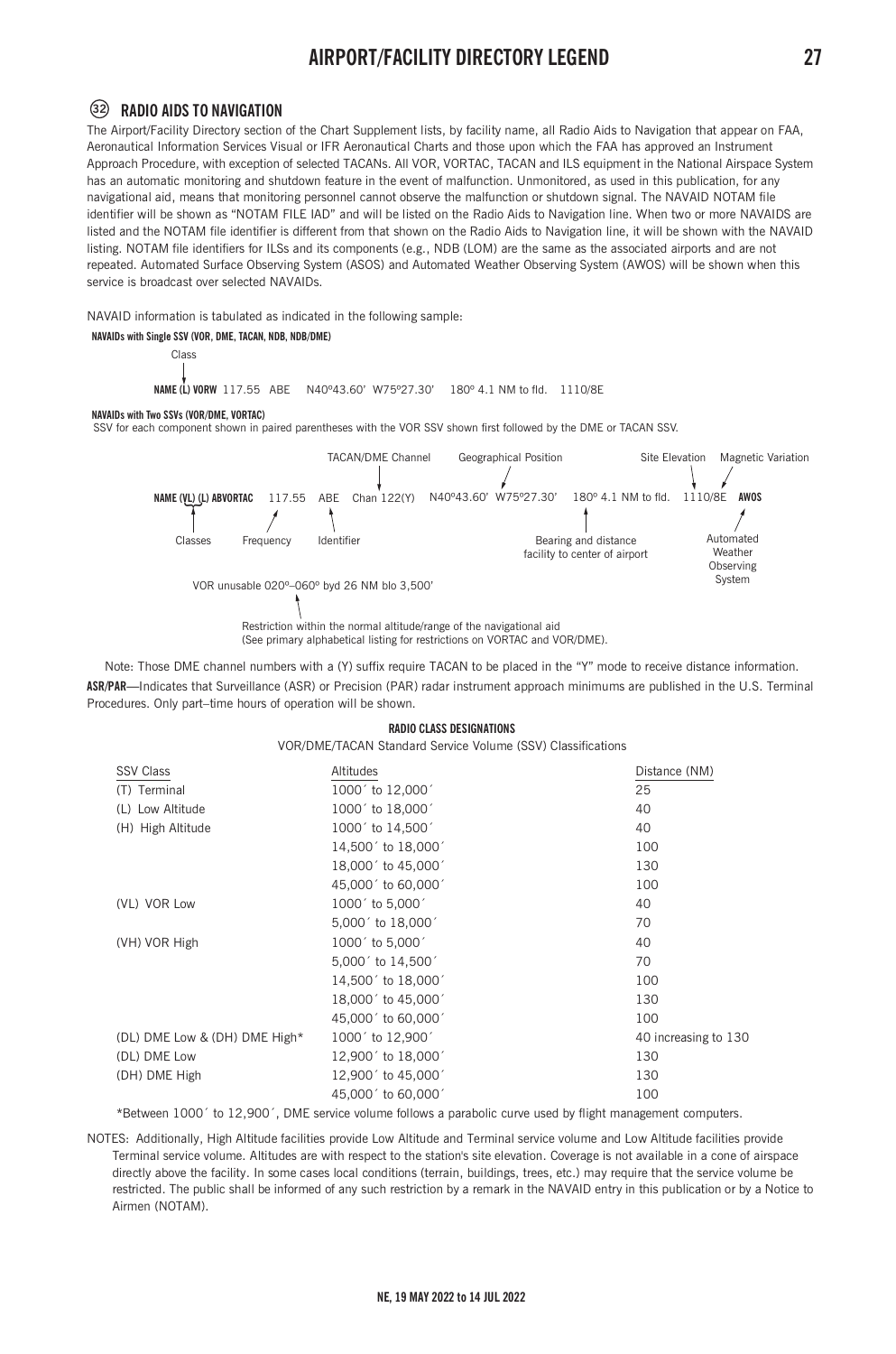The term VOR is, operationally, a general term covering the VHF omnidirectional bearing type of facility without regard to the fact that the power, the frequency protected service volume, the equipment configuration, and operational requirements may vary between facilities at different locations.

| Automatic Weather Broadcast.                                                                                                    |
|---------------------------------------------------------------------------------------------------------------------------------|
| Direction Finding Service.                                                                                                      |
| UHF standard (TACAN compatible) distance measuring equipment.                                                                   |
| UHF standard (TACAN compatible) distance measuring equipment that require TACAN to be<br>placed in the "Y" mode to receive DME. |
| Glide slope.                                                                                                                    |
| Non-directional radio beacon (homing), power 50 watts to less than 2,000 watts (50 NM at all<br>altitudes).                     |
| Non-directional radio beacon (homing), power 2,000 watts or more (75 NM at all altitudes).                                      |
| Non-directional radio beacons providing automatic transcribed weather service.                                                  |
| Instrument Landing System (voice, where available, on localizer channel).                                                       |
| Inner marker.                                                                                                                   |
| Localizer Directional Aid.                                                                                                      |
| Compass locator station when installed at middle marker site (15 NM at all altitudes).                                          |
| Compass locator station when installed at outer marker site (15 NM at all altitudes).                                           |
| Non-directional radio beacon (homing) power less than 50 watts (25 NM at all altitudes).                                        |
| Middle marker.                                                                                                                  |
| Outer marker.                                                                                                                   |
| Simultaneous range homing signal and/or voice.                                                                                  |
| Non-directional radio beacon not authorized for IFR or ATC. Provides automatic weather<br>broadcasts.                           |
| Simplified Direction Facility.                                                                                                  |
| UHF navigational facility-omnidirectional course and distance information.                                                      |
| VHF navigational facility-omnidirectional course only.                                                                          |
| Collocated VOR navigational facility and UHF standard distance measuring equipment.                                             |
| Collocated VOR and TACAN navigational facilities.                                                                               |
| Without voice on radio facility frequency.                                                                                      |
| VHF station location marker at a LF radio facility.                                                                             |
|                                                                                                                                 |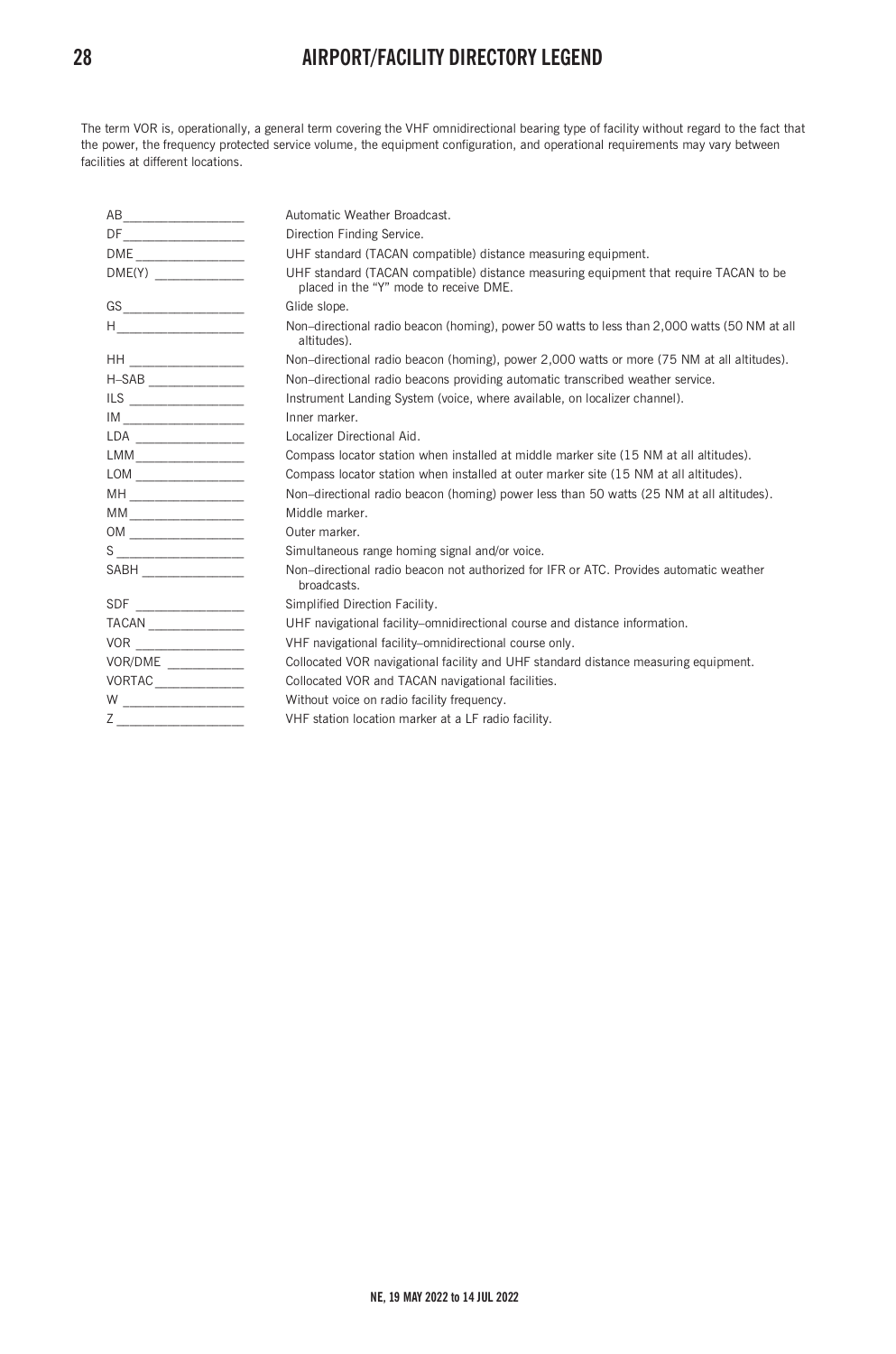### **ILS FACILITY PERFORMANCE CLASSIFICATION CODES**

Codes define the ability of an ILS to support autoland operations. The two portions of the code represent Official Category and farthest point along a Category I, II, or III approach that the Localizer meets Category III structure tolerances.

Official Category: I, II, or III; the lowest minima on published or unpublished procedures supported by the ILS.

Farthest point of satisfactory Category III Localizer performance for Category I, II, or III approaches: A - 4 NM prior to runway threshold, B - 3500 ft prior to runway threshold, C - glide angle dependent but generally 750-1000 ft prior to threshold, T - runway threshold, D - 3000 ft after runway threshold, and E - 2000 ft prior to stop end of runway.

ILS information is tabulated as indicated in the following sample:

ILS/DME 108.5 I-ORL Chan 22 Rwy 18. Class IIE. LOM HERNY NDB.

ILS Facility Performance

Classification Code

### **FREQUENCY PAIRING TABLE**

| <b>VHF</b><br><b>FREQUENCY</b> | <b>TACAN</b><br>CHANNEL | <b>VHF</b><br><b>FREQUENCY</b> | <b>TACAN</b><br><b>CHANNEL</b> | <b>VHF</b><br><b>FREQUENCY</b> | <b>TACAN</b><br><b>CHANNEL</b> | <b>VHF</b><br><b>FREQUENCY</b> | <b>TACAN</b><br><b>CHANNEL</b> |
|--------------------------------|-------------------------|--------------------------------|--------------------------------|--------------------------------|--------------------------------|--------------------------------|--------------------------------|
| 108.10                         | 18X                     | 108.55                         | 22Y                            | 111.05                         | 47Y                            | 114.85                         | 95Y                            |
| 108.30                         | 20X                     | 108.65                         | 23Y                            | 111.15                         | 48Y                            | 114.95                         | 96Y                            |
| 108.50                         | 22X                     | 108.75                         | 24Y                            | 111.25                         | 49Y                            | 115.05                         | 97Y                            |
| 108.70                         | 24X                     | 108.85                         | 25Y                            | 111.35                         | 50Y                            | 115.15                         | 98Y                            |
| 108.90                         | 26X                     | 108.95                         | 26Y                            | 111.45                         | 51Y                            | 115.25                         | 99Y                            |
| 109.10                         | 28X                     | 109.05                         | 27Y                            | 111.55                         | 52Y                            | 115.35                         | 100Y                           |
| 109.30                         | 30X                     | 109.15                         | 28Y                            | 111.65                         | 53Y                            | 115.45                         | 101Y                           |
| 109.50                         | 32X                     | 109.25                         | 29Y                            | 111.75                         | 54Y                            | 115.55                         | 102Y                           |
| 109.70                         | 34X                     | 109.35                         | 30Y                            | 111.85                         | 55Y                            | 115.65                         | 103Y                           |
| 109.90                         | 36X                     | 109.45                         | 31Y                            | 111.95                         | 56Y                            | 115.75                         | 104Y                           |
| 110.10                         | 38X                     | 109.55                         | 32Y                            | 113.35                         | 80Y                            | 115.85                         | 105Y                           |
| 110.30                         | 40X                     | 109.65                         | 33Y                            | 113.45                         | 81Y                            | 115.95                         | 106Y                           |
| 110.50                         | 42X                     | 109.75                         | 34Y                            | 113.55                         | 82Y                            | 116.05                         | 107Y                           |
| 110.70                         | 44X                     | 109.85                         | 35Y                            | 113.65                         | 83Y                            | 116.15                         | 108Y                           |
| 110.90                         | 46X                     | 109.95                         | 36Y                            | 113.75                         | 84Y                            | 116.25                         | 109Y                           |
| 111.10                         | 48X                     | 110.05                         | 37Y                            | 113.85                         | 85Y                            | 116.35                         | 110Y                           |
| 111.30                         | 50X                     | 110.15                         | 38Y                            | 113.95                         | 86Y                            | 116.45                         | 111Y                           |
| 111.50                         | 52X                     | 110.25                         | 39Y                            | 114.05                         | 87Y                            | 116.55                         | 112Y                           |
| 111.70                         | 54X                     | 110.35                         | 40Y                            | 114.15                         | 88Y                            | 116.65                         | 113Y                           |
| 111.90                         | 56X                     | 110.45                         | 41Y                            | 114.25                         | 89Y                            | 116.75                         | 114Y                           |
| 108.05                         | 17Y                     | 110.55                         | 42Y                            | 114.35                         | 90Y                            | 116.85                         | 115Y                           |
| 108.15                         | 18Y                     | 110.65                         | 43Y                            | 114.45                         | 91Y                            | 116.95                         | 116Y                           |
| 108.25                         | 19Y                     | 110.75                         | 44Y                            | 114.55                         | 92Y                            | 117.05                         | 117Y                           |
| 108.35                         | <b>20Y</b>              | 110.85                         | 45Y                            | 114.65                         | 93Y                            | 117.15                         | 118Y                           |
| 108.45                         | 21Y                     | 110.95                         | 46Y                            | 114.75                         | 94Y                            | 117.25                         | 119Y                           |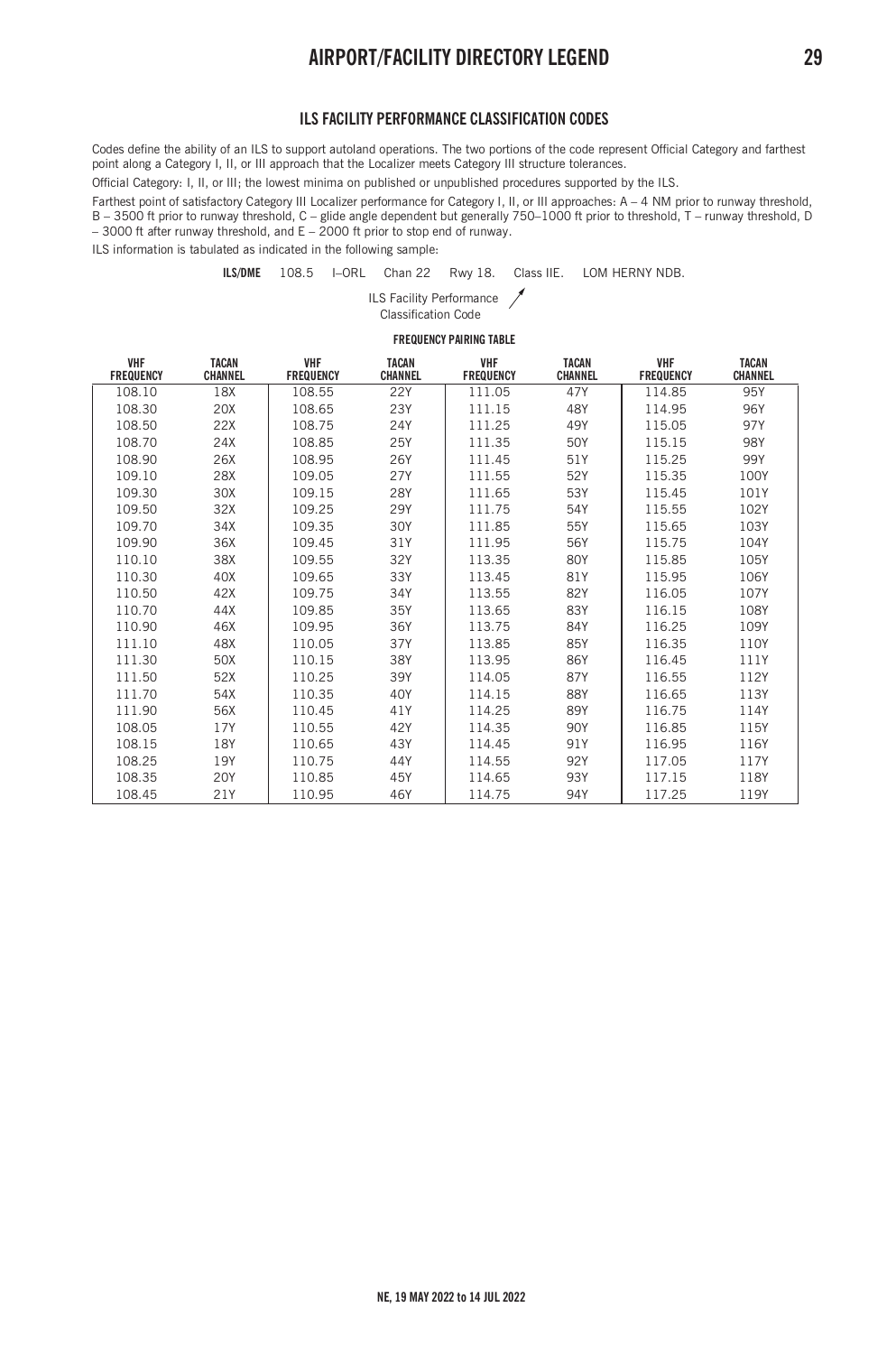#### **FREQUENCY PAIRING TABLE**

The following is a list of paired VOR/ILS VHF frequencies with TACAN channels.

| <b>TACAN</b><br>CHANNEL | <b>VHF</b><br><b>FREQUENCY</b> | <b>TACAN</b><br>CHANNEL | <b>VHF</b><br><b>FREQUENCY</b> | <b>TACAN</b><br>CHANNEL | <b>VHF</b><br><b>FREQUENCY</b> | <b>TACAN</b><br>CHANNEL | <b>VHF</b><br><b>FREQUENCY</b> |
|-------------------------|--------------------------------|-------------------------|--------------------------------|-------------------------|--------------------------------|-------------------------|--------------------------------|
| 2X                      | 134.50                         | 43X                     | 110.60                         | 72X                     | 112.50                         | 101X                    | 115.40                         |
| 2Y                      | 134.55                         | 43Y                     | 110.65                         | 72Y                     | 112.55                         | 101Y                    | 115.45                         |
| 11X                     | 135.40                         | 44X                     | 110.70                         | 73X                     | 112.60                         | 102X                    | 115.50                         |
| 11Y                     | 135.45                         | 44Y                     | 110.75                         | 73Y                     | 112.65                         | 102Y                    | 115.55                         |
| 12X                     | 135.50                         | 45X                     | 110.80                         | 74X                     | 112.70                         | 103X                    | 115.60                         |
| 12Y                     | 135.55                         | 45Y                     | 110.85                         | 74Y                     | 112.75                         | 103Y                    | 115.65                         |
| 17X                     | 108.00                         | 46X                     | 110.90                         | 75X                     | 112.80                         | 104X                    | 115.70                         |
| 17Y                     | 108.05                         | 46Y                     | 110.95                         | 75Y                     | 112.85                         | 104Y                    | 115.75                         |
| 18X                     | 108.10                         | 47X                     | 111.00                         | 76X                     | 112.90                         | 105X                    | 115.80                         |
| 18Y                     | 108.15                         | 47Y                     | 111.05                         | 76Y                     | 112.95                         | 105Y                    | 115.85                         |
| 19X                     | 108.20                         | 48X                     | 111.10                         | 77X                     | 113.00                         | 106X                    | 115.90                         |
| 19Y                     | 108.25                         | 48Y                     | 111.15                         | 77Y                     | 113.05                         | 106Y                    | 115.95                         |
| 20X                     | 108.30                         | 49X                     | 111.20                         | 78X                     | 113.10                         | 107X                    | 116.00                         |
| <b>20Y</b>              | 108.35                         | 49Y                     | 111.25                         | 78Y                     | 113.15                         | 107Y                    | 116.05                         |
| 21X                     | 108.40                         | 50X                     | 111.30                         | 79X                     | 113.20                         | 108X                    | 116.10                         |
| 21Y                     | 108.45                         | 50Y                     | 111.35                         | 79Y                     | 113.25                         | 108Y                    | 116.15                         |
| 22X                     | 108.50                         | 51X                     | 111.40                         | 80X                     | 113.30                         | 109X                    | 116.20                         |
| 22Y                     | 108.55                         | 51Y                     | 111.45                         | 80Y                     | 113.35                         | 109Y                    | 116.25                         |
| 23X                     | 108.60                         | 52X                     | 111.50                         | 81X                     | 133.40                         | 110X                    | 116.30                         |
| 23Y                     | 108.65                         | 52Y                     | 111.55                         | 81Y                     | 113.45                         | 110Y                    | 116.35                         |
| 24X                     | 108.70                         | 53X                     | 111.60                         | 82X                     | 113.50                         | 111X                    | 116.40                         |
| 24Y                     | 108.75                         | 53Y                     | 111.65                         | 82Y                     | 113.55                         | 111Y                    | 116.45                         |
| 25X                     | 108.80                         | 54X                     | 111.70                         | 83X                     | 113.60                         | 112X                    | 116.50                         |
| 25Y                     | 108.85                         | 54Y                     | 111.75                         | 83Y                     | 113.65                         | 112Y                    | 116.55                         |
| 26X                     | 108.90                         | 55X                     | 111.80                         | 84X                     | 113.70                         | 113X                    | 116.60                         |
| 26Y                     | 108.95                         | 55Y                     | 111.85                         | 84Y                     | 113.75                         | 113Y                    | 116.65                         |
| 27X                     | 109.00                         | 56X                     | 111.90                         | 85X                     | 113.80                         | 114X                    | 116.70                         |
| 27Y                     | 109.05                         | 56Y                     | 111.95                         | 85Y                     | 113.85                         | 114Y                    | 116.75                         |
| 28X                     | 109.10                         | 57X                     | 112.00                         | 86X                     | 113.90                         | 115X                    | 116.80                         |
| 28Y                     | 109.15                         | 57Y                     | 112.05                         | 86Y                     | 113.95                         | 115Y                    | 116.85                         |
| 29X                     | 109.20                         | 58X                     | 112.10                         | 87X                     | 114.00                         | 116X                    | 116.90                         |
| 29Y                     | 109.25                         | 58Y                     | 112.15                         | 87Y                     | 114.05                         | 116Y                    | 116.95                         |
| 30X                     | 109.30                         | 59X                     | 112.20                         | 88X                     | 114.10                         | 117X                    | 117.00                         |
| 30Y                     | 109.35                         | 59Y                     | 112.25                         | 88Y                     | 114.15                         | 117Y                    | 117.05                         |
| 31X                     | 109.40                         | 60X                     | 133.30                         | 89X                     | 114.20                         | 118X                    | 117.10                         |
| 31Y                     | 109.45                         | 60Y                     | 133.35                         | 89Y                     | 114.25                         | 118Y                    | 117.15                         |
| 32X                     | 109.50                         | 61X                     | 133.40                         | 90X                     | 114.30                         | 119X                    | 117.20                         |
| 32Y                     | 109.55                         | 61Y                     | 133.45                         | 90Y                     | 114.35                         | 119Y                    | 117.25                         |
| 33X                     | 109.60                         | 62X                     | 133.50                         | 91X                     | 114.40                         | 120X                    | 117.30                         |
| 33Y                     | 109.65                         | 62Y                     | 133.55                         | 91Y                     | 114.45                         | 120Y                    | 117.35                         |
| 34X                     | 109.70                         | 63X                     | 133.60                         | 92X                     | 114.50                         | 121X                    | 117.40                         |
| 34Y                     | 109.75                         | 63Y                     | 133.65                         | 92Y                     | 114.55                         | 121Y                    | 117.45                         |
| 35X                     | 109.80                         | 64X                     | 133.70                         | 93X                     | 114.60                         | 122X                    | 117.50                         |
| 35Y                     | 109.85                         | 64Y                     | 133.75                         | 93Y                     | 114.65                         | 122Y                    | 117.55                         |
| 36X                     | 109.90                         | 65X                     | 133.80                         | 94X                     | 114.70                         | 123X                    | 117.60                         |
| 36Y                     | 109.95                         | 65Y                     | 133.85                         | 94Y                     | 114.75                         | 123Y                    | 117.65                         |
| 37X                     | 110.00                         | 66X                     | 133.90                         | 95X                     | 114.80                         | 124X                    | 117.70                         |
| 37Y                     | 110.05                         | 66Y                     | 133.95                         | 95Y                     | 114.85                         | 124Y                    | 117.75                         |
| 38X                     | 110.10                         | 67X                     | 134.00                         | 96X                     | 114.90                         | 125X                    | 117.80                         |
| 38Y                     | 110.15                         | 67Y                     | 134.05                         | 96Y                     | 114.95                         | 125Y                    | 117.85                         |
| 39X                     | 110.20                         | 68X                     | 134.10                         | 97X                     | 115.00                         | 126X                    | 117.90                         |
| 39Y                     | 110.25                         | 68Y                     | 134.15                         | 97Y                     | 115.05                         | 126Y                    | 117.95                         |
| 40X                     | 110.30                         | 69X                     | 134.20                         | 98X                     | 115.10                         |                         |                                |
| 40Y                     | 110.35                         | 69Y                     | 134.25                         | 98Y                     | 115.15                         |                         |                                |
| 41X                     | 110.40                         | 70X                     | 112.30                         | 99X                     | 115.20                         |                         |                                |
| 41Y                     | 110.45                         | 70Y                     | 112.35                         | 99Y                     | 115.25                         |                         |                                |
| 42X                     | 110.50                         | 71X                     | 112.40                         | 100X                    | 115.30                         |                         |                                |
| 42Y                     | 110.55                         | 71Y                     | 112.45                         | 100Y                    | 115.35                         |                         |                                |

33 COMM/NAV/WEATHER REMARKS: These remarks consist of pertinent information affecting the current status of

communications, NAVAIDs, weather, and in the absence of air-ground radio outlets identified in the Communications section some approach control facilities will have a clearance delivery phone number listed here.